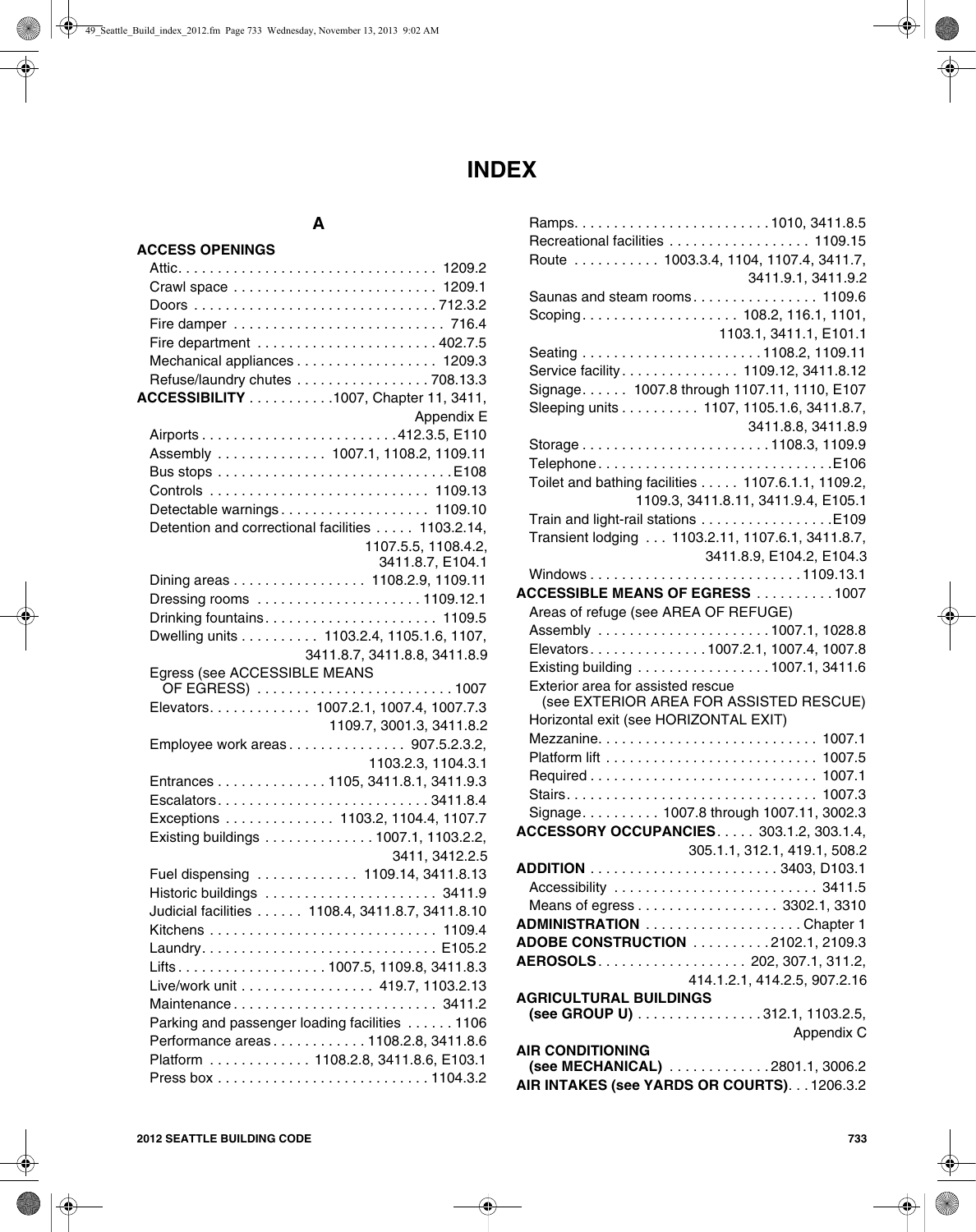| Aircraft paint hangars. 412.6, 507.9                                |                       |
|---------------------------------------------------------------------|-----------------------|
|                                                                     |                       |
| Construction. 412.4.1, 412.6.2                                      |                       |
|                                                                     |                       |
| Fire suppression system 412.4.6, 412.6.5                            |                       |
| Heliports and helistops  412.7, 905.3.6,                            |                       |
|                                                                     | 906.1, 1021.2, 1605.4 |
| Residential412.5, 907.2.21                                          |                       |
| Unlimited height and area 504.1, 507.9                              |                       |
| AIRCRAFT-RELATED OCCUPANCIES 412, E110                              |                       |
| Airport traffic control towers 412.3, 907.2.22                      |                       |
| Alarms and detection 412.3.4, 907.2.22                              |                       |
| Construction type 412.3.2                                           |                       |
|                                                                     |                       |
|                                                                     |                       |
| Type of construction  412.3.2                                       |                       |
|                                                                     |                       |
| Aisle accessways. 1017.4, 1028.10                                   |                       |
| Assembly seating. 1017.2, 1028.6                                    |                       |
|                                                                     |                       |
| Business  1017.3, 1017.4                                            |                       |
|                                                                     |                       |
| Converging  1028.9.3                                                |                       |
|                                                                     |                       |
| Folding and telescopic seating  1028.1.1                            |                       |
|                                                                     |                       |
| Mercantile  1017.3, 1017.4                                          |                       |
|                                                                     |                       |
|                                                                     |                       |
|                                                                     |                       |
|                                                                     |                       |
| ALARM SYSTEMS, EMERGENCY  908                                       |                       |
| ALARMS, FIRE (see FIRE ALARM AND SMOKE<br><b>DETECTION SYSTEMS)</b> |                       |
|                                                                     |                       |
|                                                                     |                       |
| Employee work areas 907.2.5.3.2                                     |                       |
|                                                                     |                       |
|                                                                     |                       |
|                                                                     |                       |
| Public areas 907.5.2.3.1                                            |                       |
|                                                                     |                       |
| Amusement buildings, special 411.6, 2702.2.1                        |                       |
| Covered and open mall buildings 402.7.4,                            |                       |
|                                                                     | 907.2.20, 2702.2.14   |
| High-rise buildings 403.4.3, 907.2.13                               |                       |
| Occupant evacuation elevators 3008.10                               |                       |
| Special amusement buildings 411.6                                   |                       |
| Underground buildings. 405.9.1,                                     |                       |
|                                                                     | 907.2.18, 907.2.19    |

| ALLOWABLE STRESS DESIGN1602.1                                                  |                      |
|--------------------------------------------------------------------------------|----------------------|
| Load combinations1605.3                                                        |                      |
| Masonry design 2101.2.1, 2107                                                  |                      |
|                                                                                |                      |
|                                                                                |                      |
| Accessibility 3411.6, 3411.7, 3411.9                                           |                      |
| Compliance alternatives. 3412                                                  |                      |
| Means of egress. 3302.1, 3310.2, 3411.6                                        |                      |
| ALTERNATING TREAD DEVICES 1009.13                                              |                      |
|                                                                                |                      |
|                                                                                |                      |
|                                                                                |                      |
| Technical production areas 410.5.3                                             |                      |
| <b>ALTERNATIVE MATERIALS,</b>                                                  |                      |
| <b>DESIGN AND METHODS 104.11</b>                                               |                      |
| ALUMINUM. 1404.5.1, 1604.3.5, Chapter 20                                       |                      |
| <b>AMBULATORY CARE FACILITIES 422</b>                                          |                      |
|                                                                                |                      |
| Smoke compartment 422.2, 422.4                                                 |                      |
| AMUSEMENT BUILDING, SPECIAL 411                                                |                      |
| Alarm and detection 411.3, 411.5, 907.2.12                                     |                      |
|                                                                                |                      |
| Emergency voice/alarm                                                          |                      |
| communications system 411.6, 907.2.12                                          |                      |
|                                                                                |                      |
|                                                                                |                      |
|                                                                                |                      |
| <b>AMUSEMENT PARK STRUCTURES</b> 303                                           |                      |
| <b>ANCHOR STORE (see COVERED MALL</b>                                          |                      |
| AND OPEN MALL BUILDINGS) 402                                                   |                      |
|                                                                                |                      |
|                                                                                |                      |
|                                                                                |                      |
| Separation 402.4.2.2, 402.4.2.3                                                |                      |
|                                                                                |                      |
| ANCHORAGE1604.8                                                                |                      |
| Braced wall line sills 2308.3.3                                                |                      |
|                                                                                |                      |
| Conventional light-frame                                                       |                      |
| construction 2308.11.3.1, 2308.12.7,                                           |                      |
|                                                                                | 2308.12.8, 2308.12.9 |
| Decks 1604.8.3                                                                 |                      |
| Seismic anchorage for masonry chimneys 2113.4                                  |                      |
| Seismic anchorage for masonry fireplaces 2111.4                                |                      |
| Walls  1604.8.2                                                                |                      |
|                                                                                |                      |
|                                                                                |                      |
|                                                                                |                      |
| <b>ARCHITECT (see definition for REGISTERED</b><br><b>DESIGN PROFESSIONAL)</b> |                      |
| <b>ARCHITECTURAL TRIM</b> 603.1,                                               |                      |
|                                                                                | 1406.2.2, D102.2.7   |
|                                                                                |                      |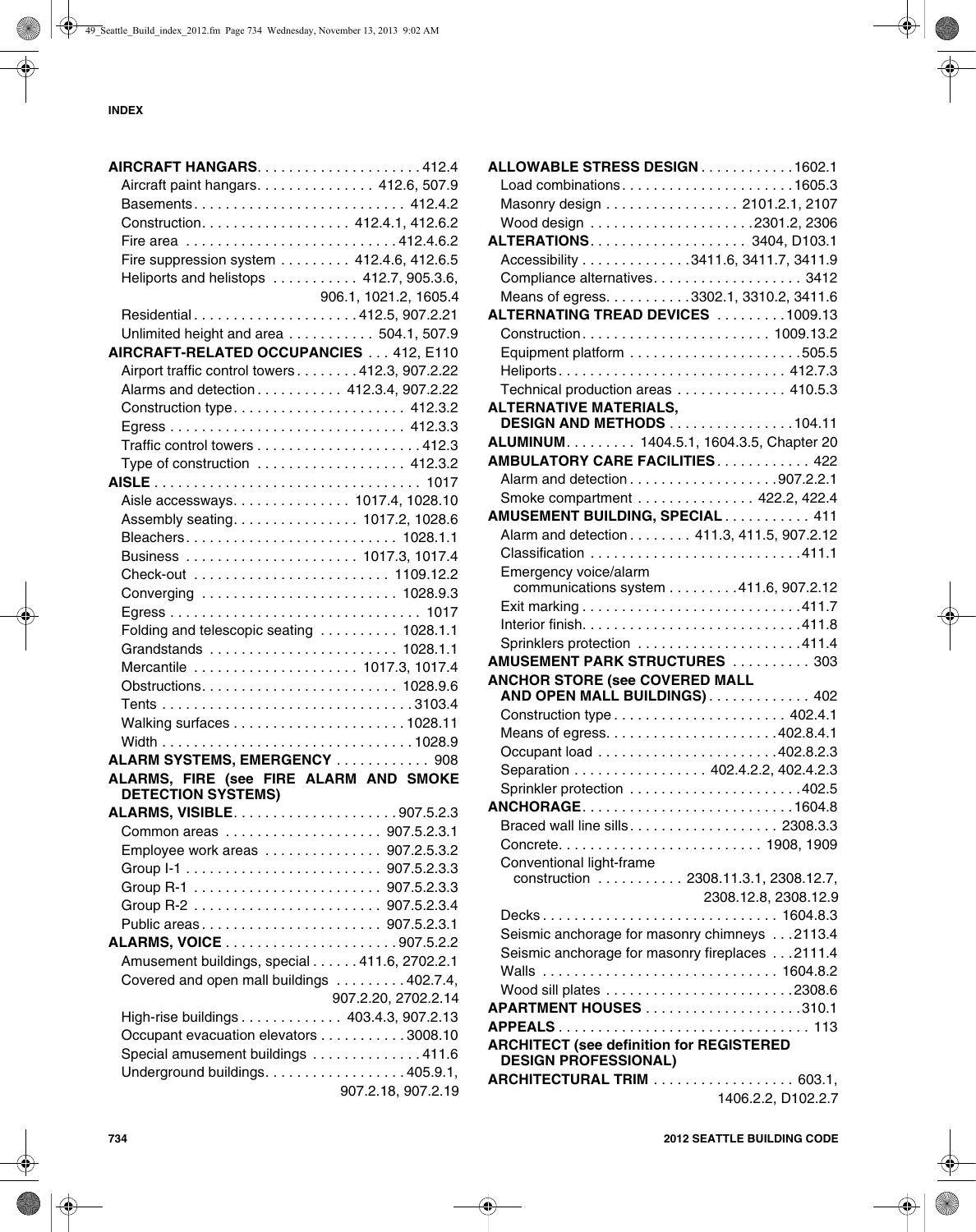| Accessory uses 508.2.1                           |                            |
|--------------------------------------------------|----------------------------|
| Aircraft control towers. 412.3.1                 |                            |
| Aircraft hangars, residential 412.5.5            |                            |
| Covered and open mall building402.4.1            |                            |
| Enclosed parking garage  406.6.1, 510.3          |                            |
|                                                  |                            |
|                                                  |                            |
| Limitations 503,505                              |                            |
| Membrane structures 3102.4                       |                            |
| Mezzanines 505.2.1                               |                            |
| Mixed construction types 3102.6                  |                            |
| Mixed occupancy 508.2.1, 508.3.2, 508.4.2        |                            |
|                                                  |                            |
|                                                  |                            |
| Open parking garage 406.5.4, 406.5.4.1,          |                            |
|                                                  | 406.5.5, 510.2, 510.3,     |
|                                                  | 510.4, 510.7, 510.8, 510.9 |
| Private garages and carports 406.3.1, 406.3.2    |                            |
| Unlimited area 503.1.1, 503.1.3, 507             |                            |
| AREA FOR ASSISTED RESCUE, EXTERIOR               |                            |
| (see EXTERIOR AREAS FOR ASSISTED RESCUE)         |                            |
| <b>AREA OF REFUGE</b>                            |                            |
| (see ACCESSIBLE MEANS OF EGRESS)                 |                            |
| Requirements 1007.6, 1007.6.1, 1007.6.2          |                            |
| Signage  1007.9, 1007.10, 1007.11                |                            |
| Two-way communication 1007.6.3,                  |                            |
|                                                  | 1007.8, 1007.11            |
| Where required. 1007.2, 1007.3, 1007.4           |                            |
| ASSEMBLY OCCUPANCY (GROUP A). 303, 1028          |                            |
| Accessibility  1108.2, 1108.4, 1109.2.1, 1109.15 |                            |
|                                                  |                            |
|                                                  |                            |
| <b>Bleachers (see BLEACHERS)</b>                 |                            |
| Folding and telescopic seating (see BLEACHERS)   |                            |
| Grandstands (see GRANDSTANDS)                    |                            |
| Group specific provisions                        |                            |
|                                                  |                            |
|                                                  |                            |
|                                                  |                            |
|                                                  |                            |
|                                                  |                            |
| Motion picture theater 409, 507.11               |                            |
| Special amusement buildings. 411                 |                            |
|                                                  |                            |
| Height503, 504, 505, 506, 508, 510               |                            |
|                                                  |                            |
| Interior finishes Table 803.9, 804               |                            |
| Live load Table 1607.1, 1607.9.1.4, 1607.11.2.2  |                            |
| Means of egress                                  |                            |
| Aisles 1017.2, 1028.9, 1028.10                   |                            |
|                                                  |                            |

|                                                | Outdoors1009.3, 1022.1             |
|------------------------------------------------|------------------------------------|
|                                                | Panic hardware1008.1.10, 1008.2.1  |
|                                                | Travel distance 1014.3, 1016.2,    |
|                                                | 1021.1, 1021.2, 1028.7             |
| Mixed occupancies 508.3, 508.4                 |                                    |
|                                                |                                    |
|                                                |                                    |
|                                                |                                    |
|                                                |                                    |
|                                                | Other occupancies 303.1.1, 303.1.2 |
|                                                | Parking below/above 510.7, 510.9   |
|                                                |                                    |
|                                                |                                    |
| Motion picture theaters 409, 507.11            |                                    |
|                                                |                                    |
| Occupancy exceptions 303.1.1, 303.1.2, 303.1.3 |                                    |
|                                                | 303.1.4, 305.1.1, 305.2.1          |
| Plumbing fixtures 2902                         |                                    |
|                                                |                                    |
| Seating, fixed (see SEATING, FIXED)            |                                    |
| Seating, smoke-protected1028.6.2               |                                    |
| Sprinkler protection 410, 507.3, 507.6,        |                                    |
|                                                | 507.7, 507.11, 903.2.1             |
| Stages and platforms 410, 905.3.4              |                                    |
| Standby/Emergency power systems. 2702.2.1      |                                    |
| Standpipes 905.3.2, 905.3.4, 905.5.1           |                                    |
| Unlimited area. 402, 507.3, 507.3.1            |                                    |
|                                                | 507.6, 507.7, 507.11               |
| ASSISTED LIVING (see GROUP I-1) 308.3, 310.6   |                                    |
| Sixteen or fewer residents                     |                                    |
| (see Group R-4). 308.3.1, 308.3.2, 310.5.1     |                                    |
| ATMOSPHERIC ICE LOADS 1614                     |                                    |
| ATRIUM .                                       |                                    |
| Alarms and detection 404.4, 907.2.14           |                                    |
|                                                |                                    |
|                                                |                                    |
| Smoke control 404.5, 909                       |                                    |
| Sprinkler protection 404.3                     |                                    |
|                                                |                                    |
| Travel distance 404.9, 1014.3, 1016.2, 1021.2  |                                    |
|                                                |                                    |
| <b>ATTIC</b>                                   |                                    |
|                                                |                                    |
| Combustible storage 413.2                      |                                    |
|                                                |                                    |
|                                                |                                    |
|                                                |                                    |
| Unusable space fire protection 711.3.3         |                                    |
|                                                |                                    |
|                                                |                                    |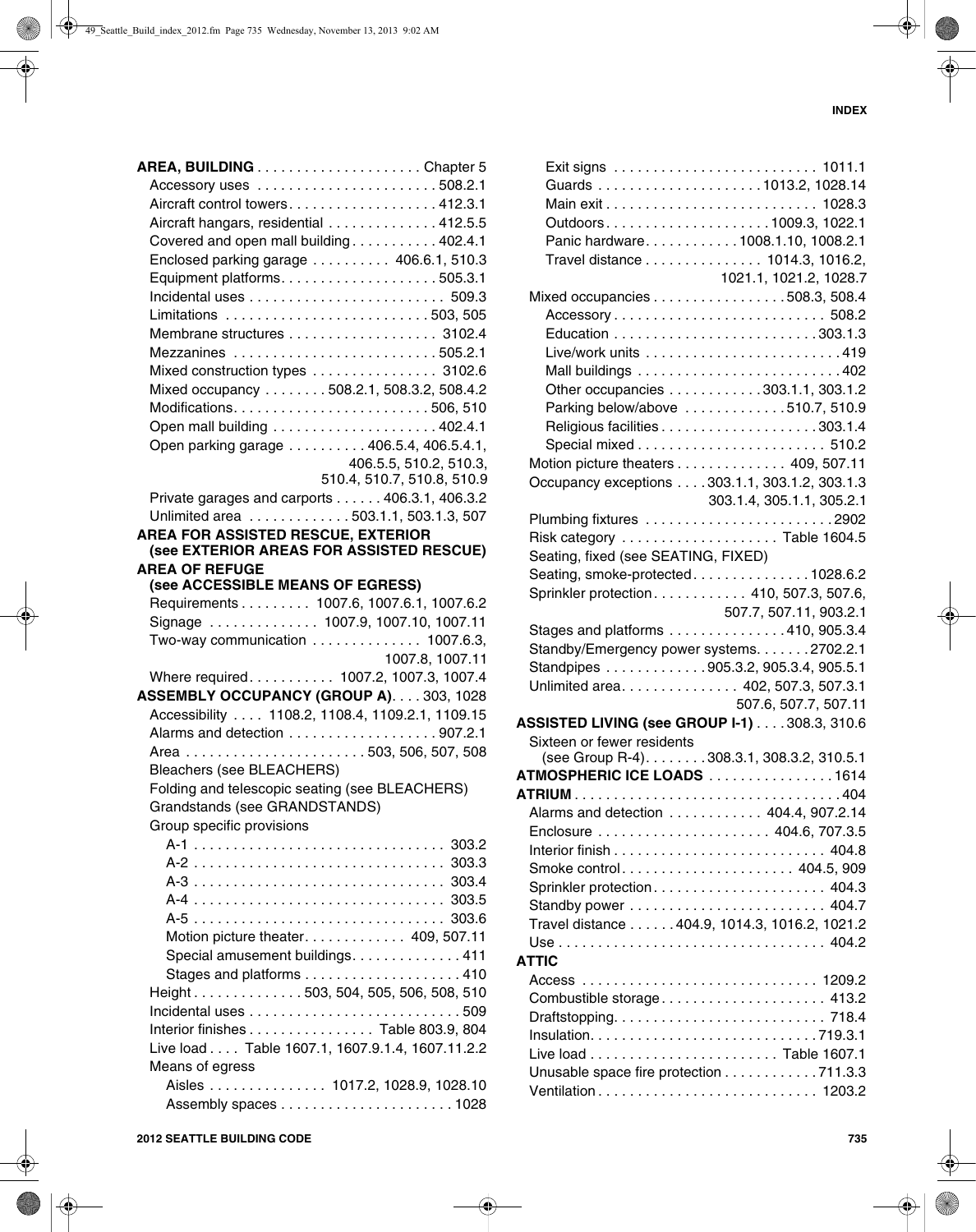| AUDITORIUM 303, 305.1.1                         |                  |
|-------------------------------------------------|------------------|
|                                                 |                  |
|                                                 |                  |
|                                                 |                  |
| Motion picture projection rooms. 409            |                  |
| Stages and platforms 410                        |                  |
| <b>AUTOMOBILE PARKING GARAGE (see GARAGE,</b>   |                  |
| AUTOMOBILE PARKING)  406                        |                  |
|                                                 |                  |
| Design and construction 3105.3                  |                  |
|                                                 |                  |
| Encroachment, public right-of-way 3202.2.3,     |                  |
|                                                 | 3202.3.1, 3202.4 |
|                                                 |                  |
| Live load  Table 1607.1, 1607.12.2.1, 1607.12.4 |                  |
| Materials 3105.4                                |                  |
| Motor vehicle service stations 406.7.2          |                  |
|                                                 |                  |
|                                                 |                  |

# **B**

| <b>BALCONIES</b>                            |
|---------------------------------------------|
|                                             |
|                                             |
|                                             |
| Guards1013.2                                |
| Live load Table 1607.1                      |
| Means of egress 1016.2, 1019, 1028.5        |
| Open mall building 402.4.3, 402.5           |
|                                             |
| Public right-of-way encroachments 3202.3.2, |
| 3202.3.3                                    |
| Travel distance  1016.2.1                   |
|                                             |
| <b>BARRIERS</b>                             |
| Fire (see FIRE BARRIER)                     |
|                                             |
| Smoke (see SMOKE BARRIER)                   |
| Vehicle406.4.3, 1602.1, 1607.8.3            |
| <b>BASEMENT</b>                             |
|                                             |
| Area modification 506.4, 506.5              |
|                                             |
|                                             |
| Exits 1021.2.2                              |
|                                             |
|                                             |
|                                             |
| 415.10.5.2, 418.1                           |

| Waterproofing and dampproofing. 1805<br><b>BASEMENT WALLS</b> |                         |
|---------------------------------------------------------------|-------------------------|
|                                                               |                         |
|                                                               |                         |
| Waterproofing and dampproofing. 1805                          |                         |
|                                                               |                         |
| <b>BAY AND ORIEL WINDOWS1406.4</b>                            |                         |
| Public right-of-way encroachments 3202.3.2,                   |                         |
|                                                               | 3202.3.3                |
| BLEACHERS 303.6, 1028.1.1, 3401.1                             |                         |
|                                                               |                         |
|                                                               |                         |
|                                                               |                         |
|                                                               |                         |
|                                                               |                         |
| <b>BLOCK (see CONCRETE BLOCK</b><br>AND GLASS UNIT MASONRY)   |                         |
| <b>BOARD OF APPEALS113,</b>                                   |                         |
|                                                               | Appendix B              |
|                                                               |                         |
|                                                               |                         |
|                                                               |                         |
| Limitations on authority 113.2                                |                         |
| Membership of boardB101.2                                     |                         |
| Notice of meetingB101.3                                       |                         |
| Qualifications 113.3, B101.2.2                                |                         |
| <b>BOILER ROOM</b>                                            |                         |
|                                                               |                         |
|                                                               |                         |
| Anchors 1908, 1909, 2204.2.1                                  |                         |
| <b>BONDING, MASONRY 2103.9, 2109.2</b>                        |                         |
| BRACED WALL LINE  2302.1, 2308.3                              |                         |
| Bracing2309.3                                                 |                         |
| Seismic requirements. 2308.12.2,                              |                         |
|                                                               | 2308.12.4, 2308.12.6    |
| Sill anchorage  2308.3.3                                      |                         |
|                                                               |                         |
|                                                               |                         |
| BRACED WALL PANEL 2302.1, 2308.9.3                            |                         |
| Alternative bracing 2308.9.3.1, 2308.9.3.2                    |                         |
| Connections 2308.3.2                                          |                         |
| <b>BRICK (see MASONRY)</b><br><b>BUILDING</b>                 |                         |
| Area (see AREA, BUILDING). 502.1, 503,                        |                         |
|                                                               | 505, 506, 507, 508, 510 |
| Demolition  3303                                              |                         |
|                                                               |                         |
|                                                               |                         |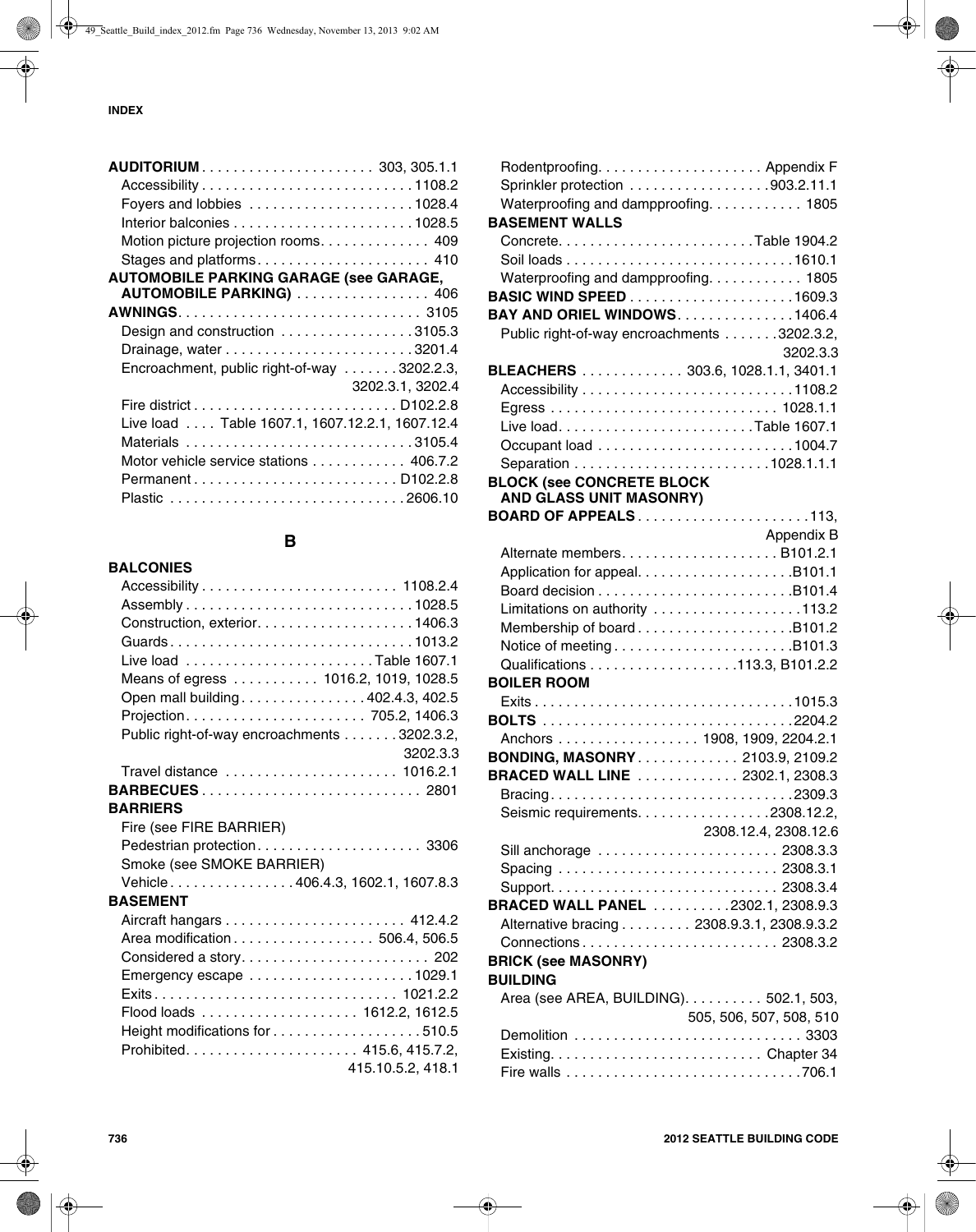| 503, 504, 505,                                  |
|-------------------------------------------------|
| 506, 508, 510                                   |
| Occupancy classification Chapter 3              |
|                                                 |
| <b>BUILDING DEPARTMENT</b> 103                  |
|                                                 |
|                                                 |
| Duties and powers 103                           |
| Qualifications  A101.1                          |
|                                                 |
|                                                 |
| BUILT-UP ROOFS  1507.10                         |
| <b>BUSINESS OCCUPANCY (GROUP B) 304</b>         |
|                                                 |
| Ambulatory health care facilities 305.2, 308.6, |
|                                                 |
| 310.5.1, 422                                    |
| Area 503, 505, 506, 507, 508                    |
| Height503, 504, 505, 506, 508, 510              |
|                                                 |
|                                                 |
| Interior finishes Table 803.9, 804              |
|                                                 |
|                                                 |
|                                                 |
| Travel distance 1014.3, 1016.2, 1021.2          |
| Mixed occupancies508.3, 508.4                   |
|                                                 |
| Accessory303.1,508.2                            |
| Ambulatory care facilities 422                  |
| Assembly 303.1.1, 303.1.2                       |
| Educational303.1, 304.1                         |
|                                                 |
|                                                 |
| Parking below/above  509.7, 509.8, 509.9        |
| Special mixed 510.2                             |
| Occupancy exceptions 303.1.1, 303.1.2           |
|                                                 |
| Risk category  Table 1604.5                     |
|                                                 |
|                                                 |

# **C**

| CABLES, STEEL STRUCTURAL2208               |  |
|--------------------------------------------|--|
| <b>CALCULATED FIRE RESISTANCE</b>          |  |
| (see FIRE RESISTANCE, CALCULATED)          |  |
| <b>CANOPIES</b> 3105                       |  |
|                                            |  |
|                                            |  |
| Encroachment, public right-of-way 3202.3.1 |  |
|                                            |  |
|                                            |  |
| 1607.12.2.1, 1607.12.4                     |  |

| Motor vehicle service stations. 406.5.3                        |              |
|----------------------------------------------------------------|--------------|
| Permanent  D102.2.8                                            |              |
|                                                                |              |
| <b>CARBON MONOXIDE ALARMS AND</b>                              |              |
|                                                                |              |
| <b>CARE FACILITIES (see HEALTH CARE)</b>                       |              |
| <b>CARE PROVIDER STATIONS 407.2.2</b>                          |              |
|                                                                |              |
| <b>CARPET</b>                                                  |              |
| Floor covering 804.2                                           |              |
|                                                                |              |
| Textile wall coverings 803.5                                   |              |
| <b>CATWALKS (see TECHNICAL</b>                                 |              |
| <b>PRODUCTION AREAS)</b>                                       |              |
|                                                                |              |
|                                                                |              |
|                                                                |              |
| Sprinkler protection 410.7                                     |              |
| <b>CEILING</b>                                                 |              |
|                                                                |              |
| Height 406.4.1, 409.2, 909.20.4.3, 1003.2,                     |              |
| 1009.5, 1010.6.2, 1205.2.2, 1208.2                             |              |
|                                                                |              |
| Penetration of fire-resistant assemblies 713.4,                |              |
|                                                                |              |
|                                                                | 716.2, 716.6 |
| Suspended acoustical808.1.1                                    |              |
| <b>CELLULOSE NITRATE FILM 409.1, 903.2.5.3</b>                 |              |
| <b>CERAMIC TILE</b>                                            |              |
| Material requirements 2103.6                                   |              |
|                                                                |              |
| CERTIFICATE OF OCCUPANCY106.2,                                 |              |
|                                                                | 111, 3408.2  |
| <b>CHANGE OF OCCUPANCY 3408, D103.2</b>                        |              |
| Accessibility  3411.4, 3412.2.5                                |              |
| <b>CHILD CARE (see DAY CARE)</b> 305.2, 308.6,                 |              |
|                                                                | 310.5.1      |
| CHILDREN'S PLAY STRUCTURES. 424                                |              |
| Accessibility  1109.15                                         |              |
| Covered and open mall building 402.6.3                         |              |
| CHIMNEYS  2102.1, 2111, 2112, 2113                             |              |
|                                                                |              |
|                                                                |              |
| Protection from adjacent construction. 3307.1                  |              |
| <b>CHURCHES</b>                                                |              |
| (see RELIGIOUS WORSHIP, PLACES OF)                             |              |
| <b>CIRCULAR STAIRS (see CURVED STAIRWAYS)</b>                  |              |
|                                                                |              |
|                                                                |              |
|                                                                |              |
|                                                                |              |
| <b>CLINIC</b><br>Hospital [see INSTITUTIONAL (GROUP I-2)]308.3 |              |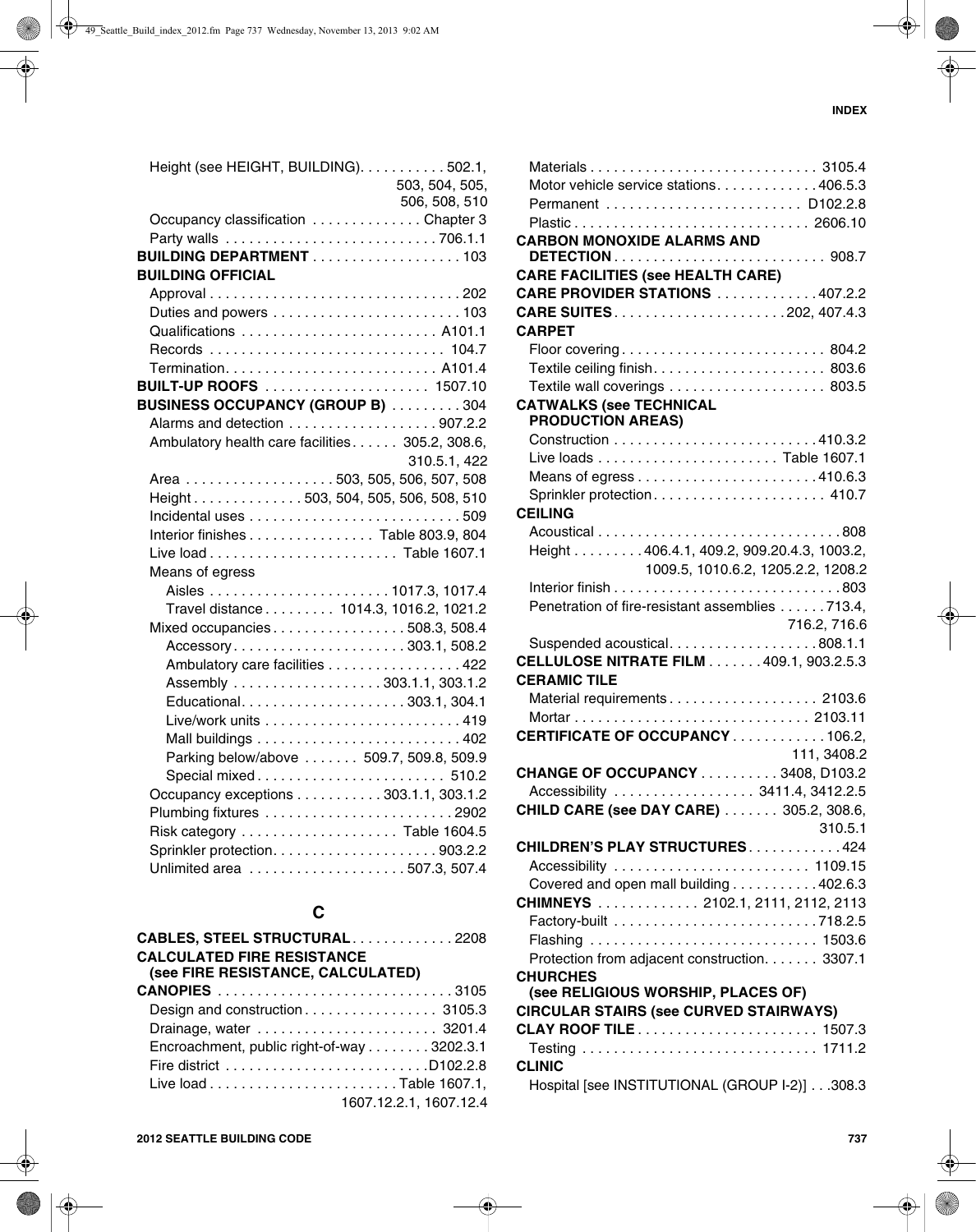| Outpatient (see AMBULATORY                      |                            |
|-------------------------------------------------|----------------------------|
| HEALTH CARE FACILITIES)202, 304.1, 422          |                            |
|                                                 |                            |
|                                                 |                            |
|                                                 | 102.4, 102.6, Chapter 35   |
| <b>COLD STORAGE</b>                             |                            |
| (see FOAM PLASTIC INSULATION)                   |                            |
| <b>COLD-FORMED STEEL2202.1, 2210</b>            |                            |
| Light-frame construction  2211                  |                            |
| Special inspection 1705.2.2.1.1, 1705.2.2.2,    |                            |
|                                                 | 1705.10.2, 1705.11.3       |
| <b>COMBUSTIBLE DUSTS 307.4, 414.5.1,</b>        |                            |
|                                                 | 415.8.1,415.8.2            |
| <b>COMBUSTIBLE LIQUIDS</b> 307.1, 307.4, 307.5, |                            |
|                                                 | 414.2.5, 414.5.3, 415.8.2, |
|                                                 | 415.9.1, 418.6             |
| <b>COMBUSTIBLE MATERIAL</b>                     |                            |
| Concealed spaces 413.2, 718.5                   |                            |
| Exterior side of exterior wall. 1406            |                            |
|                                                 |                            |
| High-pile stock or rack storage 413.1, 910.2.2  |                            |
|                                                 |                            |
| <b>COMBUSTIBLE PROJECTIONS 705.2, 1406.3</b>    |                            |
| <b>COMBUSTIBLE STORAGE 413, 910.2.2</b>         |                            |
| <b>COMMON PATH OF EGRESS TRAVEL1014.3</b>       |                            |
| <b>COMPARTMENTATION</b>                         |                            |
| Ambulatory care facilities422.3                 |                            |
|                                                 |                            |
|                                                 |                            |
| Underground buildings. 405.4, 405.5.2           |                            |
|                                                 |                            |
| <b>COMPLIANCE ALTERNATIVES 3412</b>             |                            |
| COMPRESSED GAS 307.2, 415.8.7.2.2               |                            |
| <b>CONCEALED SPACES</b> 413.2, 718              |                            |
|                                                 |                            |
| ACI 318 modifications 1901.2, 1902.1            |                            |
|                                                 | 1903.1, 1905               |
|                                                 |                            |
| Calculated fire resistance 721.2                |                            |
| Construction documents 1901.3                   |                            |
|                                                 |                            |
| Exposure conditions  1904                       |                            |
|                                                 |                            |
| Foundation walls 1807.1.5, 1808.8               |                            |
| Materials  1705.3.1, 1903                       |                            |
|                                                 |                            |
| Mixing 1905.8                                   |                            |
| Pipe columns, concrete-filled 1912              |                            |
|                                                 |                            |
| Reinforced gypsum concrete 1911                 |                            |
| Rodentproofing  Appendix F                      |                            |
|                                                 |                            |
|                                                 |                            |

| Special inspections  1705.3, Table 1705.3     |        |
|-----------------------------------------------|--------|
|                                               |        |
|                                               |        |
|                                               |        |
| <b>CONCRETE MASONRY</b>                       |        |
| Calculated fire resistance721.3               |        |
|                                               |        |
|                                               |        |
|                                               |        |
|                                               |        |
| Surface bonding2109.2                         |        |
|                                               |        |
|                                               |        |
| <b>CONCRETE ROOF TILE</b> 1507.3              |        |
| Wind resistance 1609.5.3, 1711.2              |        |
| <b>CONDOMINIUM (see APARTMENT HOUSES)</b>     |        |
| <b>CONDUIT, PENETRATION PROTECTION 713.3,</b> |        |
|                                               | 1022.4 |
| <b>CONFLICTS IN CODE</b> 102                  |        |
| <b>CONGREGATE LIVING FACILITIES 202, 310</b>  |        |
| <b>CONSTRUCTION (see SAFEGUARDS DURING</b>    |        |
| <b>CONSTRUCTION)</b>                          |        |
| <b>CONSTRUCTION DOCUMENTS 107, 1603</b>       |        |
| Alarms and detection 907.1.1                  |        |
| Concrete construction 1901.3                  |        |
| Design load-bearing capacity1803.6            |        |
|                                               |        |
|                                               |        |
|                                               |        |
|                                               |        |
|                                               |        |
|                                               |        |
|                                               |        |
|                                               |        |
|                                               |        |
|                                               |        |
|                                               |        |
|                                               |        |
|                                               |        |
| Roof snow load  1603.1.3                      |        |
|                                               |        |
| Seismic certification 1705.12.3               |        |
|                                               |        |
|                                               |        |
|                                               |        |
| Systems and components 1603.1.9               |        |
| Temporary structures3103.2                    |        |
| Wind load 1603.1.4                            |        |
| <b>CONSTRUCTION JOINTS</b>                    |        |
|                                               |        |
| <b>CONSTRUCTION TYPESChapter 6</b>            |        |
|                                               |        |
|                                               |        |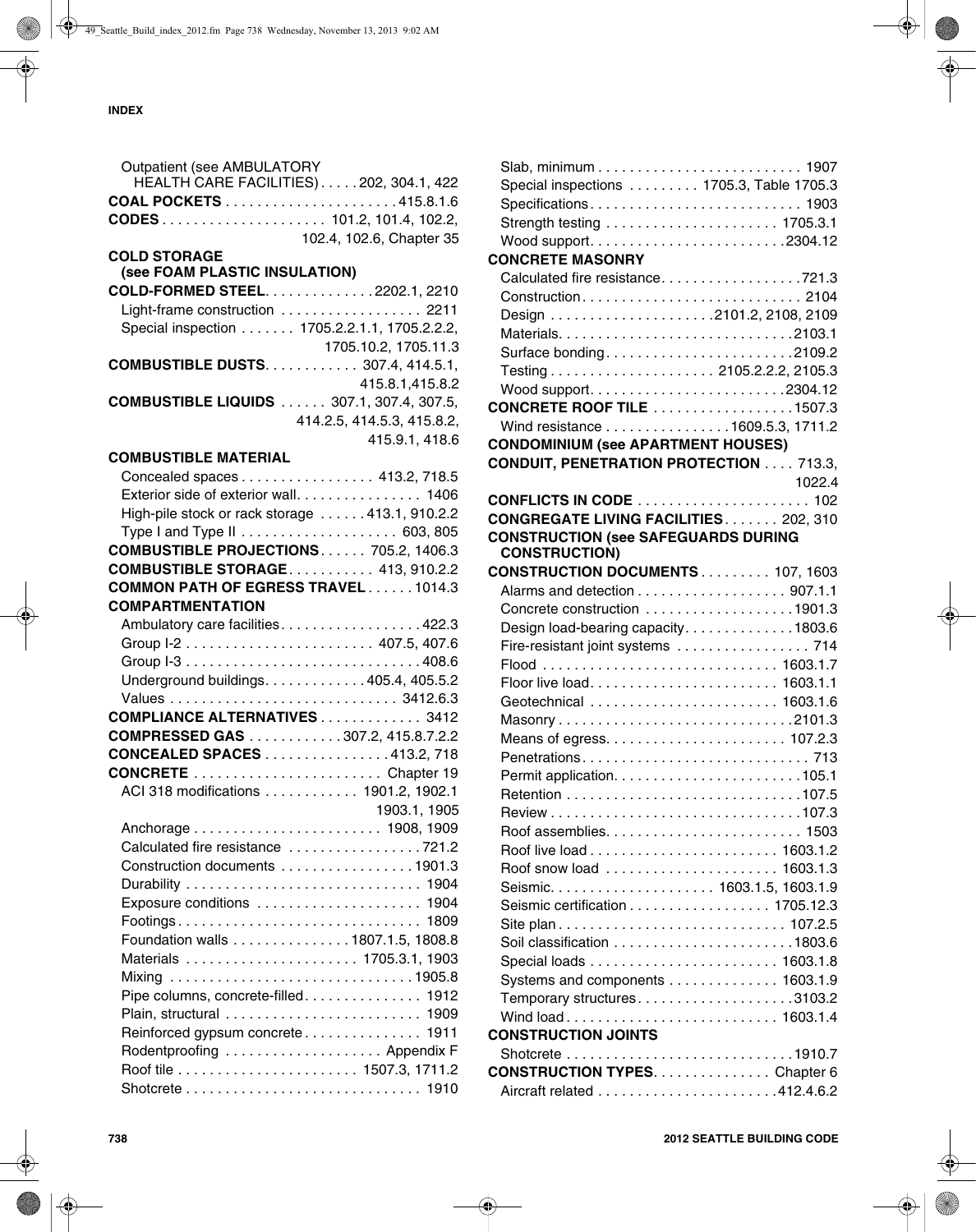1005.7, 1018.2, 1018.3

Table 1018.1, 1018.6

| Classification 602                                 |          |
|----------------------------------------------------|----------|
| Combustible material in Type I and                 |          |
| Type II construction603, 805                       |          |
| Covered and open mall buildings 402.4.1            |          |
|                                                    |          |
| Fire resistance Table 601, Table 602               |          |
|                                                    |          |
|                                                    |          |
|                                                    |          |
|                                                    |          |
|                                                    |          |
|                                                    |          |
| Underground buildings 405.2                        |          |
| <b>CONTRACTOR'S RESPONSIBILITIES 901.5, 1704.4</b> |          |
| <b>CONTROL AREA</b> 414.2, 707.3.7                 |          |
| Fire-resistance rating 414.2.4                     |          |
| Maximum allowed quantities 414.2.2                 |          |
|                                                    |          |
| <b>CONVENTIONAL LIGHT-FRAME</b>                    |          |
| CONSTRUCTION. 2301.2, 2302.1, 2308                 |          |
| Additional seismic requirements 2308.11, 2308.12   |          |
|                                                    |          |
| Connections and fasteners 2308.5                   |          |
| Design of elements 2308.4                          |          |
|                                                    |          |
| Foundation plates or sills 2308.6                  |          |
|                                                    |          |
| Limitations  2308.2                                |          |
| Roof and ceiling framing 2308.10                   |          |
|                                                    |          |
| <b>CONVEYING SYSTEMS3005</b>                       |          |
| <b>CORNICES</b>                                    |          |
|                                                    |          |
| Draftstopping 718.2.6                              |          |
|                                                    |          |
|                                                    |          |
|                                                    |          |
| Public right-of-way encroachments. 3202.3.2,       |          |
|                                                    | 3202.3.3 |
| <b>CORRIDOR (see CORRIDOR PROTECTION,</b>          |          |
| <b>EXIT ACCESS, FIRE PARTITIONS and</b>            |          |
| <b>SERVICE CORRIDORS)</b> 1018                     |          |
|                                                    |          |
|                                                    |          |
| Covered and open mall buildings 402.8.1, 402.8.6   |          |
|                                                    |          |
|                                                    |          |
| Elevation change  1003.5                           |          |

Group I-2 . . . . . . . . . . . . . . . . . 407.2, 407.3, 407.4.1 Hazardous . . . . . . . . . . . . . . . . 415.10.1.2, 415.10.2,

Headroom. . . . . . . . . . . . . . . . . . . . . . 1003.2, 1003.3

415.10.6.4, 415.10.7.1.4

| Interior finish Table 803.9, 804.4                |                                    |
|---------------------------------------------------|------------------------------------|
| Opening protection 715, 716.5.4.1                 |                                    |
|                                                   |                                    |
| <b>CORROSIVES</b> 307.2, 307.6, Table 414.2.5(1), |                                    |
|                                                   | 414.3, 415.9.3, Table 415.10.1.1.1 |
| COURTS (see YARDS OR COURTS) 1206                 |                                    |
| <b>COVERED AND OPEN MALL BUILDINGS  402</b>       |                                    |
| Alarms and detection 402.7.4, 907.2.20, 2702.2.14 |                                    |
| Children's play structures 402.6.3, 424           |                                    |
|                                                   |                                    |
| Fire department. 402.3, 402.7.5                   |                                    |
|                                                   |                                    |
| Kiosk402.6.2                                      |                                    |
|                                                   |                                    |
| Occupant load402.8.3                              |                                    |
| Open mall construction 402.4.3                    |                                    |
|                                                   |                                    |
|                                                   |                                    |
|                                                   |                                    |
| Smoke control402.7.2                              |                                    |
| Sprinkler protection 402.5                        |                                    |
| Standby power 402.7.3, 2702.2.14                  |                                    |
| Standpipe system 402.7.1, 905.3.3                 |                                    |
| Travel distance 402.8.5, 1014.3, 1016.2, 1021.2   |                                    |
| <b>COVERED WALKWAY</b>                            |                                    |
| (see PEDESTRIAN WALKWAY  3306.7                   |                                    |
| <b>CRAWL SPACE</b>                                |                                    |
|                                                   |                                    |
| Drainage1805.1.2                                  |                                    |
| Unusable space fire protection 711.3.3            |                                    |
|                                                   |                                    |
| CRIPPLE WALL 2302.1, 2308.9.4, 2308.12.4          |                                    |
| <b>CRYOGENIC</b> Table 307.1, Table 414.5.1,      |                                    |
|                                                   | Table 415.8.2.1.1                  |
|                                                   |                                    |
| D                                                 |                                    |
|                                                   |                                    |
| <b>DAMPERS (see FIRE DAMPERS</b>                  |                                    |
| AND SMOKE DAMPERS) 716.2 through 716.5            |                                    |
| DAMPPROOFING AND WATERPROOFING1805                |                                    |
|                                                   |                                    |
|                                                   |                                    |
|                                                   | 739                                |
|                                                   |                                    |

HPM service . . . . . . . . . . . . . . . . . . . . . . . . 903.2.5.2 Live load . . . . . . . . . . . . . . . . . . . . . . . . Table 1607.1 Walls . . . . . . . . . . . . . . . . . . . . . . . . . . . 709.1, 1018.1 Width. . . . . . . . . . . . . . . . . 1003.3.4, 1003.6, 1005.2,

Construction, fire protection . . . . . . . . . . . . . . . 709.1,

Doors . . . . . . . . . . . . . . . . . . . . . . . . . . . . . . . . 715.4

**CORRIDOR PROTECTION, EXIT ACCESS**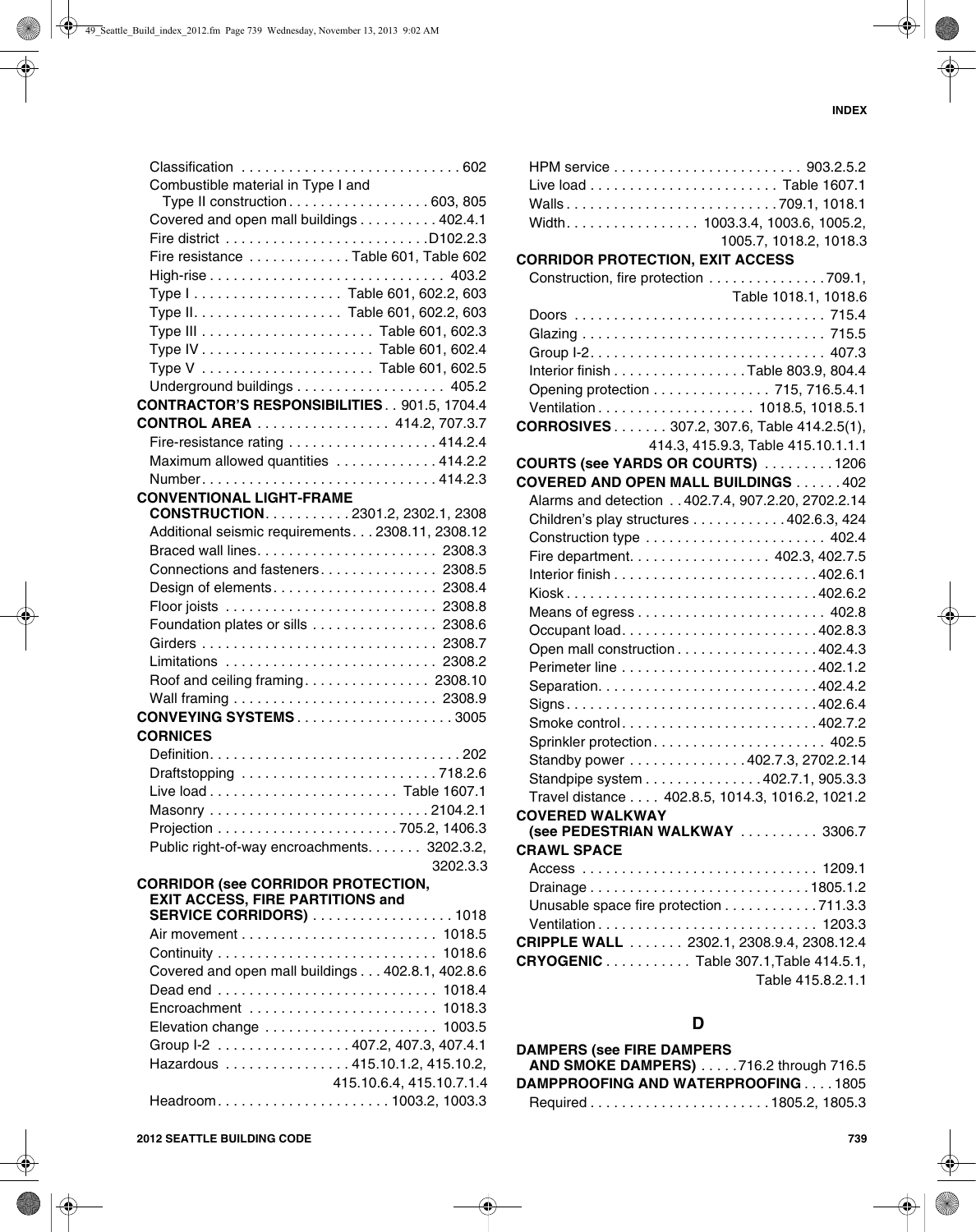|                                                                                    | Subsoil drainage system 1805.4 |
|------------------------------------------------------------------------------------|--------------------------------|
| DAY CARE 305.2, 308.6, 310.5                                                       |                                |
|                                                                                    |                                |
|                                                                                    |                                |
|                                                                                    |                                |
| Egress 308.6, Table 1004.1.1, 1015.6                                               |                                |
| DAY SURGERY CENTER (see AMBULATORY                                                 |                                |
| <b>CARE FACILITIES)</b>                                                            |                                |
|                                                                                    |                                |
|                                                                                    |                                |
| Foundation design load 1808.3                                                      |                                |
| <b>DECK</b>                                                                        |                                |
|                                                                                    |                                |
|                                                                                    |                                |
|                                                                                    |                                |
| Framing supporting glass 2403.3                                                    |                                |
| Preconstruction load tests 1710.5.3.2                                              |                                |
|                                                                                    |                                |
| Wood shear walls  2305                                                             |                                |
|                                                                                    |                                |
| <b>DESIGN STRENGTH</b> 1602.1, 2102.1                                              |                                |
| Conformance to standards 1706.1                                                    |                                |
|                                                                                    |                                |
| DESIGNATED SEISMIC SYSTEM1702.1                                                    |                                |
|                                                                                    |                                |
| Seismic certification 1705.12.3                                                    |                                |
| Special inspection 1705.11.4                                                       |                                |
| DIAPHRAGMS 1602.1, 2302.1                                                          |                                |
| Special inspection 1705.5.1, 1705.10.1,                                            |                                |
|                                                                                    | 1705.11.2                      |
|                                                                                    |                                |
| DIRECT DESIGN METHOD (masonry) 2101.2.7                                            |                                |
|                                                                                    |                                |
|                                                                                    |                                |
| Access-controlled 1008.1.9.8                                                       |                                |
|                                                                                    |                                |
| Dwelling unit separations 406.3.4, 412.5.1                                         |                                |
|                                                                                    |                                |
| Fabrication (HPM) areas 415.10.1.2                                                 |                                |
| Fire (see OPENING PROTECTIVES) 715.4,                                              |                                |
|                                                                                    | 1022.4, 1022.5                 |
| Glazing. 715.4.7, 715.5, 1405.13                                                   |                                |
| Hazardous storage 415.10.5.7                                                       |                                |
| Hardware (see LOCKS AND LATCHES)1005.7.1,                                          |                                |
|                                                                                    | 1008.1.9.8,                    |
|                                                                                    | 1008.1.9, 1008.1.10            |
|                                                                                    |                                |
| Hydrogen cutoff rooms  421.4.1                                                     |                                |
|                                                                                    |                                |
| I-3 occupancies 408.3, 408.4, 408.7, 408.8.4                                       |                                |
| Landings 1008.1.5, 1008.1.6                                                        |                                |
| Operation 1008.1.3, 1008.1.9, 1008.1.10<br>Panic and fire exit hardware  1008.1.10 |                                |

| Security grilles 402.8.8, 1008.1.4.4                                                              |                        |
|---------------------------------------------------------------------------------------------------|------------------------|
| Side swinging 1008.1.2                                                                            |                        |
| Smoke  710.5, 711.5                                                                               |                        |
|                                                                                                   |                        |
|                                                                                                   |                        |
| Structural testing, exterior 1710.5                                                               |                        |
| Thresholds 1003.5, 1008.1.5, 1008.1.7, 3411.8.14                                                  |                        |
| Underground buildings 405.4.3                                                                     |                        |
| Vestibule  1008.1.8                                                                               |                        |
|                                                                                                   |                        |
| <b>DRAFTSTOPPING</b>                                                                              |                        |
|                                                                                                   |                        |
|                                                                                                   |                        |
| <b>DRINKING FOUNTAINS 1109.5, 2902.5</b>                                                          |                        |
| DRY CLEANING PLANTS 415.8.4                                                                       |                        |
|                                                                                                   |                        |
|                                                                                                   |                        |
|                                                                                                   |                        |
| (see MECHANICAL)                                                                                  |                        |
|                                                                                                   |                        |
|                                                                                                   |                        |
| <b>DUCTS AND AIR TRANSFER OPENINGS</b><br>DUMBWAITERS708.14<br>Accessibility 1103.2.4, 1103.2.12, |                        |
|                                                                                                   | 1105.1.6, 1106.2, 1107 |
| Accessibility, existing 3411.1, 3411.8.7,                                                         |                        |
|                                                                                                   | 3411.8.8, 3411.8.9     |
| Alarms and detection 420.5, 907.2.8, 907.2.9                                                      |                        |
| Area 1208.3, 1208.4                                                                               |                        |
|                                                                                                   |                        |
| Live/work units (see LIVE/WORK UNITS)                                                             |                        |
|                                                                                                   |                        |
|                                                                                                   |                        |
|                                                                                                   |                        |
| Sprinkler protection 420.4, 903.2.8                                                               |                        |

| <b>EARTHQUAKE LOADS (see SEISMIC)  1613</b>   |  |
|-----------------------------------------------|--|
| <b>EARTHQUAKE RECORDING</b>                   |  |
|                                               |  |
| <b>EAVES (see COMBUSTIBLE PROJECTIONS AND</b> |  |
| <b>CORNICES)</b>                              |  |
| <b>EDUCATIONAL OCCUPANCY (GROUP E)  305</b>   |  |
| Accessibility 1108.2, 1109.5.1, 1109.5.2      |  |
|                                               |  |
| Area 503, 505, 506, 507, 508                  |  |
| Height. 503, 504, 505, 506, 508               |  |
|                                               |  |
| Interior finishes. Table 803.9, 804           |  |
|                                               |  |
| Means of egress                               |  |
|                                               |  |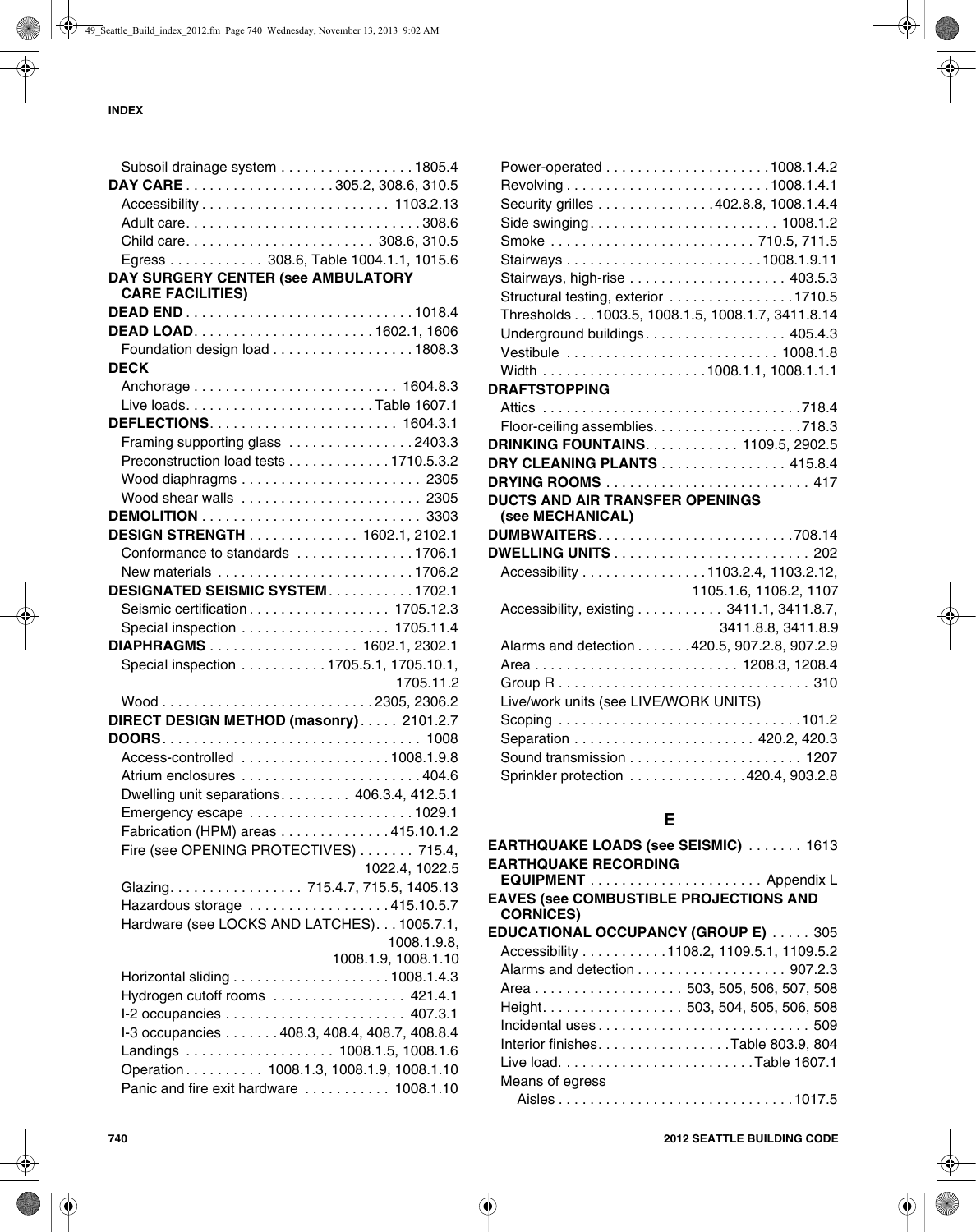|                                               | Travel distance 1014.3, 1016.2, 1021.2                  |
|-----------------------------------------------|---------------------------------------------------------|
|                                               | Mixed occupancies508.3, 508.4                           |
|                                               | Accessory303.1,508.2                                    |
|                                               |                                                         |
|                                               | Day care 305.2, 308.5, 310.1                            |
|                                               | Education for students above the $12th$ grade 304       |
|                                               | Gyms (see GYMNASIUMS) 303.1                             |
|                                               | Libraries (see LIBRARIES). 303.4                        |
|                                               | Religious facilities 303.4                              |
|                                               |                                                         |
|                                               |                                                         |
|                                               |                                                         |
|                                               |                                                         |
|                                               |                                                         |
| EGRESS (see MEANS OF EGRESS). Chapter 10      |                                                         |
| ELECTRICAL 105.2, 112, Chapter 27, Appendix K |                                                         |
|                                               |                                                         |
|                                               | Accessibility  1007.2.1, 1007.4,                        |
|                                               | 1007.8, 1109.6, 3001.3, 3411.8.2                        |
|                                               |                                                         |
|                                               | Construction 708.14, 1607.9.1                           |
|                                               |                                                         |
|                                               |                                                         |
|                                               | Emergency operations 3002.3, 3002.5,                    |
|                                               | 3003, 3007.2, 3008.2                                    |
|                                               | Fire service access 403.6.1, 3007                       |
|                                               | Glass  2409, 3002.8                                     |
|                                               | High-rise 403.2.3, 403.4.7, 403.4.8, 403.6              |
|                                               | Hoistway enclosures. 403.2.3, 708, 1022.4,              |
|                                               | 1023.5, 3002, 3007.6, 3008.6                            |
|                                               |                                                         |
|                                               | Hoistway pressurization 909.21                          |
|                                               | Hoistway venting 3004                                   |
|                                               |                                                         |
|                                               | Lobby 708.14.1, 709.1, 1007.4,                          |
|                                               | 1007.8, 3007.7, 3008.7                                  |
|                                               | Machine rooms Table 1607.1, 3006                        |
|                                               | Means of egress 403.6, 1003.7,                          |
|                                               | 1007.2.1, 1007.4, 3008                                  |
|                                               | Number of elevator cars in hoistway. 3002.2             |
|                                               | Occupant evacuation elevators  403.6.2, 3008            |
|                                               | Personnel and material hoists  3005.4                   |
|                                               |                                                         |
|                                               |                                                         |
|                                               | Signs. 914, 1007.10, 3002.3, 3007.7.5, 3008.7.5         |
|                                               |                                                         |
|                                               | Stairway to elevator equipment 1009.17<br>Standards3001 |
|                                               | Standby power 2702.2.5, 2702.2.19                       |
|                                               |                                                         |
|                                               | 3007.9, 3008.9                                          |

| System monitoring 3007.8, 3008.8               |
|------------------------------------------------|
| Underground405.4.3                             |
| <b>EMERGENCY COMMUNICATIONS</b>                |
| Accessible means of egress 1007.8              |
| Alarms (see FIRE ALARMS)                       |
| Elevators, occupant evacuation 3008.7.7        |
| Fire command center 403.4.6, 911, 3007.8,      |
| 3008.7.7, 3008.8                               |
| Radio coverage403.4.4, 915                     |
| EMERGENCY EGRESS OPENINGS 1029                 |
| Required Table 1021.2(2), 1029.1               |
|                                                |
| <b>EMERGENCY LIGHTING 1006.3, 1205.5</b>       |
| <b>EMERGENCY POWER</b> 2702.1, 2702.3          |
| Exit signs. 1011.6.3, 2702.2.3, 2702.2.9       |
|                                                |
|                                                |
| Hazardous. 414.5.4, 415.8.10, 2702.2.8,        |
| 2702.2.10, 2702.2.11, 2702.2.13                |
|                                                |
| Means of egress illumination  1006.3, 2702.2.4 |
| Semiconductor fabrication  415.8.10, 2702.2.8  |
| Underground buildings 405.9, 2702.2.16         |
| <b>EMERGENCY RESPONDERS</b>                    |
| Additional exit stairway 403.5.2               |
| Elevators 403.6, 1007.2.1, 3002.4,             |
| 3003, 3007, 3008                               |
| Fire command center 403.4.6, 911, 3007.8,      |
| 3008.7.7, 3008.8                               |
| Fire department access in malls 402.17         |
|                                                |
| Radio coverage403.4.4, 915                     |
|                                                |
|                                                |
| <b>EMPIRICAL DESIGN OF</b>                     |
|                                                |
|                                                |
| General 2109.1                                 |
|                                                |
| Surface-bonded  2109.2                         |
| <b>EMPLOYEE</b>                                |
| Accessibility for work areas 907.5.2.3.2,      |
| 1103.2.3, 1104.3.1                             |
| Deputies to building official 103.3            |
|                                                |
|                                                |
| Termination of employment  A101.4              |
| <b>ENCROACHMENTS INTO THE</b>                  |
| PUBLIC RIGHT-OF-WAY. Chapter 32                |
| END-JOINTED LUMBER  2303.1.1.2                 |
| Moved structures 3410, D103.3                  |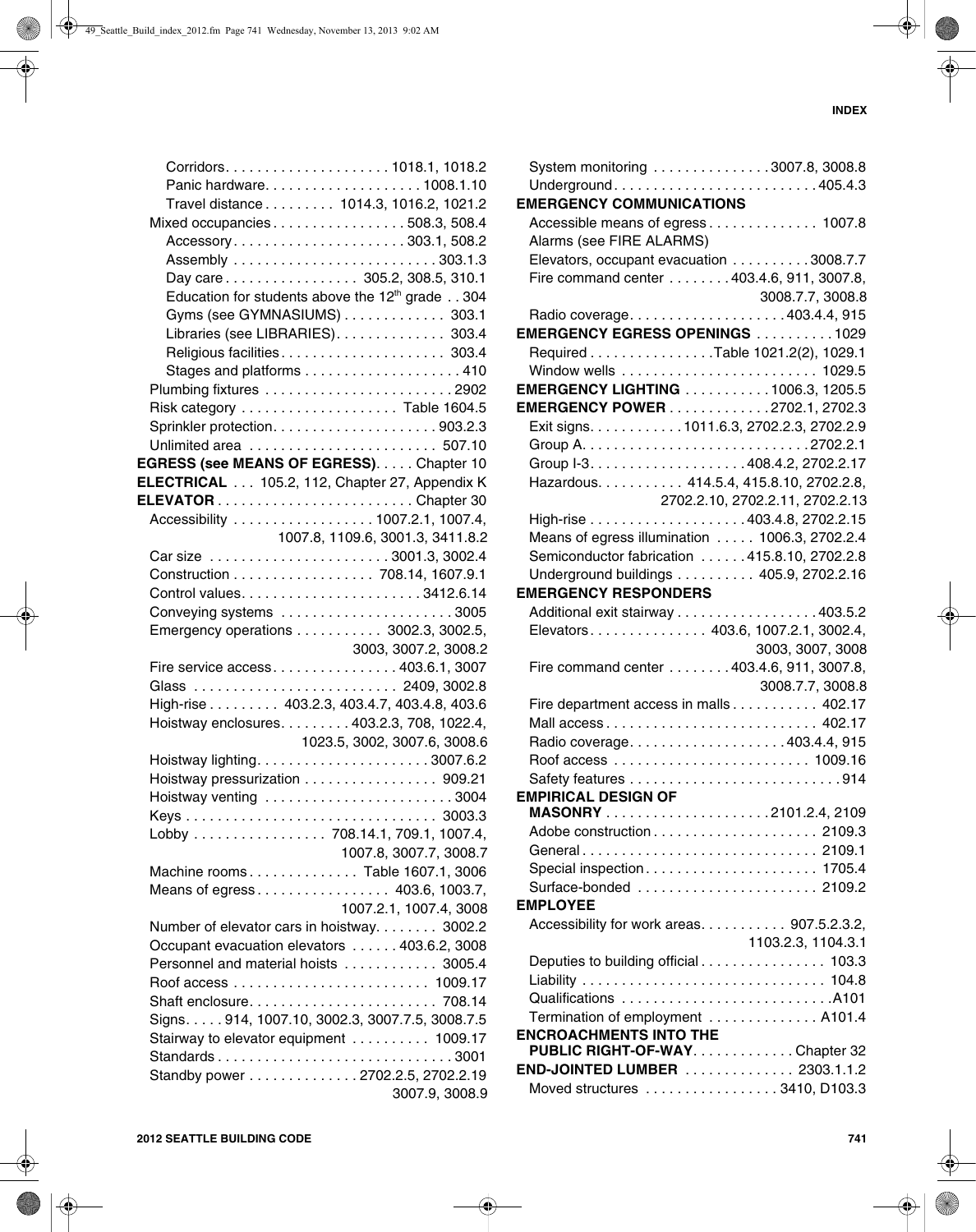| Rodentproofing  Appendix F                            |                                |
|-------------------------------------------------------|--------------------------------|
| <b>ENERGY EFFICIENCY</b> 101.4.6, 110.3.7, Chapter 13 |                                |
| <b>ENGINEER (see definition for REGISTERED</b>        |                                |
| <b>DESIGN PROFESSIONAL)</b>                           |                                |
| EQUIPMENT PLATFORM 505.5                              |                                |
| EQUIVALENT OPENING FACTOR Figure 705.7                |                                |
|                                                       |                                |
|                                                       |                                |
| Floor opening protection 708.2                        |                                |
|                                                       |                                |
| <b>ESSENTIAL FACILITIES (see RISK</b>                 |                                |
|                                                       |                                |
| EXCAVATION, GRADING AND FILL  1804, 3304              |                                |
| EXISTING BUILDING. 102.6, Chapter 34                  |                                |
|                                                       |                                |
|                                                       |                                |
|                                                       |                                |
| Change of occupancy 3408, D103.2                      |                                |
| Flood-resistant3401.2, 3403.2, 3404.2, 3405.5,        |                                |
|                                                       | 3409.2, 3412.2.4.1, Appendix G |
|                                                       |                                |
| Moved structures 3410, D103.3                         |                                |
|                                                       |                                |
| Rodentproofing  Appendix F                            |                                |
| EXIT (see MEANS OF EGRESS). . 1020 through 1026       |                                |
|                                                       |                                |
|                                                       |                                |
|                                                       |                                |
| Construction. 713.2, 1009.3.1, 1022.2                 |                                |
|                                                       |                                |
| Enclosure 707.3, 1009.2.2, 1022.2                     |                                |
| Fire resistance 707.3, 1009.3.1.2, 1022.2             |                                |
|                                                       |                                |
|                                                       |                                |
|                                                       |                                |
|                                                       |                                |
|                                                       |                                |
|                                                       |                                |
| Interior finish Table 803.9, 804                      |                                |
| Luminous 403.5.5, 411.7.1, 1024                       |                                |
| Mezzanines 505.3, 505.4, 1004.1.1.2                   |                                |
| Number, minimum 403.5, 1015.1, 1021                   |                                |
|                                                       |                                |
| Passageway  1023                                      |                                |
|                                                       |                                |
|                                                       |                                |
| Refrigerated rooms or spaces 1015.5                   |                                |
| Refrigeration machinery rooms 1015.4                  |                                |
|                                                       |                                |
|                                                       |                                |

|                                                     | Travel distance. 402.8.4, 402.8.5, 402.8.6,<br>404.9, 407.4, 407.4.2, 407.4.3, |
|-----------------------------------------------------|--------------------------------------------------------------------------------|
|                                                     | 408.6.1, 408.8.1, 410.6.3.2, 411.4,                                            |
|                                                     | 1014.3, 1016, 1021.2, 1028.7, 1028.8<br>Underground buildings405.7             |
| <b>EXIT ACCESS</b>                                  |                                                                                |
|                                                     | (see MEANS OF EGRESS). 1014 through 1019                                       |
|                                                     |                                                                                |
|                                                     |                                                                                |
|                                                     |                                                                                |
|                                                     |                                                                                |
|                                                     | Doors 1005.7, 1008, 1015, 1020.2                                               |
|                                                     | Intervening space1014.2                                                        |
|                                                     | Path of egress travel, common 1014.3                                           |
|                                                     |                                                                                |
|                                                     |                                                                                |
|                                                     | Stairway, interior 1009.3                                                      |
|                                                     | Travel distance. 402.8.4, 402.8.5, 402.8.6, 404.9,                             |
|                                                     | 407.4, , 408.6.1, 408.8.1, 410.6.3.2,                                          |
|                                                     | 411.4, 1014.3, 1015.5, 1016, 1021.2, 1028.7                                    |
| <b>EXIT DISCHARGE</b>                               |                                                                                |
|                                                     | (see MEANS OF EGRESS) 1027                                                     |
|                                                     |                                                                                |
|                                                     |                                                                                |
|                                                     |                                                                                |
|                                                     | Marquees3106.4                                                                 |
| Public way 1027.5                                   |                                                                                |
|                                                     |                                                                                |
| <b>EXIT PASSAGEWAY</b>                              |                                                                                |
|                                                     | (see MEANS OF EGRESS). 707.3.4, 1023                                           |
|                                                     |                                                                                |
|                                                     |                                                                                |
|                                                     |                                                                                |
|                                                     |                                                                                |
|                                                     | Illumination1011.3, 1011.5, 1011.6                                             |
|                                                     |                                                                                |
|                                                     | Special amusement buildings`411.7                                              |
| <b>EXPLOSIVES</b> 202, Table 414.5.1, Table 415.3.2 |                                                                                |
|                                                     | Detached building 415.8                                                        |
|                                                     |                                                                                |
| <b>EXPOSURE CATEGORY</b>                            |                                                                                |
|                                                     |                                                                                |
| <b>EXTERIOR AREAS FOR ASSISTED RESCUE</b>           |                                                                                |
|                                                     |                                                                                |
|                                                     | Signage 1007.9, 1007.10, 1007.11                                               |
|                                                     | Where required 1007.2                                                          |
| <b>EXTERIOR INSULATION AND</b>                      |                                                                                |
|                                                     | <b>FINISH SYSTEMS (EIFS)</b> 1408                                              |
|                                                     |                                                                                |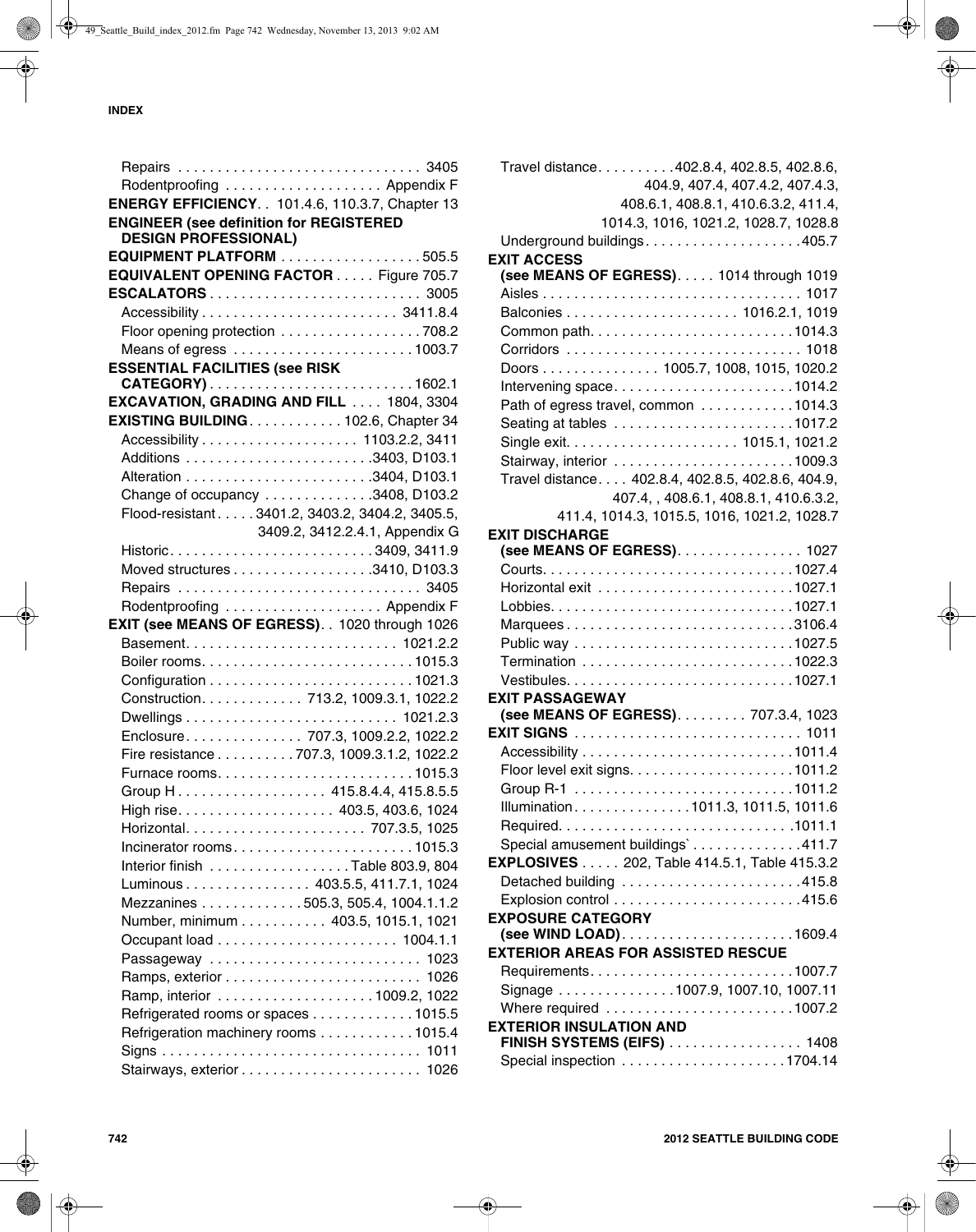#### **EXTERIOR WALLS**

**(see WALLS, EXTERIOR)** . . . . . . . . Table 601, 602, 705, Chapter 14

## **F**

| FACTORY OCCUPANCY (GROUP F) 306                 |                        |
|-------------------------------------------------|------------------------|
|                                                 |                        |
| Area 503, 503.1.1, 505, 506, 507, 508           |                        |
|                                                 |                        |
| Groups                                          |                        |
| Low-hazard occupancy. 306.3                     |                        |
| Moderate-hazard occupancy  306.2                |                        |
| Height503, 504, 505, 508                        |                        |
|                                                 |                        |
| Interior finishes Table 803.9, 804              |                        |
|                                                 |                        |
| Means of Egress                                 |                        |
|                                                 |                        |
|                                                 |                        |
| Travel distance 1014.3, 1015.4, 1015.5,         |                        |
|                                                 | 1015.6, 1016.2, 1021.2 |
| Mixed occupancies508.3, 508.4                   |                        |
|                                                 |                        |
|                                                 |                        |
|                                                 |                        |
|                                                 |                        |
| Unlimited area  507.2, 507.3, 507.4             |                        |
| FARM BUILDINGS Appendix C                       |                        |
|                                                 |                        |
|                                                 |                        |
| Related fees 109.5                              |                        |
| Work commencing before issuance 109.4           |                        |
|                                                 |                        |
| FIBERBOARD 2302.1, 2303.1.5                     |                        |
| Shear wallTable 2306.3(2)                       |                        |
|                                                 |                        |
| <b>FINGER-JOINTED LUMBER</b>                    |                        |
| (see END-JOINTED LUMBER)                        |                        |
| FIRE ALARM AND SMOKE DETECTION SYSTEMS          |                        |
| Aerosol storage 907.2.16                        |                        |
| Aircraft hangars, residential 412.5.3, 907.2.21 |                        |
| Airport traffic control towers 412.3.3          |                        |
| Ambulatory care facilities 422.7, 907.2.2.1     |                        |
|                                                 |                        |
|                                                 |                        |
|                                                 |                        |
| Battery room907.2.23                            |                        |
| Children's play structure 424.3                 |                        |
| Construction documents907.1.1                   |                        |
| Covered and open mall building 402.6.2, 402.7,  |                        |
|                                                 | 907.2.20               |
|                                                 |                        |

|                    | Group R 420.5, 907.2.8, 907.2.9, 907.2.10,            |
|--------------------|-------------------------------------------------------|
|                    | 907.2.11, 907.5.2.3.3, 907.5.2.3.4                    |
|                    | High-rise 403.4.1, 403.4.2, 907.2.13                  |
|                    | Live/work 419.5                                       |
|                    |                                                       |
|                    | Occupancy requirements 907.2                          |
|                    | Special amusement buildings. . 411.3, 411.5, 907.2.12 |
|                    | Underground buildings 405.6, 907.2.18, 907.2.19       |
|                    |                                                       |
|                    | FIRE ALARM BOX, MANUAL. 907.4.2                       |
|                    |                                                       |
|                    | Ambulatory care facilities 903.2.2, 907.2.2           |
|                    |                                                       |
|                    |                                                       |
|                    |                                                       |
|                    |                                                       |
|                    |                                                       |
|                    |                                                       |
|                    |                                                       |
|                    | FIRE BARRIERS202, 707                                 |
|                    |                                                       |
|                    | Exterior walls. Table 602, 707.4, 713.6               |
|                    | Fire-resistance rating of walls 603.1(1), 603.1(22),  |
|                    | 603.1(23), 703, 707.3, 713.4                          |
|                    |                                                       |
|                    |                                                       |
|                    |                                                       |
|                    | Joints. 707.8, 713.9, 715, 2508.4                     |
|                    |                                                       |
|                    |                                                       |
|                    | Opening protection 707.6, 707.10, 713.7,              |
|                    | 713.10, 714.3, 716, 717.5.2                           |
|                    |                                                       |
|                    |                                                       |
| Special provisions |                                                       |
|                    | Aircraft hangars 412.4.4                              |
|                    |                                                       |
|                    | Covered and open mall buildings 402.4.2,              |
|                    | Fire pumps 403.3.3, 901.8, 913.2.1                    |
|                    |                                                       |
|                    | Group H-2. 415.8.1.2, 415.8.2.2                       |
|                    |                                                       |
|                    | Group H-5. 415.10.1.2, 415.10.1.5,                    |
|                    | 415.10.5.1, 415.10.6.4                                |
|                    |                                                       |
|                    | Hazardous materials. 414.2                            |
|                    |                                                       |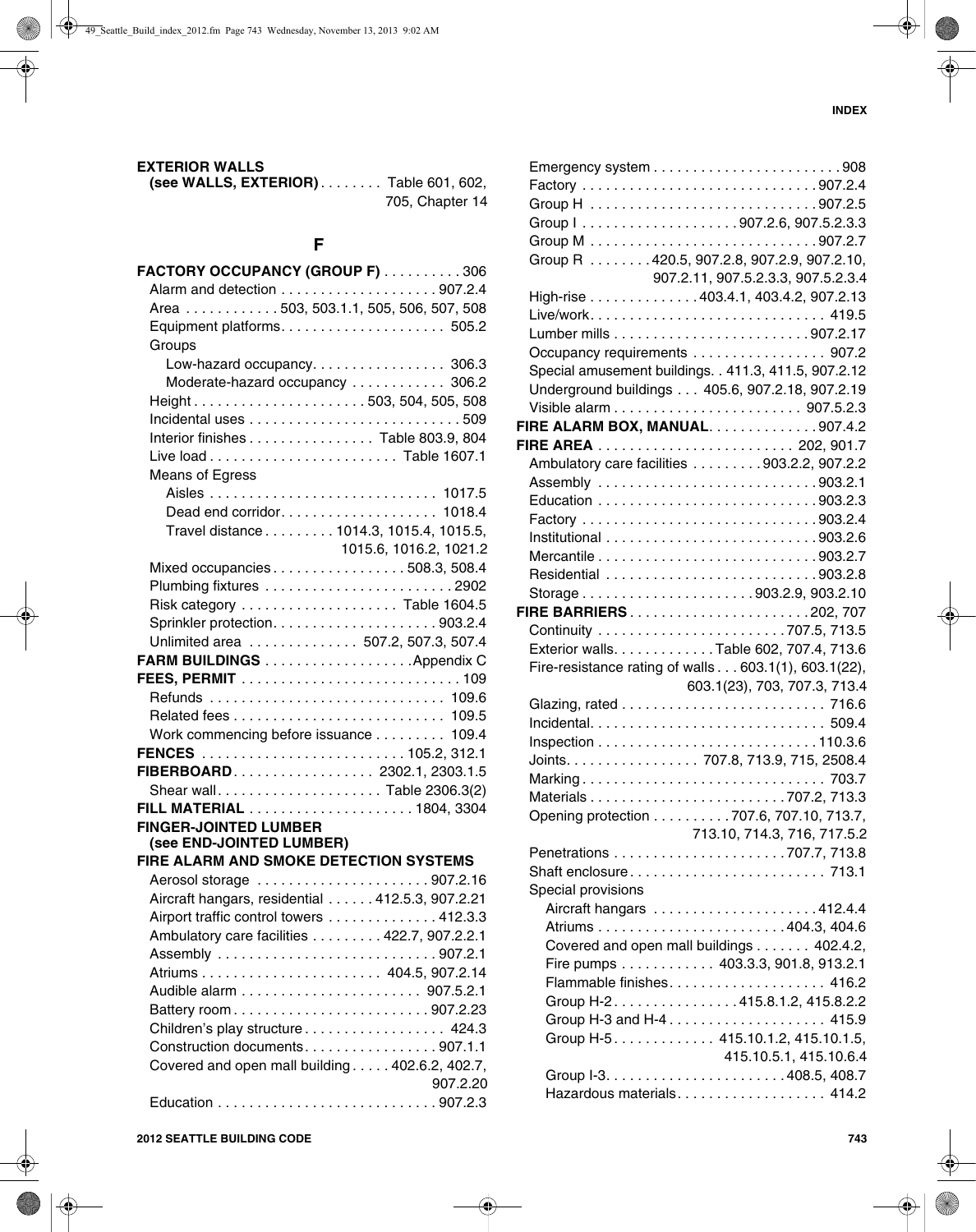|                                                      | High-rise  403.2.1.2, 403.2.3, 403.3, 403.4.8.1 |
|------------------------------------------------------|-------------------------------------------------|
|                                                      | Hydrogen cutoff rooms 421.4                     |
|                                                      | Organic coating 418.4, 418.5, 418.6             |
|                                                      | Stages and platforms. 410.5.1, 410.5.2          |
| FIRE COMMAND CENTER 403.4.5, 911,                    |                                                 |
|                                                      | 3007.8, 3008.7.7, 3008.8                        |
| FIRE DAMPERS 717.2 through 717.5                     |                                                 |
| <b>FIRE DEPARTMENT</b>                               |                                                 |
| (see EMERGENCY RESPONDERS)                           |                                                 |
| FIRE DETECTION SYSTEM (see FIRE ALARM AND            |                                                 |
| SMOKE DETECTION SYSTEMS)<br>FIRE DISTRICT Appendix D |                                                 |
| FIRE DOOR (see OPENING                               |                                                 |
| PROTECTIVES) 716, 1022.4, 1022.5                     |                                                 |
| FIRE ESCAPE 412.7.3, 3406                            |                                                 |
| FIRE EXTINGUISHERS, PORTABLE 906, 3309               |                                                 |
| FIRE EXTINGUISHING SYSTEMS  416.5,                   |                                                 |
|                                                      | 417.4, 903, 904                                 |
|                                                      |                                                 |
|                                                      |                                                 |
| Exterior walls Table 602, 709.5                      |                                                 |
| Fire-resistance rating 603.1(1), 603.1(22),          |                                                 |
|                                                      | 603.1(23), 703, 708.3                           |
|                                                      |                                                 |
|                                                      |                                                 |
| Joint treatment gypsum 2508.4                        |                                                 |
|                                                      |                                                 |
|                                                      |                                                 |
|                                                      |                                                 |
| Opening protection  709.6, 714.3, 716, 717.5.4       |                                                 |
| Penetrations. 708.7, 708.9, 714, 717                 |                                                 |
| Special provisions                                   |                                                 |
|                                                      | Covered and open mall buildings 402.4.2.1       |
|                                                      |                                                 |
|                                                      | Group I-1, R-1, R-2, R-3 420.2                  |
|                                                      |                                                 |
| <b>FIRE PROTECTION</b>                               |                                                 |
| Explosion control 414.5.1, 415.6,                    |                                                 |
|                                                      | 415.8.1.4, 421.7                                |
| Fire extinguishers, portable 906                     |                                                 |
|                                                      |                                                 |
| Smoke and heat vents910                              |                                                 |
| Smoke control systems  909                           |                                                 |
| Sprinkler systems, automatic 903                     |                                                 |
| FIRE PROTECTION SYSTEMSChapter 9                     |                                                 |
| FIRE PUMPS 403.3.3, 901.8, 913, 914.2                |                                                 |
| <b>FIRE RESISTANCE</b>                               |                                                 |
|                                                      |                                                 |
| Conditions of restraint 703.2.3                      |                                                 |
| Ducts and air transfer openings 717                  |                                                 |
|                                                      |                                                 |

| Exterior walls Table 602, 705.5, 708.5           |        |
|--------------------------------------------------|--------|
|                                                  |        |
| High-rise403.2                                   |        |
|                                                  |        |
| Multiple use fire assemblies701.2                |        |
| Prescriptive  721                                |        |
| RatingsChapter 6, 703, 705.5, 707.3.10           |        |
|                                                  |        |
|                                                  |        |
|                                                  |        |
| Thermal and sound insulating materials 720.1     |        |
| FIRE RESISTANCE, CALCULATED 722                  |        |
| Clay brick and tile masonry 722.4                |        |
|                                                  |        |
| Concrete masonry 722.3                           |        |
| Steel assemblies 722.5                           |        |
| Wood assemblies722.6                             |        |
| FIRE-RETARDANT-TREATED WOOD 2302.1,              |        |
|                                                  | 2303.2 |
|                                                  |        |
|                                                  |        |
|                                                  |        |
|                                                  |        |
|                                                  |        |
| Fire wall vertical continuity 706.6              |        |
|                                                  |        |
|                                                  |        |
|                                                  |        |
| Roof construction Table 601, 705.11, 706.6, 1505 |        |
| Shakes and shingles 1505.6                       |        |
| Type I and II construction. 603.1(1), 603.1(11)  |        |
|                                                  |        |
|                                                  |        |
| Veneer1405.5                                     |        |
| FIRE SEPARATION DISTANCE . 202, Table 602, 702   |        |
| Exterior walls 1406.2.1.1.1, 1406.2.1.1.2        |        |
| <b>FIRE SERVICE</b>                              |        |
| <b>ACCESS ELEVATORS 403.6.1, 3007</b>            |        |
| FIRE SHUTTER (see OPENING                        |        |
| PROTECTIVES). 716.5, 716.5.10, 716.5.11          |        |
|                                                  |        |
|                                                  |        |
| Combustible framing 706.7                        |        |
| Continuity 706.5, 706.6                          |        |
| Exterior walls Table 602, 706.5.1                |        |
| Fire-resistance rating 703, 706.4                |        |
|                                                  |        |
|                                                  |        |
|                                                  |        |
|                                                  |        |
|                                                  |        |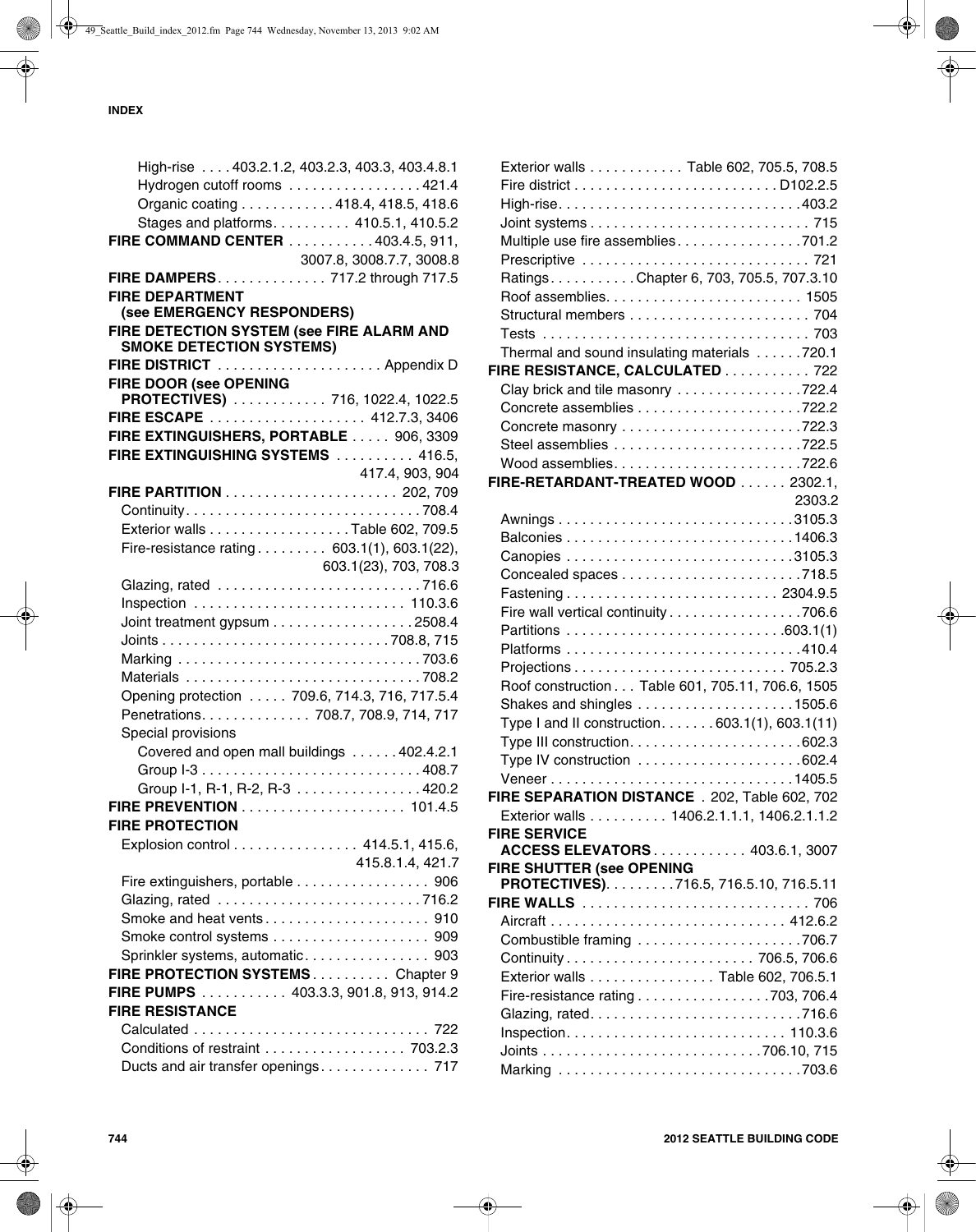|                                        | Opening protection 706.8, 706.11, 714.3,     |
|----------------------------------------|----------------------------------------------|
|                                        | 716, 717.5.1                                 |
|                                        |                                              |
| Special provisions                     |                                              |
|                                        | Aircraft hangars  412.4.6.2                  |
|                                        | Covered and open mall buildings 402.4.2.2    |
|                                        |                                              |
|                                        | Private garages and carports 406.3.2         |
|                                        | Structural stability 706.2                   |
| FIRE WINDOWS (see OPENING PROTECTIVES) |                                              |
|                                        |                                              |
|                                        | Chimneys 718.2.5.1, 2113.20                  |
|                                        | Fireplaces 2111.12                           |
|                                        | Wood construction 718.2.1, 718.2.7, 1406.2.3 |
|                                        |                                              |
|                                        | FIREPLACES, FACTORY-BUILT. 2111.13.1         |
|                                        | FIREPLACES, MASONRY  2102.1                  |
|                                        |                                              |
|                                        |                                              |
|                                        | Hearth extension 2111.9, 2111.10             |
|                                        | Steel units2111.5.1                          |
|                                        | FIREWORKS 202, 307.2, 307.3, 307.5           |
|                                        |                                              |
|                                        | FLAMESPREAD 802, 803.1.1, Table 803.9        |
|                                        | <b>FLAMMABLE FINISHES 307.1, 416</b>         |
|                                        |                                              |
|                                        | FLAMMABLE LIQUIDS. 307.4, 307.5, 406,        |
|                                        | 412, 414, 415                                |
|                                        | FLAMMABLE SOLIDS 307.5, 415                  |
| <b>FLASHING</b>                        |                                              |
|                                        | Roof  1503.2, 1503.6, 1507.2.9,              |
|                                        | 1507.3.9, 1507.5.7, 1507.7.7,                |
|                                        | 1507.8.8, 1507.9.9, 1510.6                   |
|                                        | Wall, veneer 1405.4, 1405.12.7               |
| <b>FLOOD-RESISTANT CONSTRUCTION</b>    |                                              |
|                                        | Accessibility 1107.7.5                       |
|                                        | Administration. G101 through G105            |
|                                        | Elevation certificate 110.3.3                |
|                                        | Existing3403.2, 3404.2, 3405.5,              |
|                                        | 3409.2, 3412.2.4.1                           |
|                                        | Flood elevation 107.2.5.1, 1612              |
|                                        | Flood loads1603.1, 1603.1.7, 1612,           |
|                                        | 3001.2, 3102.7                               |
|                                        | Flood resistance 1403.6, 1403.7              |
|                                        | Flood-resistant construction Appendix G      |
|                                        | Grading and fill 1804.4, 1805.1.2.1          |
|                                        |                                              |
|                                        |                                              |
|                                        | Manufacturered homesG501                     |
|                                        |                                              |
|                                        |                                              |

| Temporary G901                                 |              |
|------------------------------------------------|--------------|
|                                                |              |
| Ventilation, under floor 1203.3.2              |              |
| FLOOR/CEILING (see FLOOR CONSTRUCTION)         |              |
| <b>FLOOR CONSTRUCTION</b>                      |              |
| (see FLOOR CONSTRUCTION, WOOD)                 |              |
|                                                |              |
| Finishes. 804, 805, 1003.4, 1210.1             |              |
| Fire resistance Table 601, 711                 |              |
| Loads (see FLOOR LOADS)                        |              |
|                                                |              |
| Penetration of fire-resistant                  |              |
|                                                |              |
|                                                | 717.2, 717.6 |
| <b>FLOOR CONSTRUCTION, WOOD</b>                |              |
| Beams and girders 2304.11.2.1, 2308.7          |              |
| Bridging/blocking. 2308.8.5, 2308.10.6         |              |
|                                                |              |
| Fastening schedule2304.9.1                     |              |
| Framing. Table 602.4, 602.4.2, 602.4.4, 2304.4 |              |
|                                                |              |
|                                                |              |
|                                                |              |
| <b>FLOOR LEVEL</b> 1003.5, 1008.1.5            |              |
| <b>FLOOR LOADS</b>                             |              |
| Construction documents 107.2                   |              |
|                                                |              |
|                                                |              |
| <b>FLOOR OPENING PROTECTION</b>                |              |
| (see VERTICAL OPENING PROTECTION)              |              |
| <b>FOAM PLASTICS</b>                           |              |
| Attics720.1, 2603.4.1.6                        |              |
| Cold storage 2603.3, 2603.4.1.2, 2603.5        |              |
|                                                |              |
| Covered mall and open mall                     |              |
| buildings. 402.6.2, 402.6.4.5                  |              |
|                                                |              |
| Doors 2603.4.1.7 through 2603.4.1.9            |              |
| Exterior walls of multistory buildings 2603.5  |              |
| Interior finish 801.2.2, 2603.10, 2604         |              |
| Label/identification  2603.2                   |              |
| Metal composite materials                      |              |
|                                                |              |
|                                                |              |
| Siding backer board 2603.4.1.10                |              |
| Stages and platform scenery 410.3.6            |              |
| Surface burning characteristics. 2603.3        |              |
| Thermal barrier requirements 2603.5.2          |              |
|                                                |              |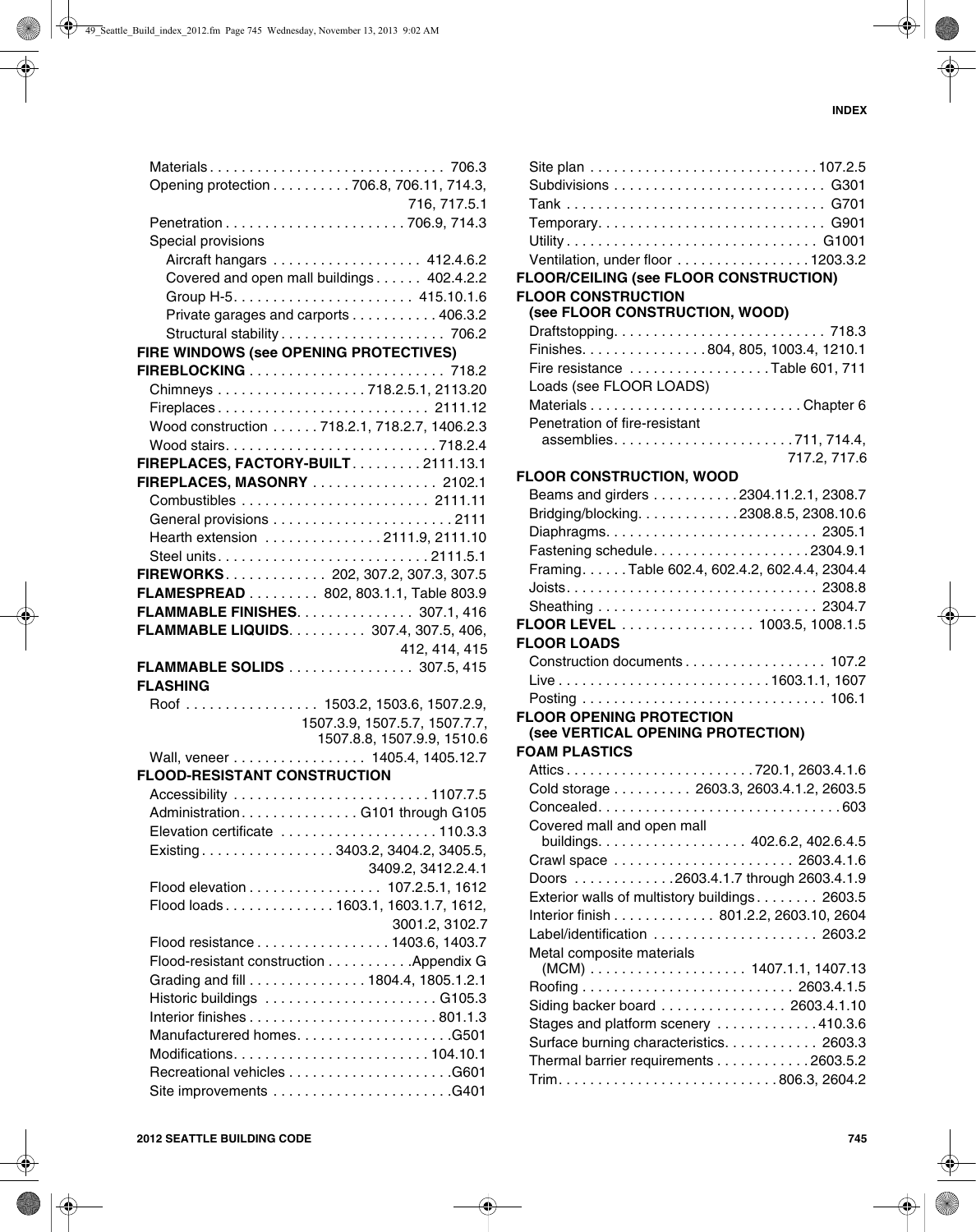| Type I and II construction $\ldots \ldots 603.1(2)$ , 603.1(3) |                        |
|----------------------------------------------------------------|------------------------|
|                                                                |                        |
| FOLDING AND TELESCOPIC SEATING  1028.1.1                       |                        |
|                                                                | 3401.1                 |
|                                                                |                        |
|                                                                |                        |
|                                                                |                        |
|                                                                |                        |
|                                                                |                        |
|                                                                |                        |
|                                                                |                        |
|                                                                |                        |
|                                                                |                        |
| <b>FOUNDATION</b>                                              |                        |
| (see FOUNDATION, DEEP and                                      |                        |
| FOUNDATION, SHALLOW) Chapter 18                                |                        |
| Basement. 1610, 1805.1.1, 1806.3, 1807                         |                        |
| Concrete 1808.8, 1809.8, 1810.3.2.1                            |                        |
| Dampproofing 1805.2                                            |                        |
| Encroachment, public right-of-way 3202.1                       |                        |
| Formwork3304.1                                                 |                        |
| Geotechnical investigation                                     |                        |
| (see SOILS AND FOUNDATIONS)  1803                              |                        |
|                                                                |                        |
| Load-bearing value 1806, 1808, 1810                            |                        |
| Masonry1808.9                                                  |                        |
| Pedestrian protection3306.9                                    |                        |
| Pier (see FOUNDATION, SHALLOW)                                 |                        |
| Pile (see FOUNDATION, DEEP)                                    |                        |
|                                                                |                        |
| Protection from adjacent                                       |                        |
| construction 3303.5, 3307.1                                    |                        |
| Rodentproofing  Appendix F                                     |                        |
| Special inspections 1705.3, 1705.4.2,                          |                        |
|                                                                | 1705.7, 1705.8, 1705.9 |
| Steel. 1809.11, 1810.3.2.2, 1018.3.2.3                         |                        |
|                                                                |                        |
| Waterproofing 1805.3                                           |                        |
| FOUNDATION, DEEP 1802.1, 1810                                  |                        |
|                                                                |                        |
|                                                                |                        |
| Geotechnical investigation. 1803.5.5                           |                        |
|                                                                |                        |
| Helical pile 1802.1, 1810.3.1.5,                               |                        |
| Table 1810.3.2.6, 1810.3.3.1.9,                                |                        |
| 1810.3.5.3.3, 1810.4.11, 1810.4.12                             |                        |
| Micropile  1802.1, Table 1808.8.1,                             |                        |
| Table 1810.3.2.6, 1810.3.5.2.3,                                |                        |
|                                                                | 1810.3.10, 1810.4.10   |
| Piles Table 1808.8.1, 1809.12,                                 |                        |
|                                                                | 1810, 1810.3.1.4       |

| <b>FOUNDATION, SHALLOW 1802.1, 1809</b> |
|-----------------------------------------|
| Piers and curtain wall1809.10           |
|                                         |
|                                         |
| <b>FOYERS</b>                           |
| Assembly occupancy 1028.4, 1028.9.5     |
|                                         |
| Covered and open mall building. 402.1   |
|                                         |
|                                         |
| <b>FROST PROTECTION</b> 1809.5          |
|                                         |

# **G**

| <b>GALLERIES (see TECHNICAL</b><br><b>PRODUCTION AREAS)</b> |            |
|-------------------------------------------------------------|------------|
| <b>GARAGE, AUTOMOBILE PARKING</b>                           |            |
| (see PARKING GARAGES)                                       |            |
|                                                             |            |
|                                                             |            |
| Gas detection system. 406.8.5, 908.5                        |            |
| Sprinkler protection 406.8.6, 903.2.9.1                     |            |
| Ventilation  406.8.2                                        |            |
| <b>GARAGES, TRUCK AND BUS</b>                               |            |
|                                                             |            |
| Sprinkler protection 903.2.10.1                             |            |
| <b>GARAGES AND CARPORTS, PRIVATE</b>                        |            |
| Area limitations. 406.3.1, 406.3.2                          |            |
|                                                             |            |
|                                                             |            |
|                                                             |            |
|                                                             |            |
| Accessibility 1109.14, 3411.8.13                            |            |
| Gas detection system. 406.6.6, 415.8.7,                     |            |
|                                                             | 421.6, 908 |
|                                                             |            |
| Motor fuel-dispensing406.5                                  |            |
|                                                             |            |
|                                                             |            |
|                                                             |            |
| <b>GIRDERS</b>                                              |            |
|                                                             |            |
|                                                             |            |
| Wood construction 2304.11.2.1, 2308.7                       |            |
| <b>GLASS (see GLAZING)</b>                                  |            |
| <b>GLASS BLOCK (see GLASS UNIT MASONRY)</b>                 |            |
| <b>GLASS UNIT MASONRY 2102.1, 2110</b>                      |            |
| Atrium enclosure 404.6                                      |            |
| Design method 2101.2.5                                      |            |
|                                                             |            |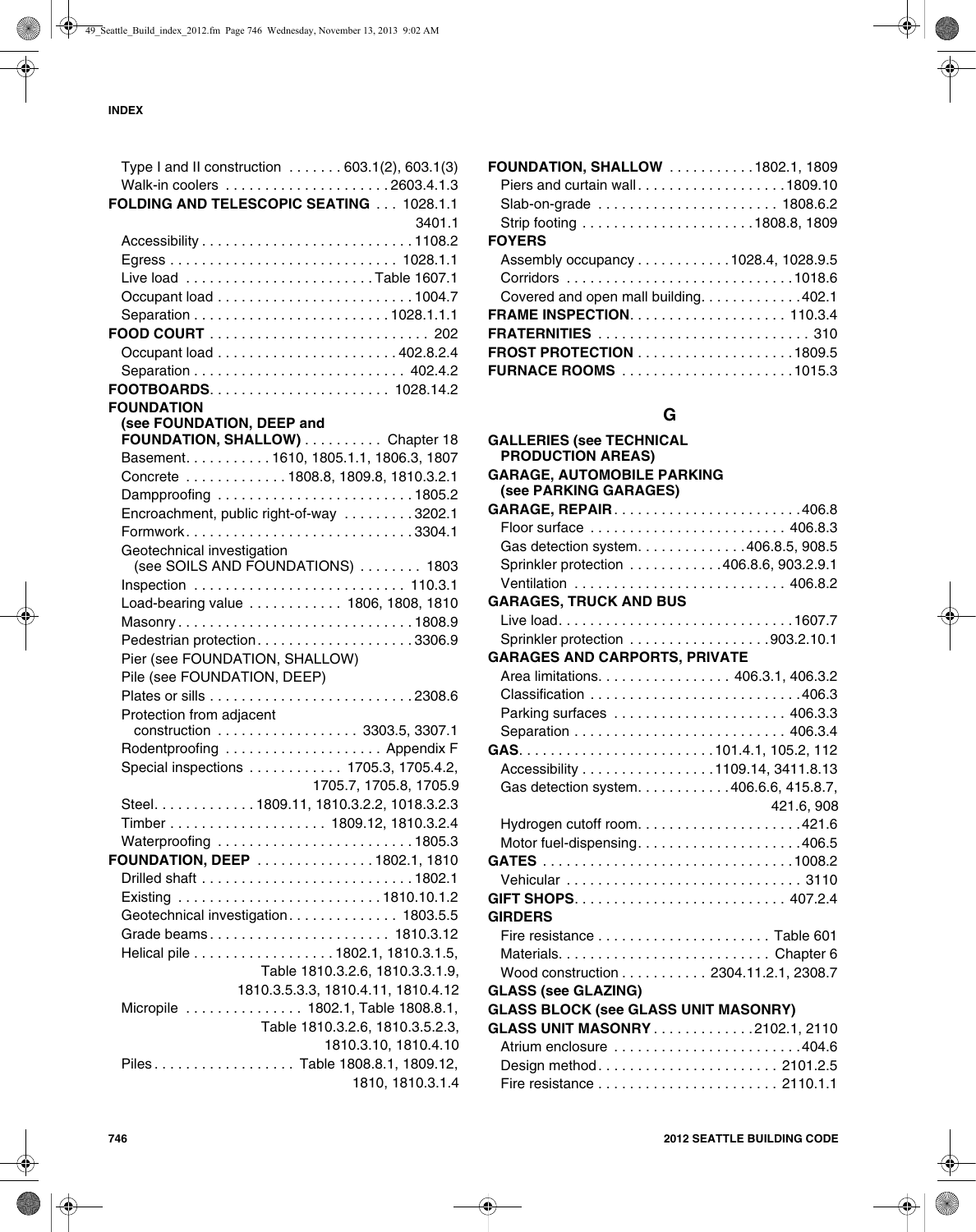|                | Hazardous locations 2406.1.3               |
|----------------|--------------------------------------------|
|                | Material requirements. 2103.7              |
| <b>GLAZING</b> |                                            |
|                |                                            |
|                |                                            |
|                |                                            |
|                |                                            |
|                | 716.4.3.2, 1405.13, 1715.5                 |
|                | Elevator hoistway and car 2409             |
|                | Fire doors 716.5.5.1, 716.5.8              |
|                |                                            |
|                |                                            |
|                |                                            |
|                | Guards 1013.1.1, 2406.4.4, 2407            |
|                | Handrail  1009.15, 2407                    |
|                |                                            |
|                | Impact loads 2406.1, 2407.1.4.2,           |
|                | 2408.2.1, 2408.3                           |
|                |                                            |
|                |                                            |
|                |                                            |
|                | Label/identification 716.5.7.1, 716.5.8.3, |
|                | 716.5.8.3.1, 716.6.8                       |
|                |                                            |
|                |                                            |
|                |                                            |
|                | Replacement  2401.2, 3407                  |
|                | Safety 716.5.8.4, 716.6.3, 2406            |
|                |                                            |
|                |                                            |
|                | Sloped  2404.2, 2405                       |
|                |                                            |
|                |                                            |
|                | Testing 1710.5, 2406.1.1, 2408.2.1         |
|                |                                            |
|                |                                            |
|                |                                            |
|                | GRADE, LUMBER (see LUMBER). 2302.1         |
|                | GRADE PLANE202                             |
|                | GRAIN ELEVATORS  415.6.1.5                 |
|                | GRANDSTANDS303.1, 1028.1.1, 3401.1         |
|                |                                            |
|                |                                            |
|                |                                            |
|                |                                            |
|                |                                            |
|                | Separation  1028.1.1.1                     |
|                |                                            |
|                |                                            |
|                |                                            |
|                |                                            |
|                |                                            |
|                |                                            |
|                | Plastic 2606.11                            |
|                |                                            |

| <b>GRIDIRON (see TECHNICAL</b><br><b>PRODUCTION AREAS)</b> |                |
|------------------------------------------------------------|----------------|
| GRINDING ROOMS. 415.6.1.2                                  |                |
| <b>GROSS LEASABLE AREA</b>                                 |                |
| (see COVERED MALL AND                                      |                |
| <b>OPEN MALL BUILDINGS) 202, 402.3, 402.8.2</b>            |                |
| GROUT 714.3.1.1, 714.4.1.1, 2103.13                        |                |
|                                                            |                |
| Assembly seating 1028.1.1, 1028.14                         |                |
| Equipment platform505.35.3                                 |                |
| Exceptions  1013.2                                         |                |
| Glazing 1013.2 .1, 1303.1, 2406.4.4, 2407                  |                |
|                                                            |                |
|                                                            |                |
|                                                            |                |
| Mechanical equipment 1013.6                                |                |
|                                                            |                |
|                                                            |                |
|                                                            |                |
|                                                            |                |
|                                                            |                |
|                                                            |                |
|                                                            |                |
| Vehicle barrier. 406.4.3, 1607.8.3                         |                |
|                                                            |                |
|                                                            |                |
| GYMNASIUMS  303.1                                          |                |
|                                                            |                |
|                                                            |                |
|                                                            |                |
|                                                            |                |
|                                                            |                |
| Board Chapter 25                                           |                |
|                                                            |                |
|                                                            |                |
|                                                            |                |
|                                                            |                |
|                                                            |                |
| Fastening Table 2306.3(3), 2508.1                          |                |
| Fire resistance  719, 722.2.1.4, 722.6.2                   |                |
| Fire-resistant joint treatment 2508.4                      |                |
|                                                            |                |
| Lath2507, 2510                                             |                |
| Lathing and furring for cement plaster 719, 2510           |                |
|                                                            |                |
|                                                            |                |
|                                                            |                |
|                                                            |                |
| Shear wall construction. Table 2306.3(3),                  |                |
|                                                            | 2308.9.3, 2505 |
|                                                            |                |
|                                                            |                |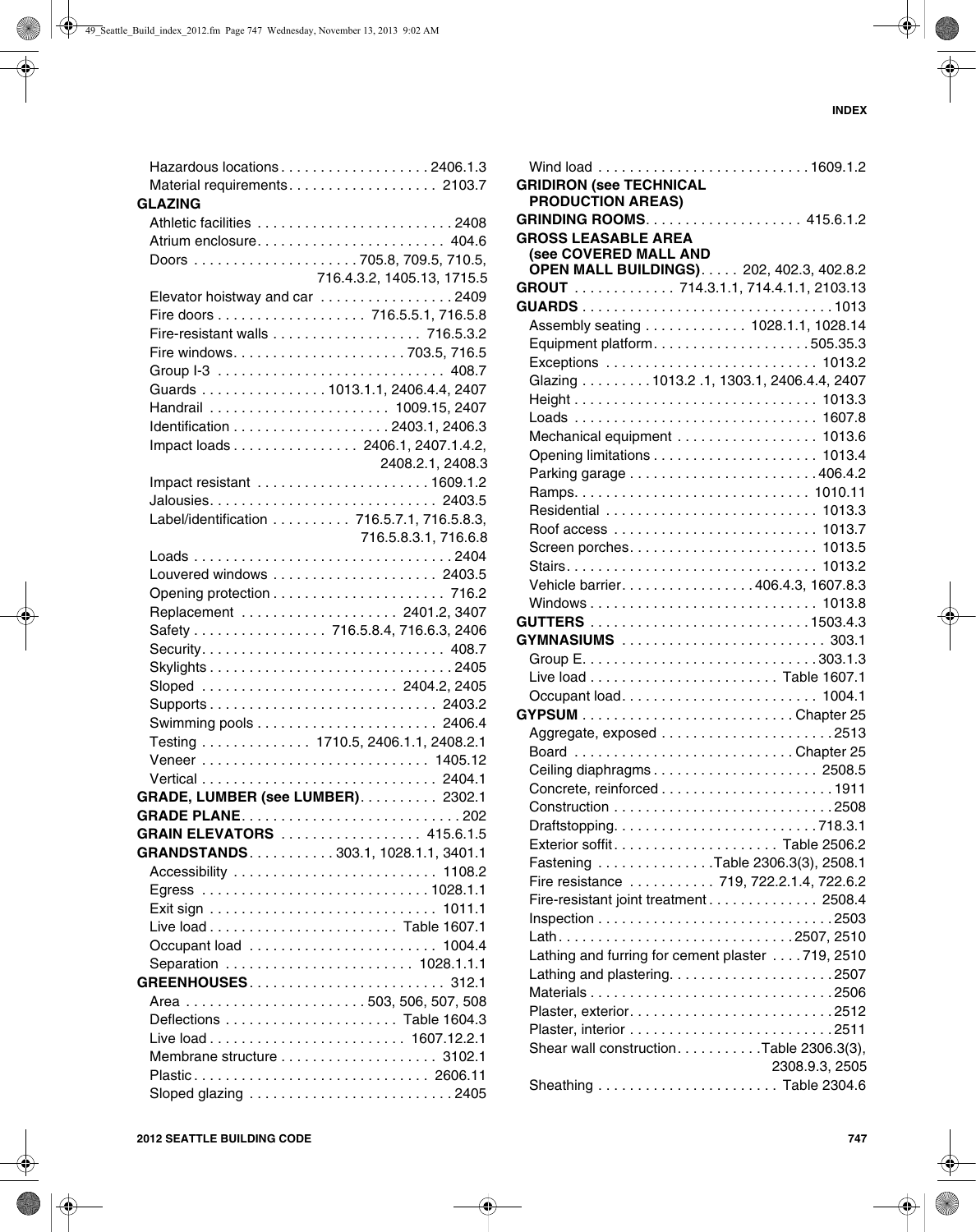| Showers and water closets 2509               |
|----------------------------------------------|
|                                              |
|                                              |
|                                              |
| Vertical and horizontal assemblies  2504     |
| WallboardTable 2506.2                        |
| Water-resistant backing board 2506.2, 2509.2 |
|                                              |

## **H**

| Alternating tread devices 1009.13.1            |  |
|------------------------------------------------|--|
|                                                |  |
| Construction. 1012.4, 1012.5, 1012.6           |  |
| Extensions1012.6                               |  |
|                                                |  |
|                                                |  |
| Guards1013.3                                   |  |
| Height 1012.2                                  |  |
| Loads1607.8                                    |  |
| Location 1012.1, 1012.7, 1012.8, 1012.9        |  |
| Ramps1010.9                                    |  |
|                                                |  |
| HARDBOARD. 1404.3.2, 2302.1, 2303.1.6          |  |
| HARDWARE (see DOORS and LOCKS AND              |  |
| <b>LATCHES)</b>                                |  |
| <b>HARDWOOD</b>                                |  |
| Fastening2304.9                                |  |
|                                                |  |
| Veneer 1404.3.2                                |  |
| HAZARDOUS MATERIALS 307, 414, 415              |  |
|                                                |  |
| Explosion control 414.5.1, Table 414.5.1,      |  |
| 415.8.1.4, 415.10.5.5                          |  |
| Special provisions 415.6, 415.7                |  |
| Sprinkler protection Table 414.2.5(1),         |  |
| Table 414.2.5(2), 415.4,<br>415.10.11, 903.2.5 |  |
| Ventilation 414.3, 414.5.4, 415.8.1.4,         |  |
| 415.8.2.8, 415.8.10.3, 415.10.1.8.1,           |  |
| 415.10.2.6, 415.10.3.2, 415.10.5.8,            |  |
| 415.10.6.4, 415.10.7, 415.10.10, 1203.5        |  |
| Weather protection 414.6.1                     |  |
| HAZARDOUS OCCUPANCY (GROUP H),                 |  |
| (see HAZARDOUS MATERIALS)  307, 414, 415       |  |
| Alarm and detection. 414.7, 415.3, 415.10.2,   |  |
| 415.10.3.5, 415.10.5.9, 415.10.8,              |  |
| 901.6.3, 907.2.5, 908.1, 908.2                 |  |
| Area503, 505, 506, 507, 508                    |  |
| Dispensing414.5, 414.6, 414.7.2, 415.5         |  |
| Gas detection systems  415.10.7                |  |

| Group provisions                                      |
|-------------------------------------------------------|
| H-1 (detonation). 307.3, 403.1, 415.5.1.1,            |
| 415.5.2 415.6, 415.6.1                                |
| H-2 (deflagration). 307.4, 403.1, 415.7, 415.8        |
| H-3 (physical hazard). . 307.5, 403.1, 415.7, 415.9   |
| H-4 (health hazard) 307.6, 415.9                      |
| H-5 (semiconductor 307.7, 415.10                      |
| Height. 415.6, 415.7.1, 415.8.1.1, 415.8.1.6,         |
| 415.8.2.1.1, 503, 504, 505, 506, 508                  |
|                                                       |
| Interior finishes. 416.2.1, 416.3.1, Table 803.9, 804 |
|                                                       |
| Location on property  414.6.1.2, 415.5                |
| Low hazard (See Factory - Group F-2                   |
| and Storage - Group S-2)                              |
| Means of egress                                       |
|                                                       |
|                                                       |
| One means of egress. Table 1015.1,                    |
| Table 1021.2                                          |
| Panic hardware  1008.1.10                             |
| Travel distance. Table 1016.2, 1014.3, 1021.2         |
| Mixed occupancies. 508.3, 508.4                       |
| Accessory 508.2                                       |
| Moderate hazard (See Factory - Group F-1              |
| and Storage - Group S-1)                              |
|                                                       |
| Occupancy exceptions307.1                             |
| Plumbing fixtures Chapter 29                          |
|                                                       |
|                                                       |
|                                                       |
| Special provisions-General                            |
| Detached buildings  415.5.2, 415.7.1                  |
| Dry cleaning (see DRY CLEANING PLANTS)                |
|                                                       |
|                                                       |
| Fire separation distance415.5                         |
| Grain elevators. 415.8.1, 415.8.1.5                   |
| Grinding rooms 415.8.1.2                              |
| Separation from other occupancies 415.5.1,            |
| 508.2.4,                                              |
| 508.3.3, 508.4                                        |
| Special provisions based on materials                 |
| Combustible liquids Table 307.1(1), 307.4,            |
| 307.5, 414.2.5, 414.5.3, 415.8.2                      |
| Corrosives  307.6, Table 414.2.5(1),                  |
| 414.3, 415.9.3, Table 415.10.1.1.1                    |
| Cryogenic. Table 307.1(1), Table 414.5.1,             |
| Table 415.10.1.1.1                                    |
| Explosives 202, 307.3, 307.3.1, Table 415.5.1.4       |
|                                                       |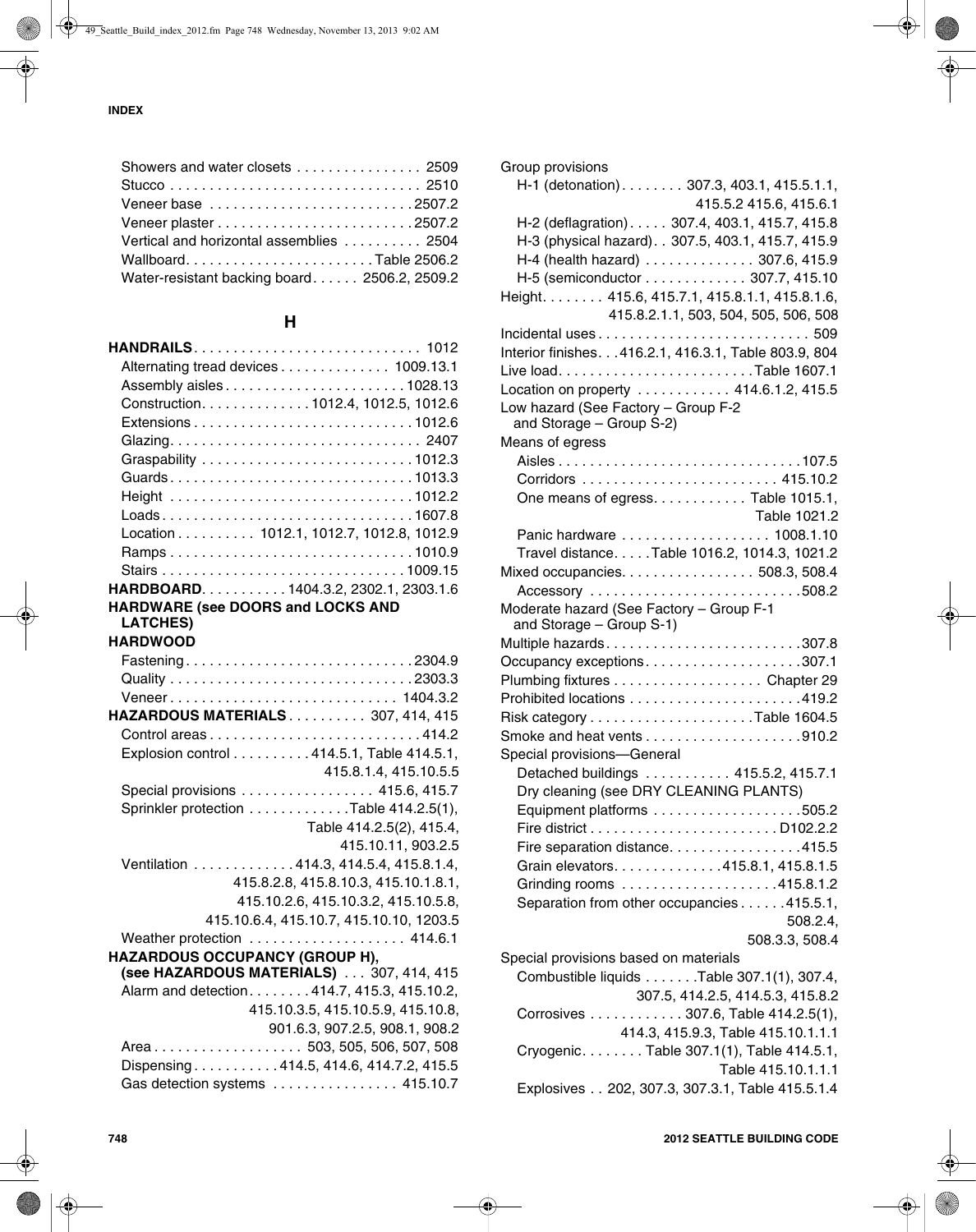| Flammable liquids. 307.4, 307.5, 415.6.2           |
|----------------------------------------------------|
| Flammable solids 307.5, 415.10.1.1.1               |
| Health-hazard materials 202, Table 414.2.5(1),     |
| 415.6, Table 415.10.1.1.1,                         |
| 415.10.6, 415.10.7.2                               |
|                                                    |
| Irritants Table 414.2.5(1), Table 415.10.1.1.1     |
| Liquid, highly toxic and toxic307.6,               |
| Table 414.2.5(1), 415.8.3,                         |
| 415.8.4, Table 415.10.1.1.1, 908.3                 |
| Organic peroxides  Table 414.5.1, 415.6.1,         |
| 415.7.5, Table 415.10.1.1.1, 418                   |
| Oxidizers, liquid and solid. Table 414.2.5(1),     |
|                                                    |
| Table 414.5.1, 415.7.5,                            |
| Table 415.10.1.1.1,                                |
| Pyrophoric materials. 307.4, Table 307.1(1)        |
| Table 414.5.1, 415.6.1,                            |
| 415.7.5, Table 415.10.1.1.1                        |
| Sensitizers Table 415.10.1.1.1                     |
|                                                    |
| Solids, highly toxic and toxic307.6,               |
| Table 414.2.5(1), 415.9.4,                         |
| Table 415.10.1.1.1, 908.3                          |
| Unstable materials 307.3, Table 414.2.5(1),        |
| Table 414.5.1, 415.4.1,                            |
| 415.7.5, Table 415.10.1.1.1                        |
| Water-reactive materials. Table 414.5.1, 415.7,    |
| 415.7.5, 415.7.6,                                  |
|                                                    |
| 415.10, Table 415.10.1.1.1                         |
| Sprinkler protection. 415.2, 415.10.6.4, 415.10.9, |
| 415.10.10.1, 415.10.11,                            |
| 705.8.1, 903.2.5                                   |
| Standby, emergency power 2702.2.8,                 |
| 2702.2.10 through 2702.2.13                        |
| Storage 413, 414.1, 414.2.5, 414.5,                |
| 414.6, 414.7.1, 415.5, Table 415.5.2,              |
|                                                    |
| 415.6.1, 415.7, 415.8.1, 415.8.2                   |
|                                                    |
| HEAD JOINT, MASONRY. 2102.1                        |
| HEADROOM. 406.2.2, 505.1, 1003.2,                  |
| 1003.3, 1008.1.1, 1008.1.1.1,                      |
| 1009.5, 1010.6.2, 1208.2                           |
| <b>HEALTH CARE (see INSTITUTIONAL</b>              |
| <b>I-1 AND INSTITUTIONAL I-2)</b>                  |
| Ambulatory care facilities 202, 422                |
|                                                    |
|                                                    |
| Hospitals 308.4                                    |
| HEALTH-HAZARD MATERIALS 307.2,                     |
| Table 414.2.5(1), 415.2, 415.4,                    |
| Table 415.8.2.1.1, 415.8.6.2                       |
|                                                    |
| HEATING (see MECHANICAL) 101.4.2                   |
|                                                    |
|                                                    |

| Fireplace2111                                     |                   |
|---------------------------------------------------|-------------------|
|                                                   |                   |
|                                                   |                   |
|                                                   |                   |
| HEIGHT, BUILDING 503, 504, 505, 508, 510          |                   |
|                                                   |                   |
|                                                   |                   |
| Mixed construction types 510                      |                   |
| Modifications504                                  |                   |
|                                                   |                   |
| <b>HELIPAD</b>                                    |                   |
| Definition202                                     |                   |
|                                                   |                   |
| HIGH-PILED COMBUSTIBLE STORAGE  413,              |                   |
|                                                   |                   |
|                                                   | 907.2.15, 910.2.2 |
| <b>HIGH-RISE BUILDINGS</b> 403                    |                   |
| Alarms and detection 403.4.1, 403.4.2, 907.2.13   |                   |
| Application  403.1                                |                   |
|                                                   |                   |
| Elevators 403.6, 1007.2.1, 3007, 3008             |                   |
| Emergency power. 403.4.8, 2702.2.15               |                   |
|                                                   |                   |
|                                                   |                   |
| Fire command station 403.4.6                      |                   |
| Fire department communication 403.4.3, 403.4.4    |                   |
| Fire service elevators 403.6.1, 3007              |                   |
| Occupant evacuation elevators. 403.6.2, 3008      |                   |
| Smoke removal403.4.6                              |                   |
| Smokeproof enclosure 403.5.4, 1022.10             |                   |
| Sprayed fire-resistant materials (SFRM). 403.2.4  |                   |
| Sprinkler protection403.3, 903.2.11.3             |                   |
|                                                   |                   |
| Stairways  403.5                                  |                   |
| Standby power 403.4.7, 2702.2.5, 2702.2.15        |                   |
| Structural integrity403.2.3, 1615                 |                   |
| Super high-rise (over 420 feet) 403.2.1, 403.2.3, |                   |
| 403.2.4, 403.3.1, 403.5.2                         |                   |
| Voice alarm403.4.3, 907.2.13                      |                   |
|                                                   |                   |
|                                                   |                   |
|                                                   |                   |
|                                                   |                   |
|                                                   |                   |
| HORIZONTAL ASSEMBLY711                            |                   |
| Continuity 508.2.5.1, 711.4, 713.11, 713.12       |                   |
| Fire-resistance rating  603.1(1), 603.1(22),      |                   |
| 603.1(23), 703, 707.3.10, 711.3                   |                   |
|                                                   |                   |
|                                                   |                   |
|                                                   |                   |
|                                                   |                   |
|                                                   |                   |
|                                                   |                   |
|                                                   |                   |
| Opening protection 711.8, 714.4, 716, 717.6       |                   |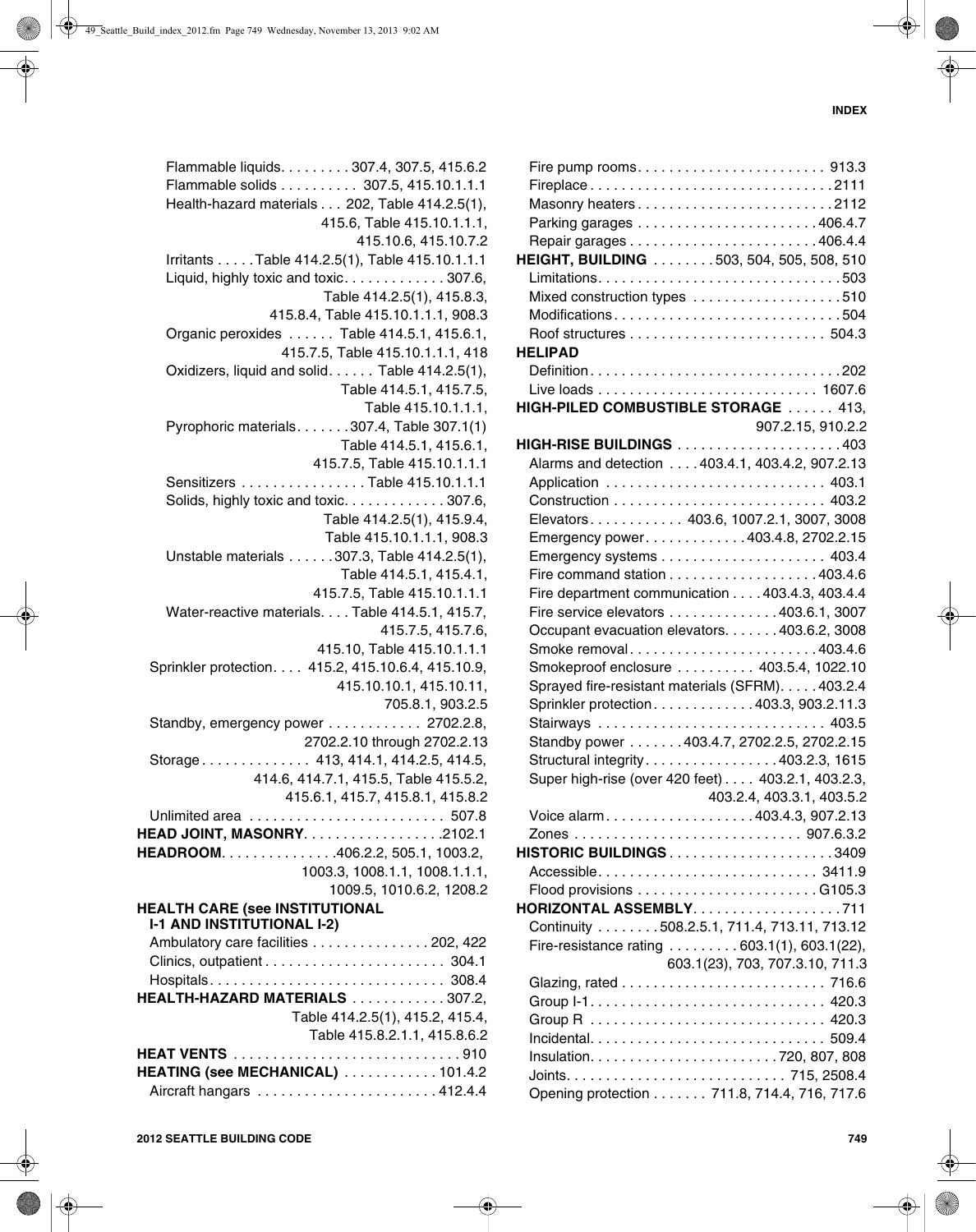| Shaft enclosure 713.1                           |
|-------------------------------------------------|
| Special provisions                              |
|                                                 |
|                                                 |
| Covered and open mall buildings  402.4.2.3,     |
| 402.8.7                                         |
|                                                 |
|                                                 |
| Group H-2 415.8.1.1, 415.8.2.2                  |
| Groups H-3 and H-4 415.9.2                      |
| Group H-5 415.10.1.2, 415.10.5.1                |
|                                                 |
| Groups I-1, R-1, R-2 and R-3 420.3              |
| Hazardous materials 414.2                       |
|                                                 |
| High-rise  403.2.1, 403.3, 403.4.7.1            |
|                                                 |
| Organic coating 418.4, 418.5, 418.6             |
| Stages and platforms. 410.4, 410.5.1            |
|                                                 |
| Accessible means of egress 1007.2, 1007.2.1,    |
| 1007.3, 1007.4,                                 |
| 1007.6, 1007.6.2                                |
| Doors1025.3                                     |
|                                                 |
|                                                 |
| Institutional I-2 occupancy 407.4, 1025.1       |
| Institutional I-3 occupancy 408.2, 1025.1       |
| Refuge area (see REFUGE AREAS)                  |
| <b>HORIZONTAL FIRE SEPARATION</b>               |
| (see HORIZONTAL ASSEMBLY)                       |
| <b>HOSE CONNECTIONS (see STANDPIPES,</b>        |
| <b>REQUIRED)</b>                                |
| <b>HOSPITAL (see INSTITUTIONAL</b>              |
|                                                 |
| <b>HURRICANE-PRONE REGIONS</b>                  |
| (see WIND LOADS)<br>. 1609.2                    |
| <b>HURRICANE SHELTER (see STORM</b><br>SHELTER) |
| <b>HURRICANE SHUTTERS</b> 1609.1.2              |
| HYDROGEN CUTOFF ROOMS 421, Table 509            |
|                                                 |
|                                                 |

# **I**

| <b>ICE-SENSITIVE STRUCTURE</b>          |  |  |  |
|-----------------------------------------|--|--|--|
| Atmospheric ice loads 1614.1            |  |  |  |
|                                         |  |  |  |
| <b>IDENTIFICATION, REQUIREMENTS FOR</b> |  |  |  |
|                                         |  |  |  |
|                                         |  |  |  |
|                                         |  |  |  |
|                                         |  |  |  |
|                                         |  |  |  |

| Inspection certificate $\ldots \ldots \ldots \ldots \ldots \ldots 1702.1$ |                                |
|---------------------------------------------------------------------------|--------------------------------|
|                                                                           |                                |
| Preservative-treated wood2303.1.8.1                                       |                                |
|                                                                           |                                |
|                                                                           |                                |
| Steel2203.1                                                               |                                |
| IMPACT LOAD. 1602.1, 1603.1.1, 1607.9                                     |                                |
|                                                                           |                                |
| <b>INCIDENTAL USES</b>                                                    |                                |
|                                                                           |                                |
| Occupancy classification 509.2                                            |                                |
| Separation and protection 509.4                                           |                                |
| INCINERATOR ROOMS. Table 509, 1015.3                                      |                                |
| <b>INDUSTRIAL (see FACTORY OCCUPANCY)</b>                                 |                                |
| INSPECTIONS  110, 1704, 1705                                              |                                |
| Alternative methods and materials. 1705.1.1                               |                                |
|                                                                           |                                |
| Concrete construction 110.3.1, 110.3.2,                                   |                                |
|                                                                           | 110.3.9, 1705.3                |
|                                                                           |                                |
|                                                                           |                                |
|                                                                           |                                |
|                                                                           |                                |
| Fabricators 1704.2.5                                                      |                                |
|                                                                           |                                |
| Final 110.3.10                                                            |                                |
| Fire-extinguishing systems. 904.4                                         |                                |
| Fire-resistant materials. 110.3.9, 1705.13, 1705.14                       |                                |
| Fire-resistant penetrations 110.3.6, 1705.16                              |                                |
| Footing or foundation 110.3.1, 110.3.9, 1705.3,                           |                                |
|                                                                           | 1705.4, 1705.7, 1705.8, 1705.9 |
| Flood hazard 110.3.3, 110.3.10.1                                          |                                |
| Frame 110.3.4                                                             |                                |
| Lath or gypsum board 110.3.5, 2503                                        |                                |
| Liability104.8                                                            |                                |
|                                                                           |                                |
| Preliminary110.2                                                          |                                |
|                                                                           |                                |
|                                                                           |                                |
|                                                                           |                                |
|                                                                           |                                |
| Smoke control  104.16, 909.18.8, 1705.17                                  |                                |
|                                                                           |                                |
| Special (see STRUCTURAL TESTS                                             |                                |
| AND SPECIAL INSPECTIONS) 110.3.9, 1704,                                   |                                |
|                                                                           | 1706, 1707                     |
| Sprayed fire-resistant materials 1705.13                                  |                                |
|                                                                           |                                |
| Steel110.3.4, 110.3.9, 1705.2                                             |                                |
|                                                                           |                                |
| Welding 110.3.9, 1705.2, 2204.1                                           |                                |
|                                                                           |                                |
|                                                                           |                                |
|                                                                           |                                |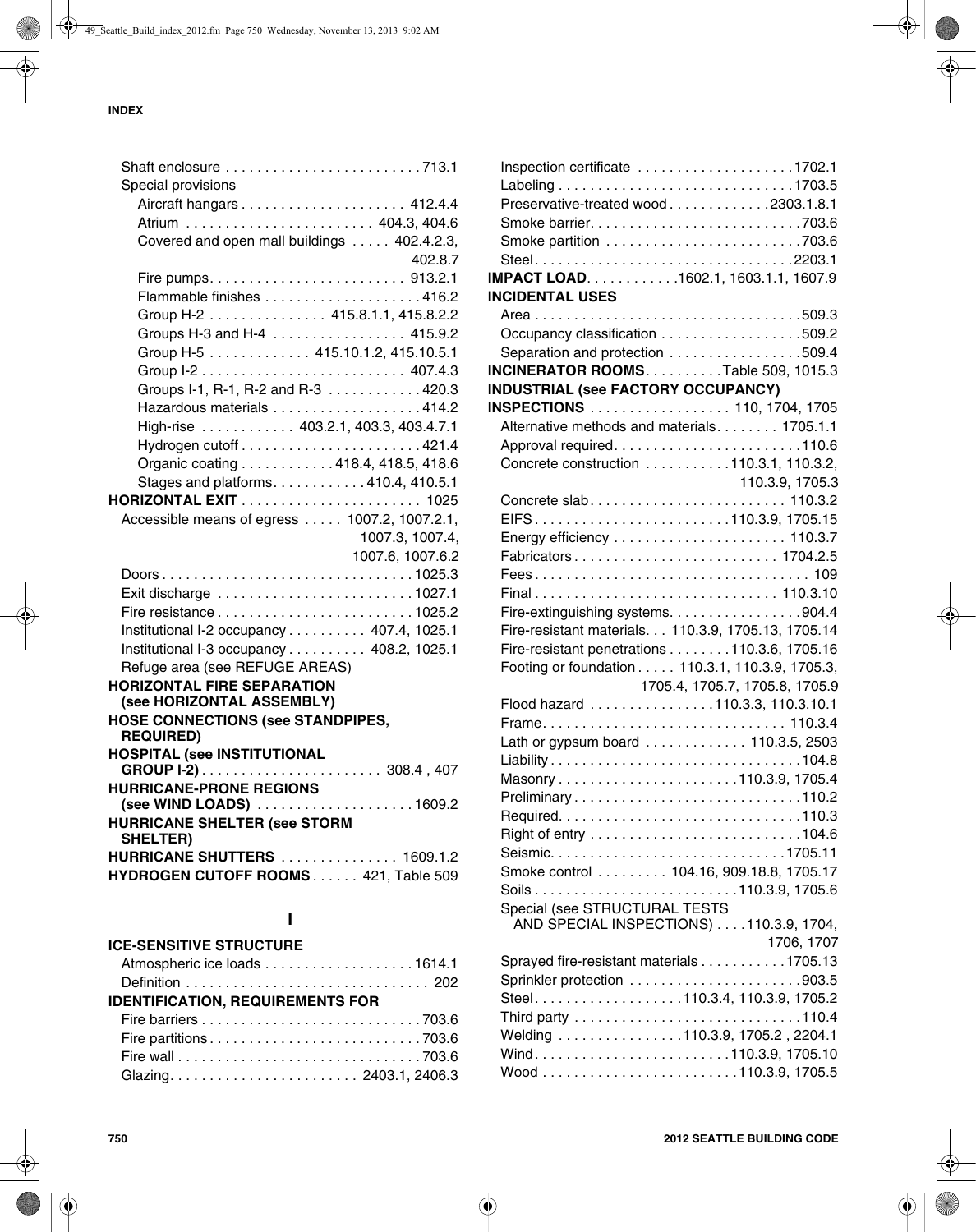#### **INSTITUTIONAL I-1 [see INSTITUTIONAL OCCUPANCY (GROUP I) and RESIDENTIAL (GROUP R-4)]** . . . . . . . . . 308.3, 420 Accessibility . . . . . . . . . . . . . . . . . 1106.7.2, 1107.5.1 Alarm and detection . . . . . . . . . . . . 420.5, 907.2.6.1, 907.2.11.2, 907.5.2.3.3 Combustible decorations . . . . . . . . . . . . . . . . . 806.1 Emergency escape and rescue . . . . . . . . . . . . . 1029 Means of egress Aisles . . . . . . . . . . . . . . . . . . . . . . . . . . . . . 1017.5 Travel distance . . . . . . . . . . . . . . . . 1016.2, 1021.2 Occupancy exceptions . . . . . . . . . . . 308.3.1, 308.3.2 Separation, unit . . . . . . . . . . . . . . . . . . . 420.2, 420.3 Sprinkler protection. . . . . . . . 420.4, 903.2.6, 903.3.2 **INSTITUTIONAL I-2 [see INSTITUTIONAL OCCUPANCY (GROUP I)]**. . . . . . . . . . . . 308.4, 407 Accessibility . . . 1106.3, 1106.4, 1106.7.2, 1107.5.2, 1107.5.3, 1107.5.4, E106.4.6 Alarms and detection . . . . . . 407.7, 407.8, 907.2.6.2 Care suites . . . . . . . . . . . . . . . . . . . . . . . . . . . . 407.4 Combustible decorations . . . . . . . . . . . . . . . . . 806.1 Hyperbaric facilities . . . . . . . . . . . . . . . . . . . . 408.10 Means of egress Aisles . . . . . . . . . . . . . . . . . . . . . . . . . . . . . 1017.5 Corridors. . . . . . . . . . . 407.2, 407.3, 407.4, 1018.2 Doors . . . . . . . . . . . . . . . . . 1008.1.9.6, 1008.1.9.8 Exterior exit stair. . . . . . . . . . . . . . . . . . . . . 1026.2 Hardware . . . . . . . . . . . . . . 1008.1.9.3, 1008.1.9.6 Travel distance . . . . . . . . . . . . . . . . . . . . . . . 407.4 Occupancy exceptions . . . . . . . . . . . . . . . . . . 308.4.1 Smoke barriers . . . . . . . . . . . . . . . . . . . . . . . . . 407.5 Smoke compartment . . . . . . 407.2.1, 407.2.3, 407.5 Smoke partitions. . . . . . . . . . . . . . . . . . . . . . . . 407.3 Sprinkler protection. . . . . . . . 407.6, 903.2.6, 903.3.2 Yards . . . . . . . . . . . . . . . . . . . . . . . . . . . . . . . . 407.9 **INSTITUTIONAL I-3 [see INSTITUTIONAL OCCUPANCY (GROUP I)]**. . . . . . . . . . . . 308.5, 408 Accessibility . . . . . . . . . 1103.2.14, 1105.4, 1107.5.5, 1108.4.2, 3411.8.7, E104.3, E104.4, E106.4.8 Alarm and detection . . . . . . . . . . . . 408.10, 907.2.6.3 Combustible decorations . . . . . . . . . . . . . . . . . 806.1 Means of egress . . . . . . . . . . . . . 408.2, 408.3, 408.4 Aisles . . . . . . . . . . . . . . . . . . . . . . . . . . . . . 1017.5 Doors . . . . . . . . . . . . . . . . . . . . 1008.1.1, 1008.1.2 Exit sign exemption . . . . . . . . . . . . . . . . . 1011.1 Hardware . . . . . . . . 408.4, 1008.1.9.3, 1008.1.9.7, 1008.1.9.8, 1009.1.9.10 Travel distance . . 408.6.1, 408.8.1, 1016.2, 1021.2 Security glazing . . . . . . . . . . . . . . . . . . . . . . . . 408.7 Separation . . . . . . . . . . . . . . . . . . . . . . . 408.5, 408.8 Smoke barrier . . . . . . . . . . . . . . . . . . . . . . . . . . 408.6

| Smoke compartment. 408.4.1, 408.6, 408.9        |                                  |
|-------------------------------------------------|----------------------------------|
| Sprinkler protection408.11, 903.2.6             |                                  |
| Standby/emergency power2702.2.17                |                                  |
| <b>INSTITUTIONAL I-4 [see INSTITUTIONAL</b>     |                                  |
| OCCUPANCY (GROUP I)]. 308.6                     |                                  |
| Accessibility 1103.2.12                         |                                  |
|                                                 |                                  |
|                                                 |                                  |
| Educational303.1, 304.1                         |                                  |
| Means of egress                                 |                                  |
|                                                 |                                  |
| Travel distance 1014.3, 1016.2, 1021.2          |                                  |
| Occupancy exceptions 308.6.1, 308.6.2,          |                                  |
|                                                 | 308.6.3, 308.6.4                 |
| Sprinkler protection903.2.6                     |                                  |
| INSTITUTIONAL OCCUPANCY (GROUP I)308            |                                  |
|                                                 |                                  |
|                                                 |                                  |
| Area 503, 505, 506, 507, 508                    |                                  |
| Child care 308.3.1, 308.5.2, 310.1              |                                  |
| Group specific provisions                       |                                  |
| Group I-1 (see INSTITUTIONAL I-1) 308.2         |                                  |
| Group I-2 (see INSTITUTIONAL I-2) 308.3, 407    |                                  |
| Group I-3 (see INSTITUTIONAL I-3) 308.4, 408    |                                  |
| Group I-4 (see INSTITUTIONAL I-4) 308.3.1,      |                                  |
|                                                 | 308.5, 310.1                     |
| Height 503, 504, 505, 506, 508                  |                                  |
|                                                 |                                  |
| Interior finishes Table 803.9, 804              |                                  |
|                                                 |                                  |
| Means of egress                                 |                                  |
| Corridors 1018.2                                |                                  |
| Travel distance 407, 1014.3, 1016.2, 1021.2     |                                  |
| Mixed occupancies 508.3, 508.4                  |                                  |
| Occupancy exceptions 303.1.1, 303.1.2, 308.3.1, |                                  |
|                                                 | 308.3.2, 308.4.1,                |
|                                                 | 308.6.1 through 308.6.4, 310.5.1 |
|                                                 |                                  |
| Risk category  Table 1604.5                     |                                  |
| Standby, emergency power 2702.2.1               |                                  |
| <b>INSULATION</b>                               |                                  |
|                                                 |                                  |
|                                                 |                                  |
|                                                 |                                  |
|                                                 |                                  |
|                                                 | 2303.1.5.2, 2303.1.5.3           |
| Foam plastic (see FOAM PLASTICS). 720.1         |                                  |
|                                                 |                                  |
|                                                 |                                  |
| Reflective plastic core2613                     |                                  |
|                                                 |                                  |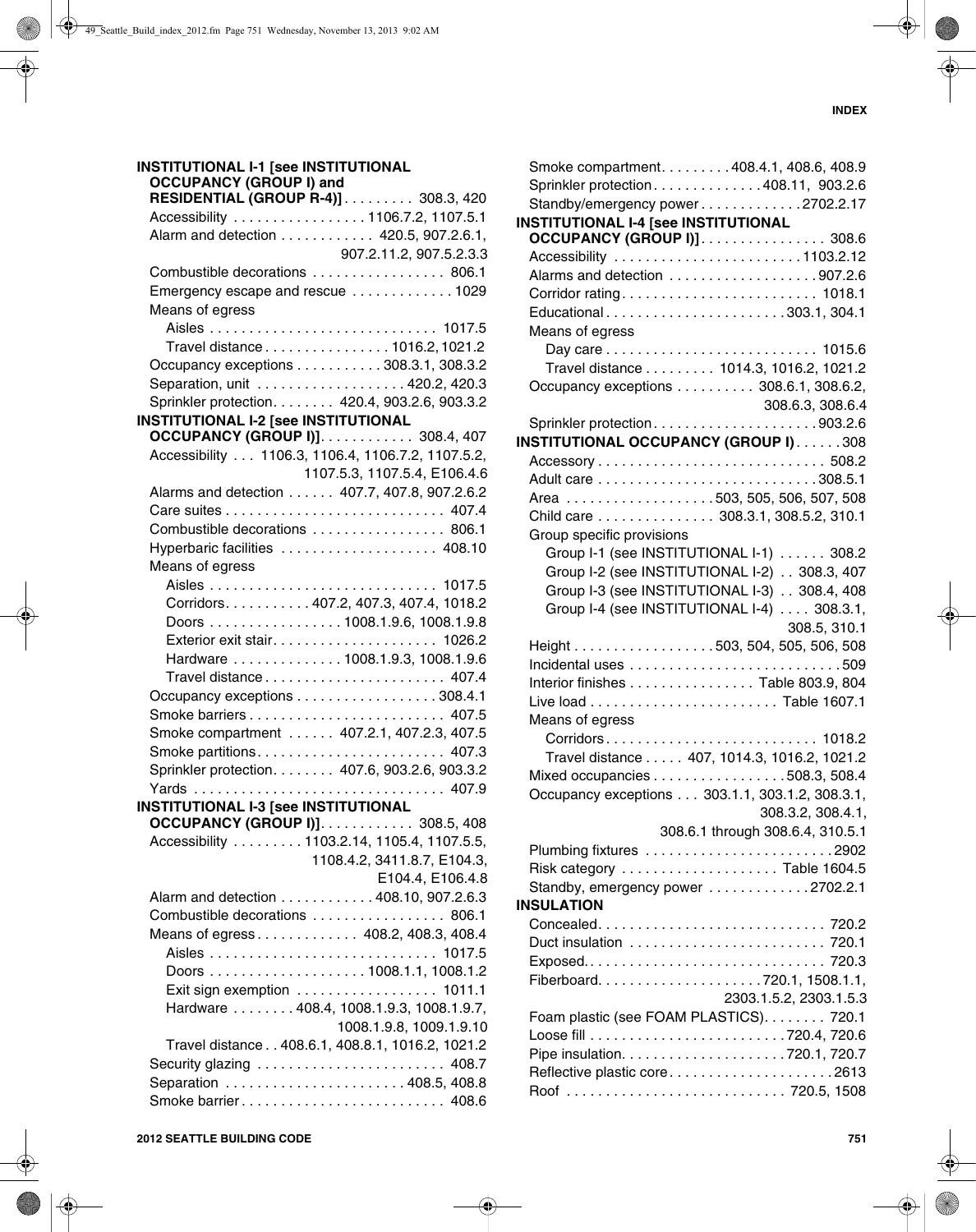| Sound  720, 807, 1207                       |  |
|---------------------------------------------|--|
|                                             |  |
| <b>INTERIOR ENVIRONMENT</b>                 |  |
|                                             |  |
| Rodentproofing  Appendix F                  |  |
|                                             |  |
|                                             |  |
| Temperature control  1204                   |  |
| Ventilation 409.3, 414.3, 415.8.2.6, 1203.4 |  |
| Yards or courts 1206.2, 1206.3              |  |
| <b>INTERIOR FINISHES</b> Chapter 8          |  |
| Acoustical ceiling systems 807, 808         |  |
|                                             |  |
|                                             |  |
| Children's play structures  424             |  |
| Covered and open mall buildings 402.6       |  |
| Decorative materials  801.1.2, 806          |  |
|                                             |  |
| Foam plastic insulation 2603.3, 2603.4      |  |
| Foam plastic trim 806.3, 2604.2             |  |
|                                             |  |
| Light-transmitting plastics  2606           |  |
|                                             |  |
|                                             |  |
| Wall and ceiling finishes  803              |  |
| Wet location 1210, 2903                     |  |
| <b>INTERPRETATION, CODE</b> 104.1           |  |

# **J**

| JAILS (see INSTITUTIONAL I-3). 308.3, 408 |
|-------------------------------------------|
| <b>JOINT</b>                              |
|                                           |
| Lumber sheathing 2308.10.8.1              |
|                                           |
| Waterproofing  1805.3.3                   |
| JOINTS, FIRE-RESISTANT SYSTEMS 715        |
|                                           |
|                                           |

# **K**

| KIOSKS 402.11                |  |  |  |  |
|------------------------------|--|--|--|--|
|                              |  |  |  |  |
|                              |  |  |  |  |
|                              |  |  |  |  |
|                              |  |  |  |  |
| Occupant load Table 1004.1.1 |  |  |  |  |
|                              |  |  |  |  |

# **L**

## **LABORATORIES**

| Classification of 304.1                       |
|-----------------------------------------------|
| Hazardous materials 414, 415                  |
|                                               |
| <b>LADDERS</b>                                |
| Boiler, incinerator and furnace rooms 1015.3  |
| Construction 1009.7.2, 1012.2,                |
| 1012.6, 1013.3, 1013.4                        |
| Emergency escape window wells 1029.5.2        |
|                                               |
|                                               |
| Refrigeration machinery room 1015.4           |
|                                               |
| <b>LAMINATED TIMBER, STRUCTURAL</b>           |
|                                               |
| 2303.1.3, 2304.11.3, 2306.1,                  |
| 2308.8.2.1, 2308.10.7                         |
| <b>LANDINGS</b>                               |
|                                               |
| Ramp1010.7                                    |
|                                               |
| LATH, METAL OR WIRE Table 2507.2              |
| LAUNDRIES 304.1, 306.2, Table 509             |
| LAUNDRY CHUTE 713.13, 903.2.11.2              |
| <b>LEGAL</b>                                  |
| Federal and state authority 102.2             |
| Liability104.8                                |
| Notice of violation. 114.2, 116.3             |
| Registered design professional 107.1, 107.3.4 |
|                                               |
| Unsafe buildings or systems  116              |
|                                               |
| <b>LIBRARIES</b>                              |
| Classification, other than school 303.1       |
|                                               |
| Live loadTable 1607.1                         |
|                                               |
| Artificial1205.3                              |
| Emergency (see EMERGENCY LIGHTING)            |
| Means of egress. 1006.1, 1006.2               |
|                                               |
|                                               |
| <b>LIGHT-FRAME CONSTRUCTION</b>               |
|                                               |
|                                               |
|                                               |
| Conventional (wood)  2308                     |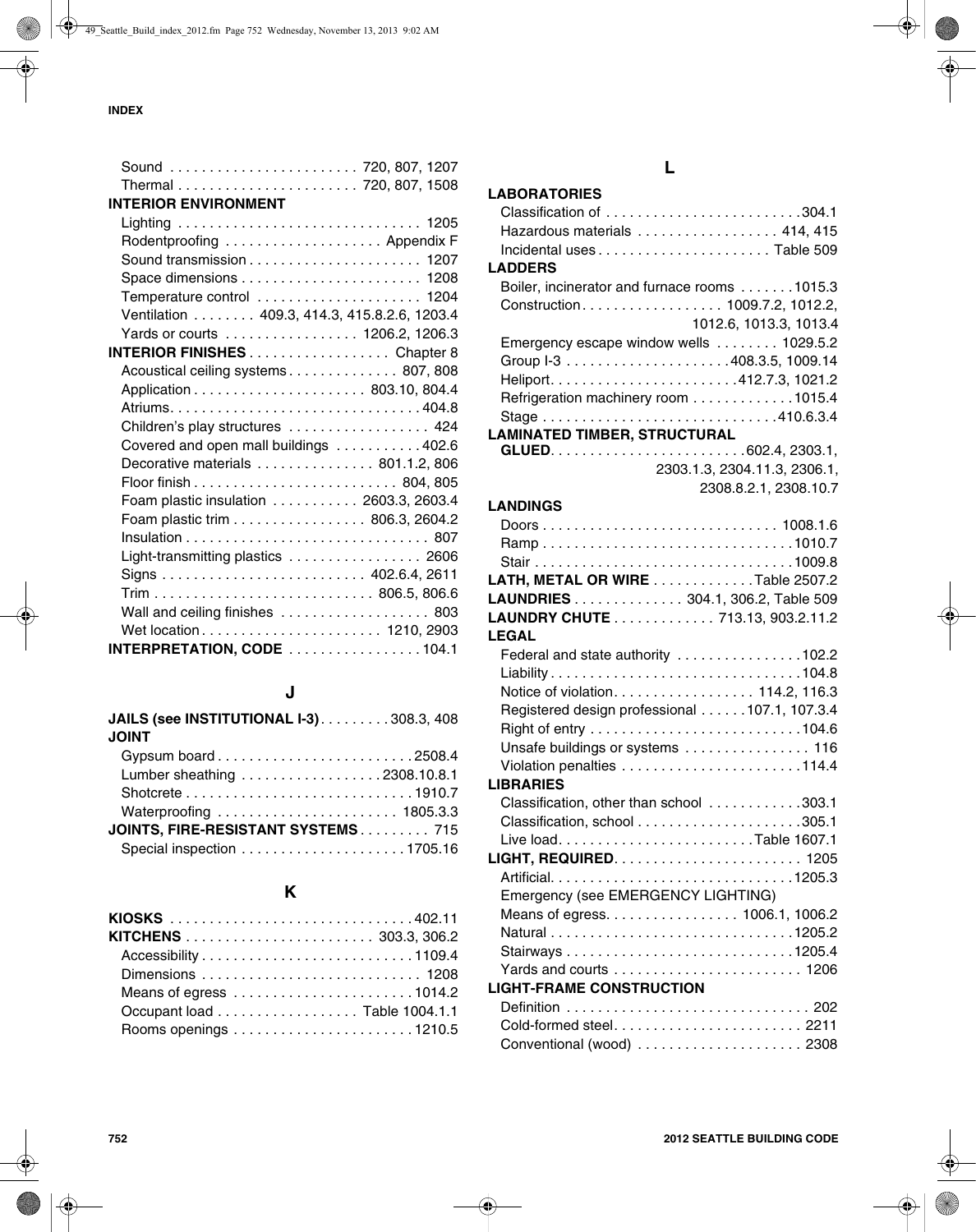|                                   | LIGHTS, PLASTIC CEILING DIFFUSERS 2606.7 |
|-----------------------------------|------------------------------------------|
|                                   | LINEN CHUTE. 713.13, 903.2.11.2          |
| LINTEL                            |                                          |
|                                   | Adobe 2109.3.4.9                         |
|                                   |                                          |
|                                   |                                          |
|                                   | Masonry, wood support  2304.12           |
|                                   | LIQUEFIED PETROLEUM GAS Table 414.5.1,   |
|                                   | 415.8.3                                  |
|                                   |                                          |
|                                   | Construction documents 107.2, 1603.1.1   |
|                                   |                                          |
|                                   | LIVE/WORK UNITS. 202, 310.4, 419         |
|                                   | Accessibility 1103.2.13                  |
|                                   |                                          |
| <b>LOAD AND RESISTANCE FACTOR</b> |                                          |
|                                   |                                          |
|                                   |                                          |
|                                   |                                          |
|                                   | LOAD COMBINATIONS 1605                   |
|                                   | Allowable stress design 1605.3           |
|                                   | Load and resistance factor design 1605.2 |
|                                   | Strength design  1605.2                  |
|                                   |                                          |
|                                   | Atmospheric ice 1614                     |
|                                   |                                          |
|                                   | Dead 1602.1, 1606                        |
|                                   |                                          |
|                                   | Impact1602.1, 1607.9                     |
|                                   | Live 419.6, 1603.1.1, 1607               |
|                                   |                                          |
|                                   | Seismic1603.1.5, 1613                    |
|                                   |                                          |
|                                   |                                          |
|                                   | Soil lateral1610                         |
| <b>LOBBIES</b>                    |                                          |
|                                   | Assembly occupancy 1028.4                |
|                                   | Elevator 713.14.1, 1007.2.1, 1007.4,     |
|                                   | 3007.7, 3008.7                           |
|                                   | Exit discharge 1027.1                    |
|                                   | Underground buildings 405.4.3            |
|                                   | LOCKS AND LATCHES 1008.1.9, 1008.1.10    |
|                                   | Access-controlled egress 1008.1.9.8      |
|                                   | Delayed egress locks 1008.1.9.7          |
|                                   | Electromagnetically locked 1008.1.9.9    |
|                                   | Group I-2 407.4.1.1, 1008.1.9.6          |
|                                   | Group I-3 408.4, 1008.1.9.10             |
|                                   |                                          |
|                                   |                                          |
|                                   |                                          |
|                                   |                                          |

### **LUMBER**

| General provisions Chapter 23 |  |  |  |  |  |  |  |  |  |  |  |  |
|-------------------------------|--|--|--|--|--|--|--|--|--|--|--|--|
|                               |  |  |  |  |  |  |  |  |  |  |  |  |

# **M**

| MAINTENANCE3401.2                                           |  |
|-------------------------------------------------------------|--|
| Accessibility  3411.2                                       |  |
|                                                             |  |
|                                                             |  |
| <b>MALL (see COVERED AND OPEN</b><br><b>MALL BUILDINGS)</b> |  |
| <b>MANUAL FIRE ALARM BOX</b> 907.4.2                        |  |
| <b>MANUFACTURED HOMES</b>                                   |  |
|                                                             |  |
| MARQUEES 202, 3106, H113                                    |  |
|                                                             |  |
| Live load Table 1607.1, 1607.12                             |  |
| <b>MASONRY</b>                                              |  |
|                                                             |  |
|                                                             |  |
| Anchorage1604.8.2                                           |  |
|                                                             |  |
| Architectural cast stone. 2103.5                            |  |
|                                                             |  |
| Autoclaved aerated concrete (AAC) 202, 2103.3               |  |
| Calculated fire resistance 722.4                            |  |
|                                                             |  |
| Cold weather construction  2104.3                           |  |
|                                                             |  |
| Construction documents 2101.3                               |  |
|                                                             |  |
| Dampproofing1805.2.2                                        |  |
| Design, methods. 2101.2, 2107, 2108, 2109                   |  |
| Fire resistance, calculated 722.3.2, 722.3.4                |  |
|                                                             |  |
|                                                             |  |
|                                                             |  |
| Foundations, adobe  2109.3.4.5                              |  |
| Glass unit 2101.2.5, 2103.7, 2110                           |  |
|                                                             |  |
| Headers (see BONDING, MASONRY) 2109.2                       |  |
| Heaters2112                                                 |  |
| Hot weather construction 2104.4                             |  |
| Inspection, special  1705.4                                 |  |
|                                                             |  |
|                                                             |  |
|                                                             |  |
|                                                             |  |
|                                                             |  |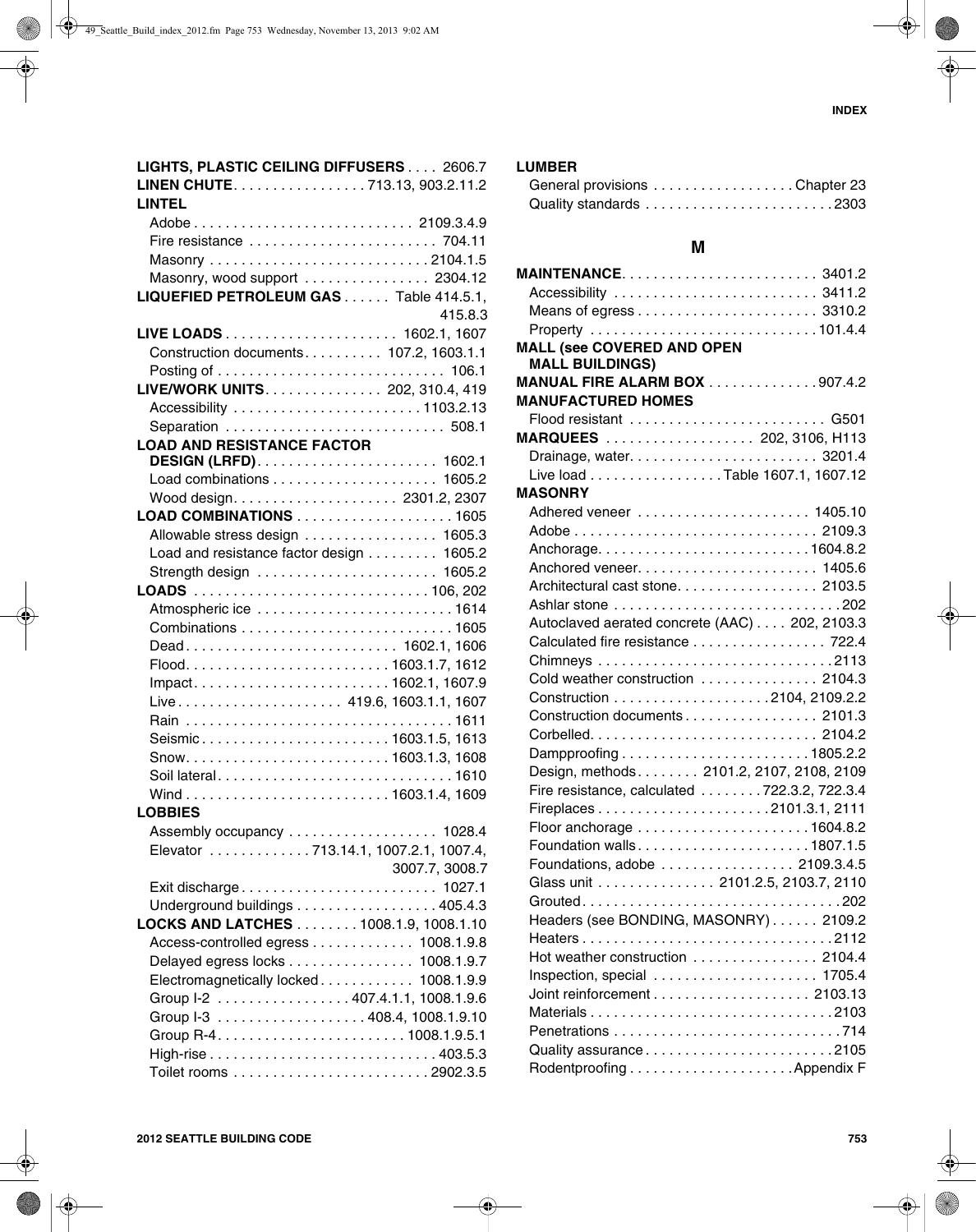| Seismic provisions 2106                          |                        |
|--------------------------------------------------|------------------------|
|                                                  |                        |
|                                                  |                        |
|                                                  |                        |
| Surface bonding2103.10                           |                        |
| Test procedures. 2105.2.2.2, 2105.3              |                        |
|                                                  |                        |
| Veneer 1405.6, 1405.10, 2101.2.6, 2308.11.2      |                        |
|                                                  |                        |
|                                                  |                        |
|                                                  |                        |
| Waterproofing  1805.3.2                          |                        |
|                                                  |                        |
| <b>MATERIALS</b>                                 |                        |
|                                                  |                        |
|                                                  |                        |
| AluminumChapter 20                               |                        |
| Concrete Chapter 19                              |                        |
| Glass and glazing Chapter 24                     |                        |
|                                                  |                        |
| MasonryChapter 21                                |                        |
| Noncombustible703.4                              |                        |
| Plastic  Chapter 26                              |                        |
|                                                  |                        |
| Testing (see TESTING) 1711                       |                        |
|                                                  |                        |
| MEANS OF EGRESSChapter 10                        |                        |
| Accessible 1007, 2702.2.5, 2702.2.6,             |                        |
|                                                  | 3411.6, 3411.8.10      |
| Aircraft related 412.3.2, 412.5.2                |                        |
| Alternating tread device 412.7.3, 505.3, 1009.3, |                        |
|                                                  | 1015.3, 1015.4         |
| Ambulatory care facilities422.5                  |                        |
|                                                  |                        |
|                                                  |                        |
| Capacity1005.3                                   |                        |
| Ceiling height1003.2                             |                        |
| Child care facilities (see Day care facilities)  |                        |
| Construction drawings 107.2.3                    |                        |
|                                                  |                        |
| Covered and open mall buildings 402.8            |                        |
| Day care facilities. 308.5, 310.1,               |                        |
|                                                  | Table 1004.1.1, 1015.6 |
|                                                  |                        |
| Doors 1005.7, 1008, 1015, 1020.2, 2702.2.7       |                        |
| During construction 3303.3, 3310                 |                        |
|                                                  |                        |
| Elevators 403.5.2, 403.6.2, 1003.7, 1007, 3008   |                        |
| Emergency escape and rescue 1029                 |                        |

|                                          | Existing buildings 1007.1, 3310, 3406.1,          |
|------------------------------------------|---------------------------------------------------|
|                                          | 3411.6, 3412.5, 3412.6.11                         |
|                                          | Exit (see EXIT). 1020 through 1026                |
|                                          | Exit access (see EXIT ACCESS) . 1014 through 1019 |
|                                          | Exit discharge (see EXIT DISCHARGE)  1027         |
|                                          |                                                   |
|                                          | Exit signs 1011, 2702.2.3, 2702.2.9               |
|                                          |                                                   |
|                                          | Floor surface 804, 1003.4                         |
|                                          |                                                   |
|                                          | Group I-2 407.2, 407.3, 407.4                     |
|                                          | Group I-3 408.2, 408.3, 408.4, 408.6              |
|                                          |                                                   |
|                                          |                                                   |
|                                          | Hazardous materials 414.6.1.2, 415.10.3.3,        |
|                                          | 415.10.5.6                                        |
|                                          | Headroom  1003.2, 1003.3                          |
|                                          |                                                   |
|                                          | High-hazard Group H. 415.10.3.3, 415.10.5.6       |
|                                          | High-rise 403.5, 403.6                            |
|                                          | Illumination 1006, 2702.2.4, 3412.6.15            |
|                                          |                                                   |
| Ladders (see LADDERS)                    |                                                   |
|                                          |                                                   |
|                                          |                                                   |
|                                          | Mezzanines 505.2.2, 505.2.3, 1004.1.1.2, 1007.1   |
|                                          |                                                   |
|                                          | Occupant load 1004.1, 1004.1.2, 1004.2            |
|                                          | Parking 406.5.7                                   |
|                                          | Protruding objects 1003.3, 1005.7                 |
|                                          |                                                   |
|                                          | Scoping 101.3, 105.2.2, 108.2, 1001.1             |
|                                          | Seating, fixed1007.1, 1028                        |
|                                          |                                                   |
|                                          |                                                   |
|                                          | Stairways 403.5, 1005.3.1, 1009, 1022.2, 1026     |
|                                          | Temporary structures3103.4                        |
| Travel distance (see TRAVEL              |                                                   |
|                                          | DISTANCE) 1014.3, 1016                            |
|                                          |                                                   |
|                                          | Underground buildings405.5.1, 405.7               |
|                                          | Width 1005.1, 1005.2, 1005.4, 1009.4,             |
|                                          | 1010.6.1, 1018.2, 1028.6, 1028.8                  |
| <b>MECHANICAL (see AIR CONDITIONING,</b> |                                                   |
| <b>HEATING, REFRIGERATION, AND</b>       |                                                   |
|                                          | Access 1009.16, 1009.17, 1209.3                   |
|                                          |                                                   |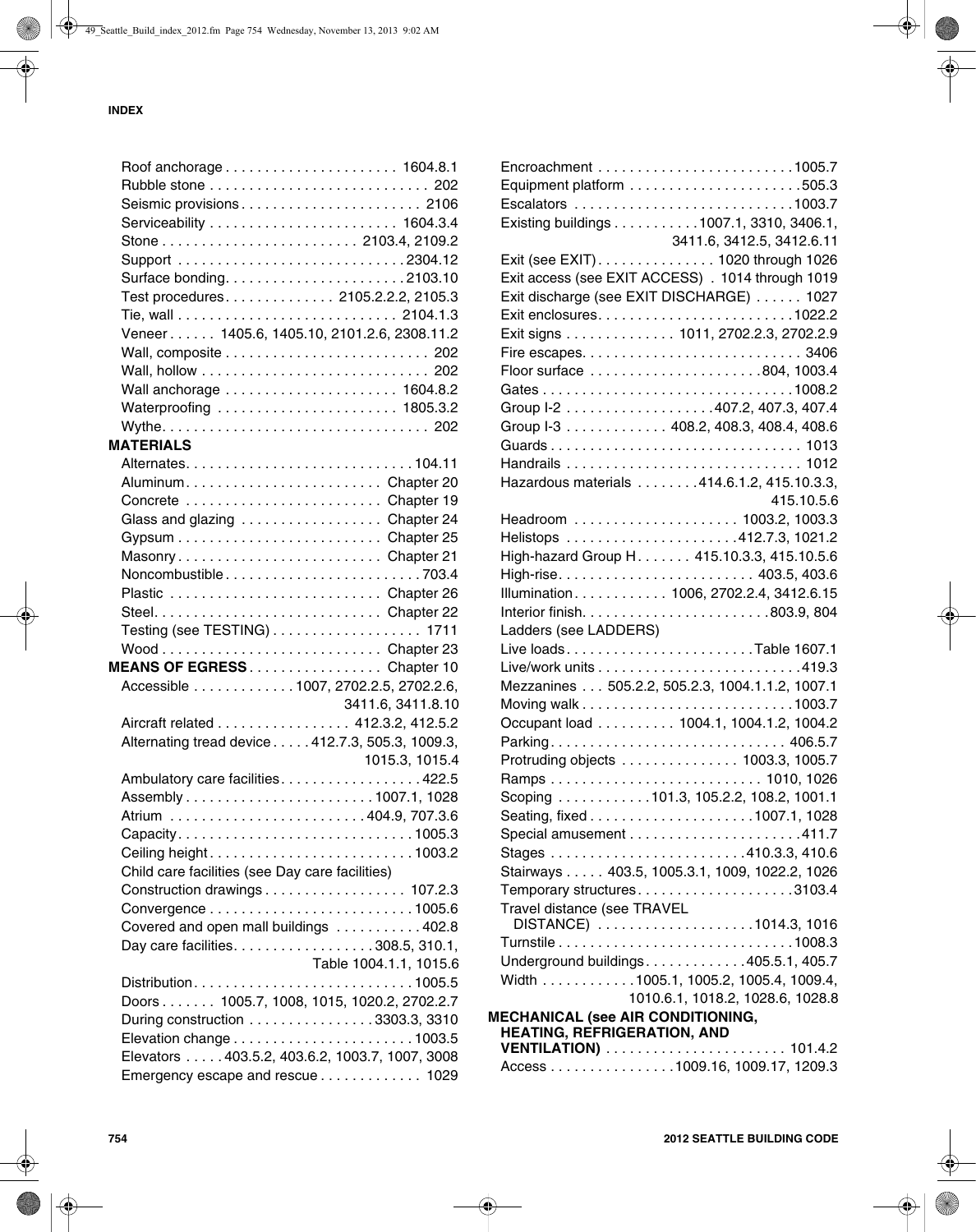| Air transfer openings  705.10, 706.11, 707.10,  |
|-------------------------------------------------|
| 712.1.8, 713.10, 708.9, 709.8,                  |
| 711.8, 711.7, 714.1 .1, 717                     |
| Chimneys (see CHIMNEYS)                         |
| CodeChapter 28                                  |
|                                                 |
|                                                 |
| Ducts 704.8, 705.10, 706.11, 707.10,            |
| 712.1.5, 712.1.16, 713.10, 708.9,               |
| 709.8, 710.8, 711.7, 714.1.1, 717               |
| Encroachment, public right-of-way 3202.3.2      |
| Equipment on roof 1509, 1510.2                  |
|                                                 |
| Factory-built fireplace 2111.14.1               |
| Fireplaces2111                                  |
| Incidental use room Table 509                   |
| Motion picture projection room 409.3            |
| Permit required105.1, 105.2                     |
|                                                 |
|                                                 |
| Seismic inspection and testing 1705.11.4,       |
| 1705.12.3, 1706.11.6                            |
| Smoke control systems 909                       |
|                                                 |
| MECHANICALLY LAMINATED DECKING 2304.8.3         |
| MEMBRANE ROOF COVERINGS 1507.11,                |
| 1507.12, 1507.13                                |
|                                                 |
| <b>MEMBRANE STRUCTURES</b> 2702.2.9, 3102       |
| <b>MENTAL HOSPITALS (see INSTITUTIONAL I-2)</b> |
|                                                 |
| MERCANTILE OCCUPANCY (GROUP M). 309             |
| Accessible  1109.12                             |
|                                                 |
| Area 503, 505, 506, 507, 508                    |
| Covered and open mall buildings 402             |
| Hazardous material display and storage  414.2.5 |
| Height503, 504, 505, 506, 508                   |
|                                                 |
| Interior finishes Table 803.9, 804              |
|                                                 |
| Means of egress                                 |
|                                                 |
| Travel distance 402.8, 1014.3, 1016.2, 1021.2   |
| Mixed occupancies508.3, 508.4                   |
|                                                 |
|                                                 |
|                                                 |
|                                                 |
| Parking below/above  510.7, 510.8, 510.9        |
| Special mixed 510.2                             |
| Occupancy exceptions 307.1                      |
|                                                 |
|                                                 |
| Standby/emergency power2702.2.14                |

| Unlimited area 507.3, 507.4, 507.12            |
|------------------------------------------------|
| <b>METAL</b>                                   |
|                                                |
| Roof coverings 1504.3.2, 1507.5                |
|                                                |
|                                                |
|                                                |
| Accessibility  1104.4, 1108.2.4, 1108.2.9      |
| Area limitations 505.2.1, 505.3.1              |
| Egress. 505.2.2, 505.2.3, 1004.6, 1007.1       |
| Equipment platforms 505.3                      |
|                                                |
|                                                |
| Occupant load 1004.1.1.2                       |
| Stairs712.1.10, 1009.13, 1022.2                |
|                                                |
| <b>MIXED OCCUPANCY (see OCCUPANCY</b>          |
| <b>SEPARATION)</b>                             |
| MODIFICATIONS 104.4, 104.10                    |
| <b>MOISTURE PROTECTION 1210, 1403.2, 1503,</b> |
| 2303.2.4, 2304.11                              |
| MONASTERIES 310.4                              |
|                                                |
| Ceramic tile 2103.11                           |
|                                                |
| Fire resistance  714.3.1, 714.4.1.1            |
|                                                |
| Masonry 2103.9, 2103.10                        |
|                                                |
|                                                |
| <b>MOTION PICTURE PROJECTION ROOMS409</b>      |
|                                                |
|                                                |
|                                                |
| Projection room 409.3                          |
|                                                |
|                                                |
| MOTOR FUEL-DISPENSING SYSTEM  406.5            |
| Accessibility  1109.14, 3411.8.13              |
| MOTOR VEHICLE FACILITIES. 304, 311, 406        |
| MOVING, BUILDINGS. 3410, D103.3                |
| MOVING WALKS  3005.2                           |
|                                                |
|                                                |
| N                                              |
| NAILING  2302.1, 2303.6, 2304.9                |
| <b>NONCOMBUSTIBLE BUILDING MATERIAL 703.4</b>  |
| <b>NURSES STATIONS (See CARE</b>               |

**GROUP I-2)** . . . . . . . . . . . . . . . . . . . . . . . 308.3, 407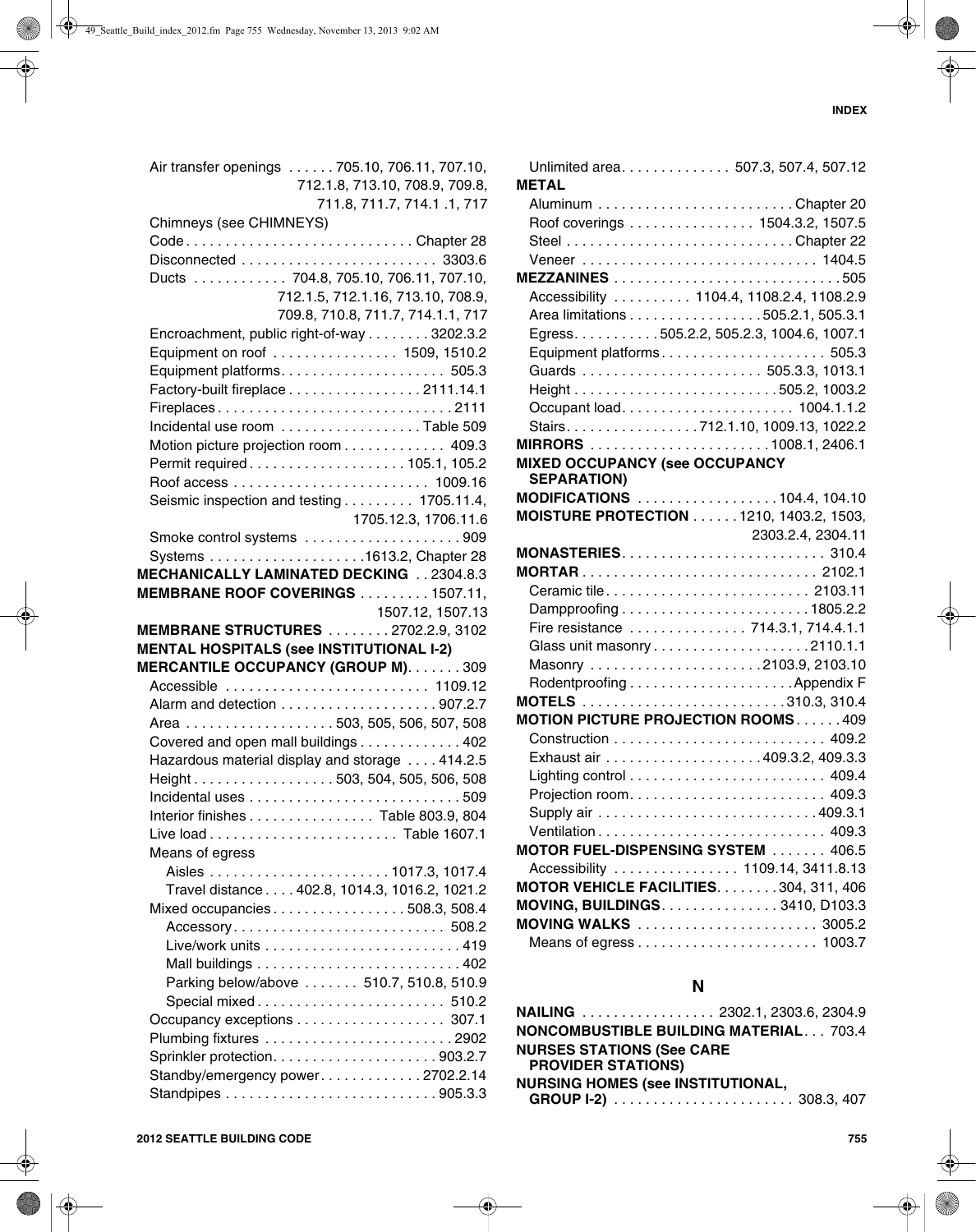# **O**

#### **OCCUPANCY**

| Certificates (see CERTIFICATE OF OCCUPANCY) |  |
|---------------------------------------------|--|
| Change (see CHANGE OF OCCUPANCY)            |  |
| Floor loadsTable 1607.1                     |  |
| SpecialChapter 4                            |  |
| OCCUPANCY CLASSIFICATION  302               |  |
| Covered and open mall buildings  402        |  |
|                                             |  |
| Mixed 508, 510                              |  |
| Mixed occupancy values 3412.6.16            |  |
| SpecialChapter 4                            |  |
| <b>OCCUPANCY SEPARATION</b>                 |  |
|                                             |  |

| Covered mall and open mall building. 402.4.2   |               |
|------------------------------------------------|---------------|
| Mixed occupancy508, 510, 707.3.9               |               |
| Parking garages. 406.3.4, Table 508.4(d)       |               |
|                                                |               |
| Required fire resistance Table 508.4, 510      |               |
| <b>OCCUPANT EVACUATION ELEVATORS  403.5.2,</b> |               |
|                                                | 403.6.2, 3008 |
|                                                |               |

#### **OCCUPANT LOAD**

| Covered and open mall building 402.8.2     |
|--------------------------------------------|
|                                            |
| Determination of  1004.1, 1004.1.1, 1004.6 |
|                                            |
|                                            |
|                                            |
|                                            |
|                                            |

#### **OFFICE BUILDINGS (See GROUP B OCCUPANCIES)**

| Live loads. Table 1607.1, 1607.5 |  |
|----------------------------------|--|

- **OPEN MALL BUILDINGS (see COVERED AND OPEN MALL BUILDINGS)**
- **OPENING PROTECTION, EXTERIOR WALLS**. . 705.8 **OPENING PROTECTION, FLOORS (see VERTICAL OPENING PROTECTION)**

| <b>OPENING PROTECTIVES 705.8, 706.8, 707.6,</b>   |
|---------------------------------------------------|
| 708.6, 709.5, 711.8, 713.7, 716                   |
| Automatic-closing devices 909.5.2                 |
| Fire door and shutter assemblies  705.8.2, 711.8, |
| 716.5                                             |
|                                                   |
| Glass unit masonry (see GLASS UNIT                |
| MASONRY)  2110.1.1                                |
|                                                   |
|                                                   |

| ORGANIC COATINGS  418                            |       |
|--------------------------------------------------|-------|
| <b>ORGANIC PEROXIDES 307.4, 307.5</b>            |       |
| <b>OXIDIZERS, LIQUID AND SOLID 307.3, 307.4,</b> |       |
|                                                  | 307.5 |

#### **P**

| PANIC HARDWARE 1008.1.10<br>PARAPET, EXTERIOR WALL 705.11, 2109.3.4.3 |                                                  |
|-----------------------------------------------------------------------|--------------------------------------------------|
|                                                                       |                                                  |
|                                                                       |                                                  |
|                                                                       |                                                  |
| PARKING, ACCESSIBLE. 1106, 1110.1,                                    |                                                  |
|                                                                       | 3411.4, 3411.7                                   |
|                                                                       |                                                  |
|                                                                       | Accessibility 1105.1.1, 1106.1, 1106.7.4, 1110.1 |
|                                                                       | Barriers, vehicle 406.4.3, 1602.1, 1607.8.3      |
|                                                                       | Classification  311, 406.3, 406.4                |
|                                                                       | Construction type 406.5.1, Table 503, Table 601  |
| Enclosed (see PARKING GARAGE,                                         |                                                  |
|                                                                       |                                                  |
|                                                                       |                                                  |
|                                                                       |                                                  |
|                                                                       |                                                  |
|                                                                       | Live loads. Table 1607.1, 1607.10.1.3            |
|                                                                       | Means of egress. 1009.3, 1021.1, 1021.4          |
|                                                                       | Occupancy separation 508, 510                    |
|                                                                       | Open (see PARKING GARAGE, OPEN) 406.3            |
|                                                                       | Special provisions  509                          |
|                                                                       | Sprinkler protection 903.2.10                    |
|                                                                       |                                                  |
| PARKING GARAGES, ENCLOSED. 406.6                                      |                                                  |
| Area and height [see STORAGE                                          |                                                  |
|                                                                       | OCCUPANCY (GROUP S)]  406.6.1                    |
|                                                                       | Means of egress. 1003.2, 1010.1, 1021.1.2        |
|                                                                       |                                                  |
| PARKING GARAGES, OPEN 202, 406.5                                      |                                                  |
| Area and height [see STORAGE                                          |                                                  |
|                                                                       | OCCUPANCY (GROUP S)]  406.5,                     |
|                                                                       | 406.5.1, Table 406.5.4                           |
|                                                                       |                                                  |
|                                                                       | Means of egress. 406.5.7, 1003.2, 1007.3,        |
|                                                                       | 1007.4, 1010.1, 1016.1, 1018.1,                  |
|                                                                       | 1022.2, 1024.1, 1027.1                           |
|                                                                       |                                                  |
|                                                                       | Standpipes 406.5.8                               |
|                                                                       |                                                  |
| PARTICLEBOARD2302.1                                                   |                                                  |
|                                                                       |                                                  |
|                                                                       | Moisture protection. 1403.2, 1405.2              |
|                                                                       |                                                  |
|                                                                       | Veneer1405.5                                     |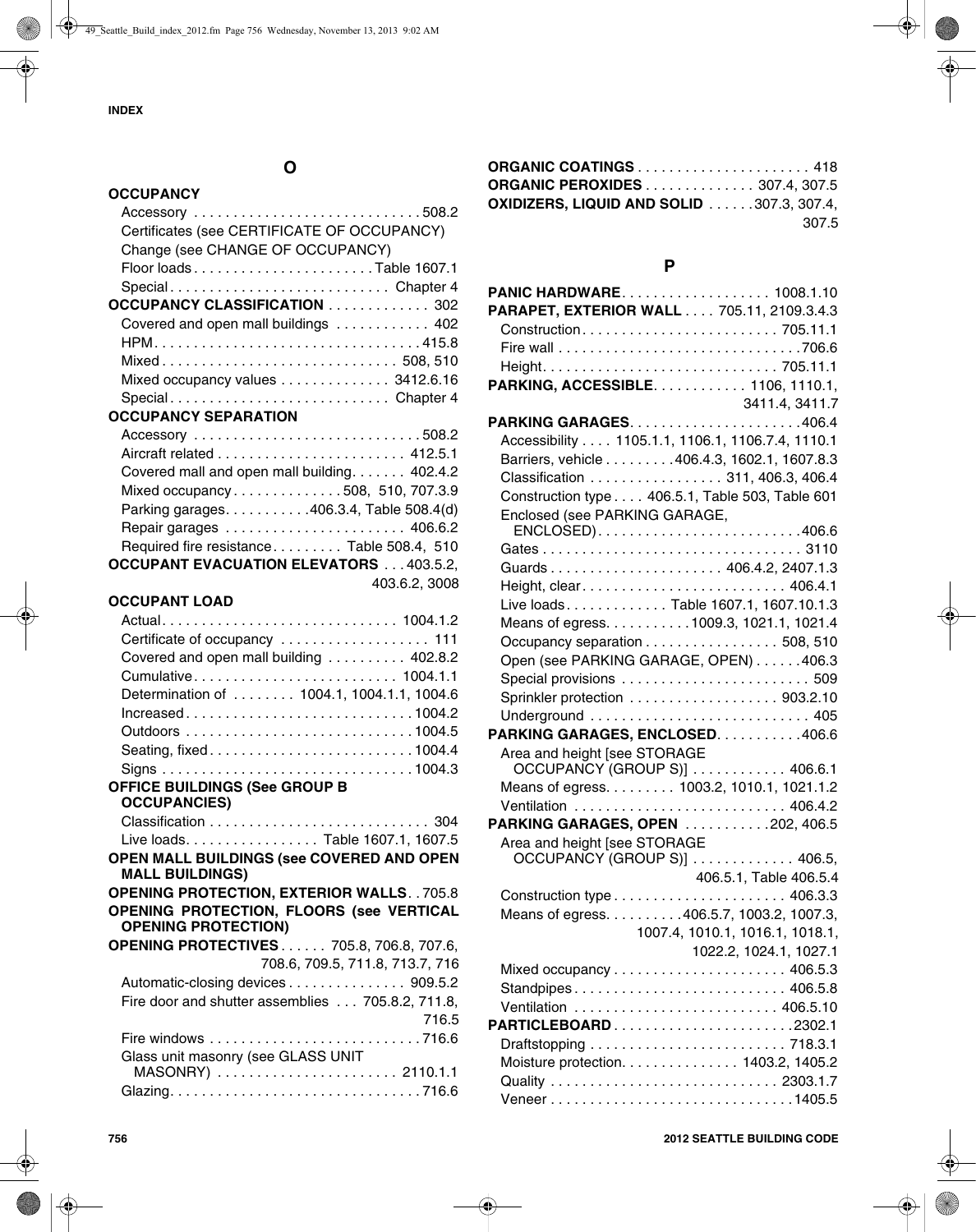| <b>PARTITIONS</b>                             |
|-----------------------------------------------|
| Fire (see FIRE PARTITION)                     |
|                                               |
|                                               |
| Materials602.4.6, 603.1(1), 603.1(11)         |
|                                               |
| Smoke (see SMOKE PARTITION)                   |
|                                               |
| <b>PARTY WALLS (see FIRE WALLS) 706.1.1,</b>  |
| Table 716.6                                   |
| PASSAGEWAY, EXIT (see EXIT). 1023.1           |
| PASSENGER STATIONS 303.4                      |
| PATIO COVERS 2606.10, Appendix I              |
| <b>PEDESTRIAN</b>                             |
|                                               |
| Protection at construction site  3303.2, 3306 |
| Walkways and tunnels 3104, 3202.3.4           |
| PENALTIES 114.4                               |
| PENETRATION-FIRESTOP SYSTEM                   |
|                                               |
| Fire-rated horizontal assemblies. 714.4.1.2   |
|                                               |
| Fire-resistant assemblies                     |
|                                               |
|                                               |
|                                               |
|                                               |
| Horizontal assemblies  711.5, 711.7, 714.4    |
| Shaft enclosures. 712.1, 713.1, 713.8, 713.10 |
|                                               |
| Smoke barriers 709.6, 709.8, 714.5            |
| Smoke partitions. 710.6, 710.7                |
| Special inspection. 1705.16                   |
|                                               |
| Nonfire-resistant assemblies 714.4.2          |
| <b>PERFORMANCE CATEGORY</b>                   |
|                                               |
| Wood structural panels2303.1.4                |
| PERLITE Table 721.1(1), Table 2507.2          |
|                                               |
| Application for. 104.2, 105.1, 105.3          |
| Drawings and specifications107.2.1            |
|                                               |
|                                               |
|                                               |
| Liability for issuing  104.8                  |
|                                               |
|                                               |
| Suspension or revocation<br>105.6             |
| Time limitations. 105.3.2, 105.5              |
| <b>PHOTOVOLTAIC SYSTEMS</b>                   |
|                                               |
| Modules/shingles  202, 1507.17                |
| Panels/modules 1511                           |
|                                               |

| PIER FOUNDATIONS (see FOUNDATION,<br><b>SHALLOW)</b>              |
|-------------------------------------------------------------------|
| PILE FOUNDATIONS (see FOUNDATION, DEEP)<br><b>PIPES</b>           |
| Embedded in fire protection 704.8                                 |
| Insulation covering 720.1, 720.7                                  |
| Penetration protection. 714, 1022.4                               |
|                                                                   |
| PLAIN CONCRETE (see CONCRETE). 1906                               |
| PLAN REVIEW  107.3                                                |
| <b>PLASTER</b>                                                    |
| Fire-resistance requirements 719                                  |
|                                                                   |
|                                                                   |
| Portland cement 719.5, Table 2507.2,                              |
| Table 2511.1.1                                                    |
|                                                                   |
|                                                                   |
| Core insulation, reflective plastic 2613                          |
|                                                                   |
| Fiberglass-reinforced polymer 2612                                |
|                                                                   |
| Light-transmitting panels. 2401.1, 2607                           |
|                                                                   |
| Signs. 402.6.4, 2611, D102.2.10, H107.1.1                         |
|                                                                   |
| Veneer 1404.8, 2605, D102.2.11                                    |
| Walls, exterior 2603.4.1.4, 2603.5                                |
| PLASTIC, FOAM                                                     |
| Children's play structures 424.2                                  |
| Insulation (see FOAM PLASTICS) 2603                               |
|                                                                   |
|                                                                   |
| Stages and platforms $\ldots \ldots \ldots \ldots \ldots$ 410.3.6 |
| PLASTIC, LIGHT-TRANSMITTING                                       |
| Awnings and patio covers 2606.10                                  |
| Bathroom accessories  2606.9                                      |
|                                                                   |
| Fiber-reinforced polymer. 2612.4                                  |
| Fiberglass-reinforced polymer  2612.4                             |
|                                                                   |
|                                                                   |
| Light-diffusing systems 2606.7                                    |
|                                                                   |
|                                                                   |
|                                                                   |
|                                                                   |
| Structural requirements. 2606.5                                   |
| Unprotected openings. 2608.1, 2608.2                              |
| Veneer, exterior 603.1(15), 603.1(17), 2605                       |
|                                                                   |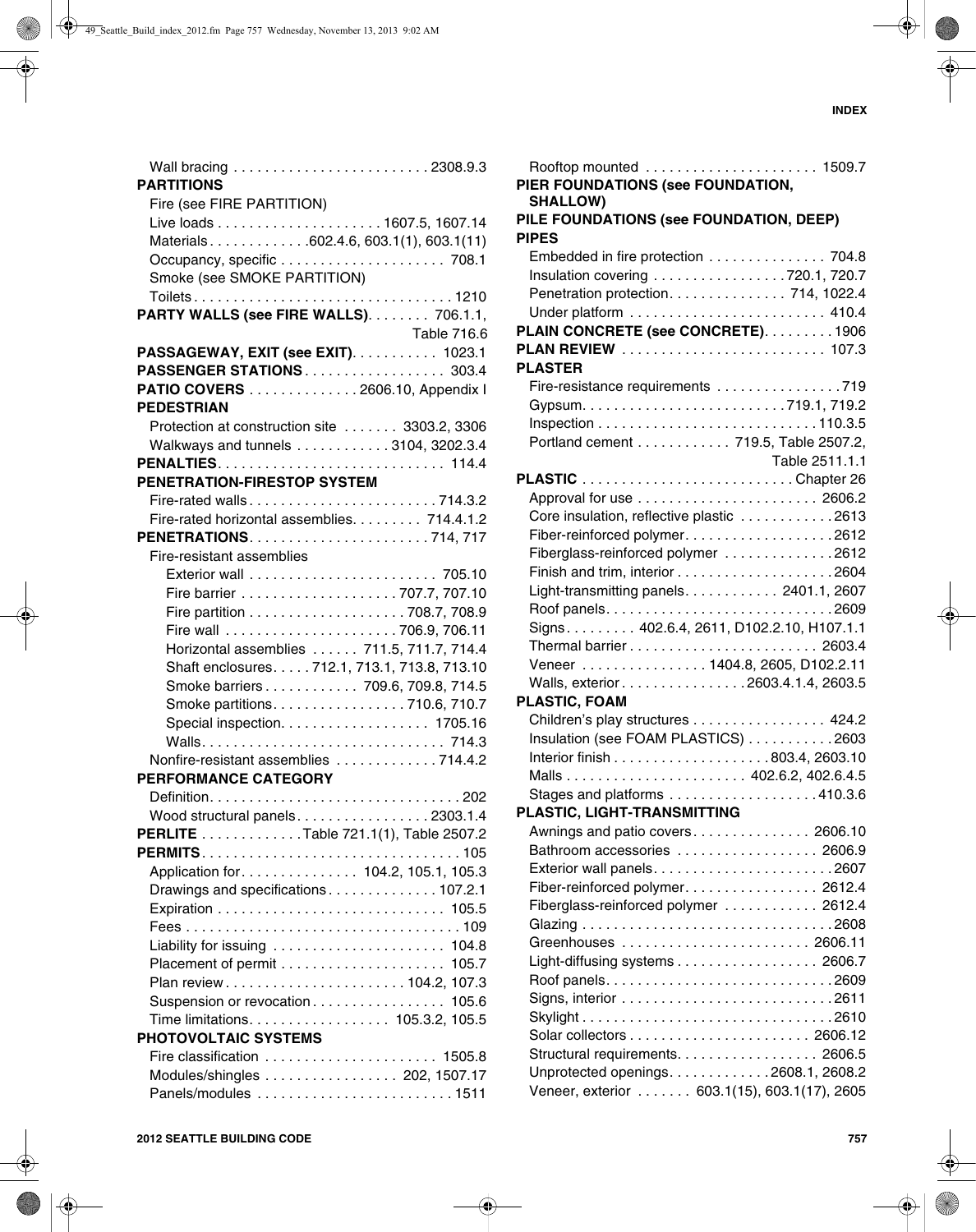| <b>PLATFORM (see STAGES AND</b>                                       |
|-----------------------------------------------------------------------|
| PLATFORMS) 410                                                        |
|                                                                       |
|                                                                       |
| PLATFORM, EQUIMENT (see EQUIPMENT                                     |
| <b>PLATFORM)</b>                                                      |
| PLATFORM LIFTS, WHEELCHAIR                                            |
| Accessible means of egress 1007.2, 1007.5,                            |
| 1009.4, 2702.2.6                                                      |
| Accessibility 1109.8, 3411.8.3                                        |
|                                                                       |
| PLUMBING (see TOILET AND TOILET<br>ROOMS)  101.4.3, 105.2, Chapter 29 |
|                                                                       |
| Aircraft hangars, residential 412.5.4                                 |
| Facilities, minimum 2902, 3305.1                                      |
|                                                                       |
| Room requirements 1210, 2406.2, 2406.4, 2606.9                        |
| PLYWOOD (see WOOD STRUCTURAL                                          |
|                                                                       |
| Preservative-treated 2303.1.8.1                                       |
| PRESCRIPTIVE FIRE RESISTANCE  721                                     |
| PRESERVATIVE-TREATED WOOD 2302.1                                      |
| Fastenings 2304.9.5                                                   |
|                                                                       |
| Required  1403.6, 2304.11                                             |
| Shakes, roof covering  1507.9.6, 1507.9.8                             |
| <b>PROJECTION ROOMS</b>                                               |
|                                                                       |
| PROJECTIONS, COMBUSTIBLE  . 705.2.3, 1406.3                           |
| <b>PROPERTY LINE (see FIRE</b>                                        |
| SEPARATION DISTANCE). 705.3                                           |
| PROPERTY MAINTENANCE 101.4.4                                          |
| <b>PROSCENIUM</b>                                                     |
| Opening protection  410.3.5                                           |
|                                                                       |
|                                                                       |
| <b>PSYCHIATRIC HOSPITALS (see</b>                                     |
| <b>PUBLIC ADDRESS SYSTEM</b>                                          |
| (see EMERGENCY COMMUNICATIONS)                                        |
|                                                                       |
| Covered and open mall building 402.7, 907.2.20,                       |
| 2702.2.14                                                             |
| Special amusement buildings 411.6                                     |
| PUBLIC PROPERTY Chapter 32, Chapter 33                                |
| <b>PUBLIC RIGHT-OF-WAY</b>                                            |
|                                                                       |
| PYROPHORIC MATERIALS Table 307.1(1), 307.4                            |
|                                                                       |

# **R**

| RAILING (see GUARDS AND HANDRAILS) |  |
|------------------------------------|--|
|                                    |  |
| Assembly occupancy1028.11          |  |

|                                           | Construction. 1010.2 through 1010.6.3,            |
|-------------------------------------------|---------------------------------------------------|
|                                           | 1010.8, 1010.10                                   |
|                                           |                                                   |
|                                           |                                                   |
|                                           | Guards 1010.11, 1013, 1607.8                      |
|                                           | Handrails 1010.9, 1012, 1607.8                    |
|                                           |                                                   |
|                                           |                                                   |
|                                           |                                                   |
|                                           |                                                   |
|                                           | REFERENCED STANDARDS Chapter 35                   |
|                                           |                                                   |
|                                           |                                                   |
|                                           |                                                   |
|                                           | OrganizationsChapter 35                           |
|                                           | REFORMATORIES308.4                                |
|                                           | REFRIGERATION (see MECHANICAL)  101.4.2           |
|                                           |                                                   |
| <b>REFUGE AREAS (see HORIZONTAL</b>       |                                                   |
| <b>EXIT, SMOKE COMPARTMENTS,</b>          |                                                   |
|                                           | STORM SHELTERS)407.5.1, 408.6.2,                  |
|                                           | 422.4, 423.1.1, 1025.4                            |
|                                           | REFUSE CHUTE 713.13                               |
| <b>REINFORCED CONCRETE (see CONCRETE)</b> |                                                   |
|                                           | General 1901.2                                    |
|                                           |                                                   |
| <b>REINFORCEMENT</b>                      |                                                   |
|                                           |                                                   |
|                                           |                                                   |
| <b>RELIGIOUS WORSHIP, PLACES OF</b>       |                                                   |
|                                           | Alarms and detection 907.2.1                      |
|                                           |                                                   |
|                                           | Classification 303.1.4, 303.4, 305.1.1, 305.2.1   |
|                                           |                                                   |
|                                           |                                                   |
|                                           | Interior finishes. Table 803.9, 804               |
|                                           |                                                   |
|                                           | <b>REPAIRS, BUILDING 202, 3405</b>                |
|                                           | Compliance alternatives. 3412.1, 3412.2.4, 3412.3 |
|                                           |                                                   |
|                                           |                                                   |
|                                           |                                                   |
|                                           | Scope 101.2, 3401.1, 3401.3, 3409.1               |
|                                           | <b>RESIDENTIAL OCCUPANCY (GROUP R)  310</b>       |
|                                           | Accessibility 1103.2.4, 1103.2.11, 1003.2.13,     |
|                                           | 1106.2, 1107.6, 3411.8.7, 3411.8.8,               |
|                                           | 3411.8.9, E104.2, E104.3                          |
|                                           | Alarm and detection 907.5.2.3.3, 907.5.2.3.4,     |
|                                           |                                                   |
|                                           | 907.2.8, 907.2.9,                                 |
|                                           | 907.2.10, 907.2.11                                |
|                                           | Area 503, 505, 506, 508, 510                      |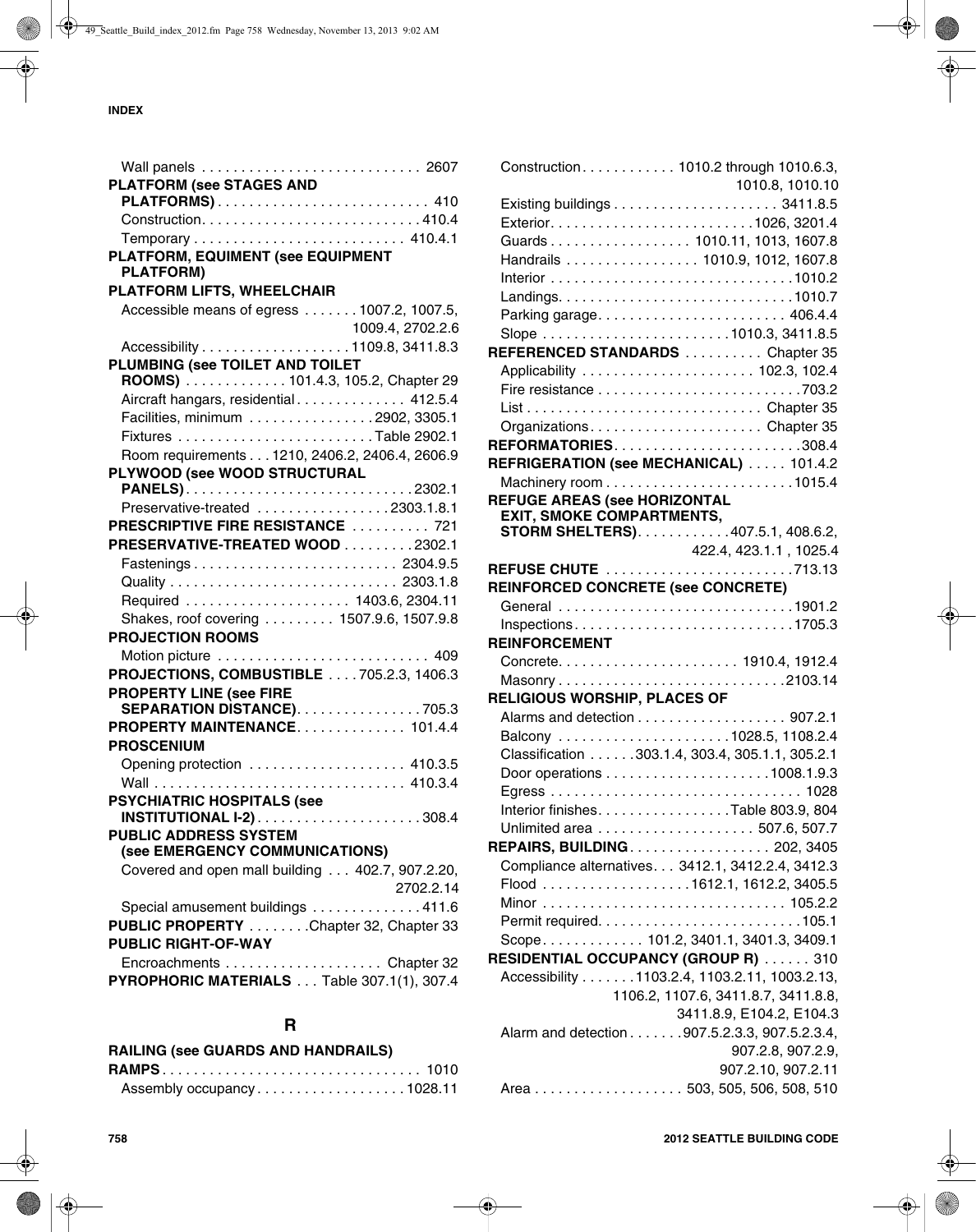|                                  | Draftstopping 718.3.2, 718.4.2               |
|----------------------------------|----------------------------------------------|
| Group provisions                 |                                              |
|                                  | Group R-1 (transient) 310.3                  |
|                                  | Group R-2 (apartment) 310.4                  |
|                                  | Group R-3 (two dwellings per building) 310.5 |
|                                  | Group R-4 (group homes) 310.6, 1008.1.9.5.1  |
|                                  | Height503, 504, 505, 508, 510                |
|                                  |                                              |
|                                  | Interior finishes Table 803.9, 804           |
|                                  |                                              |
| Means of egress                  |                                              |
|                                  |                                              |
|                                  |                                              |
|                                  |                                              |
|                                  | Doors 1008.1.1, 1008.1.9.5.1                 |
|                                  | Emergency escape and rescue  1029.1          |
|                                  |                                              |
|                                  | Single exits 1021.2, 1021.2.3                |
|                                  | Travel distance 1014.3, 1016.2, 1021.2       |
|                                  | Mixed occupancies508.3, 508.4                |
|                                  | Accessory508.2, G801.1                       |
|                                  |                                              |
|                                  |                                              |
|                                  | Parking below/above  510.4, 510.7, 510.9     |
|                                  | Special mixed 510.2                          |
|                                  |                                              |
|                                  | Risk category Table 1604.5.1                 |
|                                  | Special provisions. 510.5, 510.6             |
|                                  | Separation 419, 420, 508.2.4                 |
|                                  |                                              |
|                                  | Sprinkler protection. 903.2.8, 903.3.2       |
| Unlimited area                   |                                              |
|                                  | RETAINING WALLS 1807.2, 2304.11.7            |
|                                  |                                              |
|                                  | Seismic1803.5.12                             |
|                                  | REVIEWING STANDS (see BLEACHERS AND          |
| <b>GRANDSTANDS)</b>              |                                              |
|                                  | RISERS, STAIR (see STAIRWAY CONSTRUCTION)    |
|                                  | Alternating tread device 1009.13.2           |
|                                  | Assembly  1009.3, 1028.6, 1028.7,            |
|                                  | 1028.9, 1028.11                              |
|                                  | Closed 1009.7.5                              |
|                                  | General 1009.7                               |
|                                  |                                              |
|                                  |                                              |
| <b>RISK CATEGORY (Structural</b> |                                              |
|                                  |                                              |
|                                  | Multiple occupancies 1604.5.1                |
|                                  | RODENTPROOFING. Appendix F                   |
|                                  |                                              |
|                                  | ROOF ACCESS. 1009.16, 1009.17                |
|                                  |                                              |

| ROOF ASSEMBLIES AND ROOFTOP STRUCTURES          |  |
|-------------------------------------------------|--|
|                                                 |  |
| Drainage1503.4, 3201.4                          |  |
| Fire classification 1505                        |  |
|                                                 |  |
|                                                 |  |
|                                                 |  |
|                                                 |  |
| Mechanical equipment screen 1509.6              |  |
|                                                 |  |
| Penthouses 1509.2                               |  |
| Photovoltaic systems  1509.7                    |  |
|                                                 |  |
| Towers, spires, domes and cupolas 1509.5        |  |
|                                                 |  |
| Wind resistance 1504.1, 1609.5                  |  |
| <b>ROOF CONSTRUCTION</b>                        |  |
| Construction walkways 3306.7                    |  |
| Coverings (see ROOF COVERINGS). 1609.5.2        |  |
|                                                 |  |
|                                                 |  |
| Fire resistance Table 601                       |  |
|                                                 |  |
| Live loads Table 1607.1, 1607.12                |  |
|                                                 |  |
| Penetration of fire-resistant assemblies 714    |  |
| Protection from adjacent construction. 3307.1   |  |
|                                                 |  |
| Roof structures 504.3, 1509, D102.2.9           |  |
|                                                 |  |
|                                                 |  |
| Snow load1608                                   |  |
| Trusses2211.3, 2303.4, 2308.10.10               |  |
| Wood (see ROOF CONSTRUCTION, WOOD)              |  |
| <b>ROOF CONSTRUCTION, WOOD 602.4.3, 602.4.5</b> |  |
|                                                 |  |
|                                                 |  |
|                                                 |  |
|                                                 |  |
| Fastening requirements 2304.9                   |  |
| Fire-retardant-treated Table 601, 603.1(25)     |  |
|                                                 |  |
|                                                 |  |
| Sheathing 2304.7, 2308.10.8                     |  |
| Trusses 2303.4, 2308.10.10                      |  |
|                                                 |  |
| Wind uplift2308.10.1                            |  |
| ROOF COVERINGS 1507                             |  |
|                                                 |  |
|                                                 |  |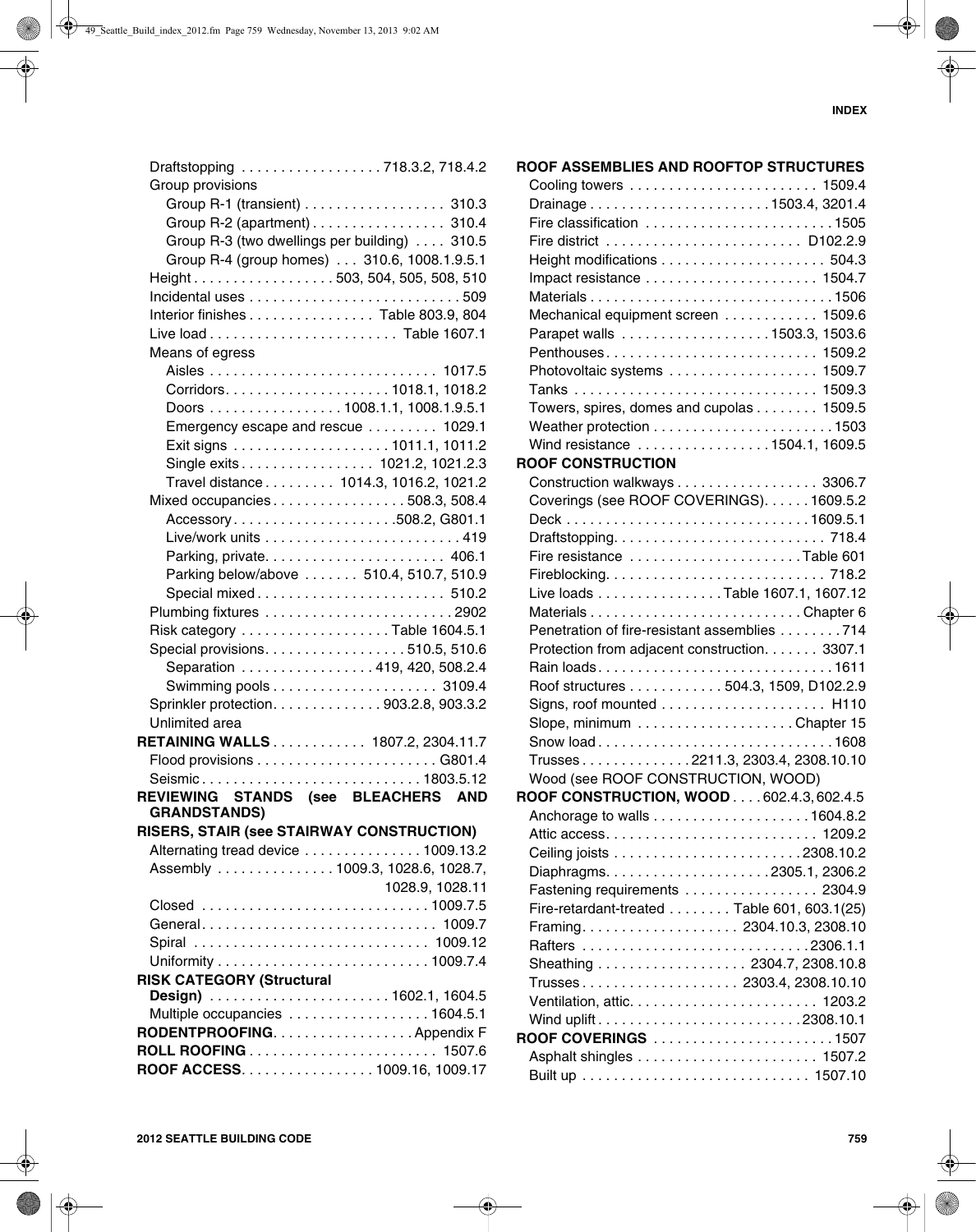| Concrete tile1507.3                       |                               |
|-------------------------------------------|-------------------------------|
|                                           |                               |
|                                           |                               |
| Flashing 1503.2, 1503.6, 1507.2.9,        |                               |
|                                           | 1507.3.9, 1507.5.7, 1507.7.7, |
|                                           | 1507.8.8, 1507.9.9, 1510.6    |
|                                           |                               |
|                                           |                               |
| Liquid-applied coating 1507.15            |                               |
|                                           |                               |
|                                           |                               |
|                                           |                               |
|                                           |                               |
| Photovoltaic modules/shingles 1507.17     |                               |
| Plastics, light-transmitting panels  2609 |                               |
| Replacement/recovering 1510.3             |                               |
|                                           |                               |
|                                           |                               |
| Single-ply1507.12                         |                               |
|                                           |                               |
| Sprayed polyurethane foam1507.14          |                               |
| Thermoplastic single-ply 1507.13          |                               |
| Wind loads 1504.1, 1609.5                 |                               |
| Wood shakes1507.9                         |                               |
|                                           |                               |
|                                           |                               |
| ROOF REPLACEMENT/RECOVERING 1510.3        |                               |
| ROOF STRUCTURE (see ROOF ASSEMBLIES       |                               |
| <b>AND ROOFTOP STRUCTURES)</b>            |                               |
| ROOM DIMENSIONS 1208                      |                               |
| <b>ROOMING HOUSE (see BOARDING</b>        |                               |
|                                           |                               |

## **S**

| <b>SAFEGUARDS DURING</b>           |  |
|------------------------------------|--|
| <b>CONSTRUCTION</b> Chapter 33     |  |
|                                    |  |
| Adjoining property protection 3307 |  |
|                                    |  |
|                                    |  |
|                                    |  |
| Fire extinguishers  3309           |  |
|                                    |  |
| Protection of pedestrians 3306     |  |
|                                    |  |
|                                    |  |
|                                    |  |
| Standpipes 3308.1.1, 3311          |  |
| Temporary use of streets, alleys   |  |
|                                    |  |

| SAFETY GLAZING. 716.5.8.4, 2406                                  |                    |
|------------------------------------------------------------------|--------------------|
| <b>SCHOOLS (see EDUCATIONAL OCCUPANCY)</b>                       |                    |
|                                                                  |                    |
| Accessibility 1108.2, 1109.11                                    |                    |
|                                                                  |                    |
| <b>Bleachers (see BLEACHERS)</b>                                 |                    |
| Grandstands (see GRANDSTANDS)                                    |                    |
|                                                                  |                    |
|                                                                  |                    |
|                                                                  |                    |
| <b>SECURITY GLAZING408.7</b>                                     |                    |
| <b>SECURITY GRILLES</b> 402.8.8, 1008.1.4.4                      |                    |
|                                                                  |                    |
| Construction documents 107, 1603.1.5, 1603.1.9                   |                    |
| Earthquake recording equipment. Appendix L                       |                    |
| Existing building 3404.5, 3405.2, 3408.4                         |                    |
|                                                                  |                    |
| Geotechnical investigation 1803.5.11, 1803.5.12                  |                    |
| Glazing 2404                                                     |                    |
| Loads 1613                                                       |                    |
|                                                                  |                    |
| Membrane structure3102.7                                         |                    |
| Seismic design category 1613.2, 1613.5.6                         |                    |
| Seismic detailing 1604.10                                        |                    |
|                                                                  |                    |
| Site coefficients 1613.2, 1613.5.3                               |                    |
|                                                                  |                    |
| Statement of special inspections 1704.3                          |                    |
| Steel 2205.2, 2206.2                                             |                    |
| Structural observations  1704.5.1                                |                    |
| Structural testing 1705.12                                       |                    |
| Wood 2305, 2308.11, 2308.12                                      |                    |
| SERVICE SINKS. 1109.3, Table 2902.1                              |                    |
| <b>SERVICE STATION (see MOTOR</b>                                |                    |
| <b>FUEL-DISPENSING FACILITIES)</b>                               |                    |
| <b>SHAFT (see SHAFT ENCLOSURE</b>                                |                    |
| AND VERTICAL OPENING PROTECTION) 202                             |                    |
| <b>SHAFT ENCLOSURE (see VERTICAL</b><br>OPENING PROTECTION). 713 |                    |
| Continuity 713.5, 713.11, 713.12                                 |                    |
|                                                                  |                    |
| Exceptions 713.2, 1009.2, 1016.1                                 |                    |
|                                                                  |                    |
| Fire-resistance rating 707.3.1, 713.4                            |                    |
|                                                                  |                    |
| High-rise buildings 403.2.1.2, 403.2.3,                          |                    |
|                                                                  |                    |
|                                                                  | 403.3.1.1, 403.5.1 |
|                                                                  |                    |
|                                                                  |                    |
| Opening protection. 713.8, 713.10, 714, 717.5.3                  |                    |
| Penetrations713.8                                                |                    |
|                                                                  |                    |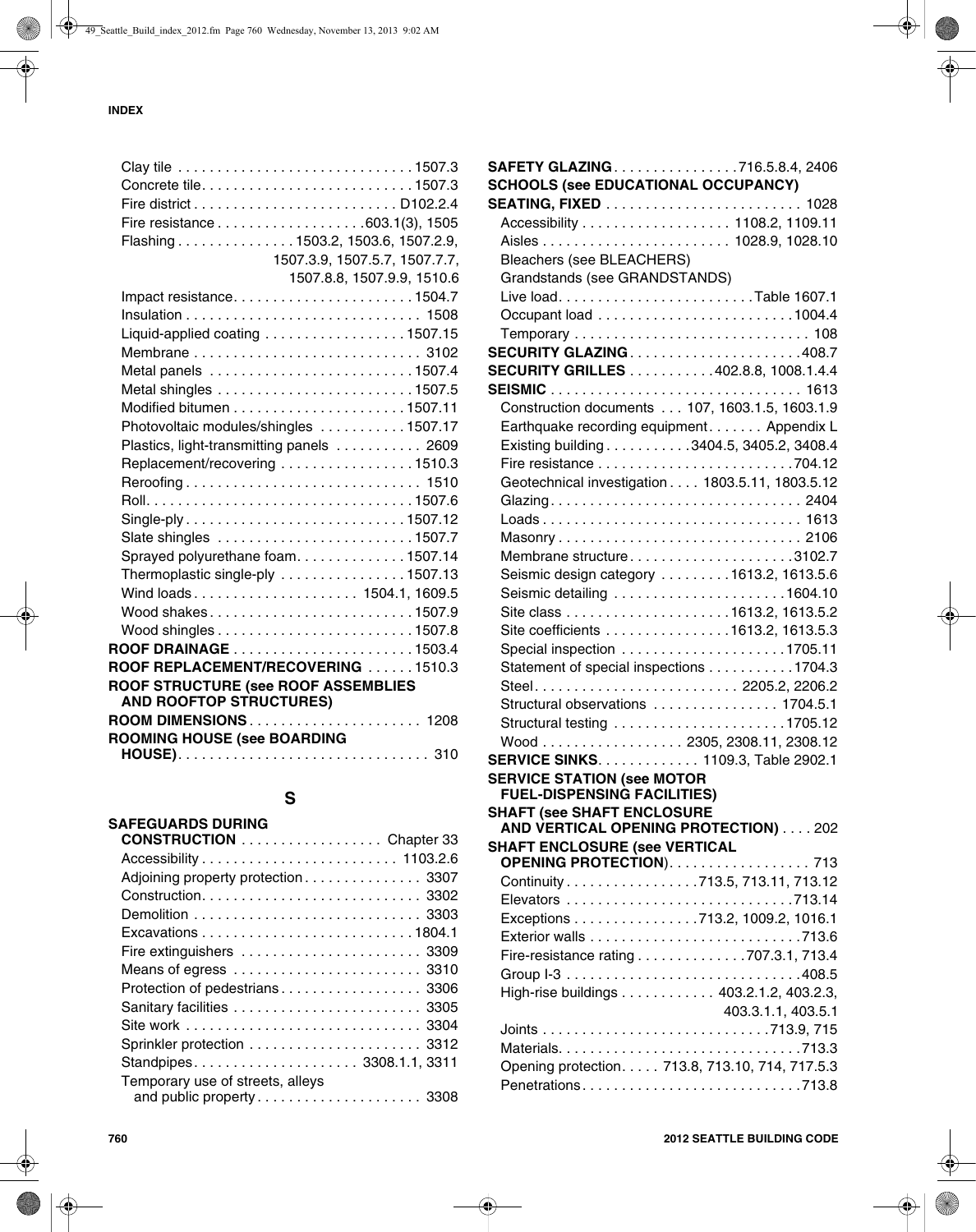| <b>SHEAR WALL</b>                               |
|-------------------------------------------------|
| Gypsum board and plaster 2505                   |
|                                                 |
|                                                 |
| <b>SHEATHING</b>                                |
| Clearance from earth 2304.11.2.2                |
|                                                 |
|                                                 |
|                                                 |
| Gypsum Table 2506.2, 2508                       |
| Moisture protection 2304.11.2.2                 |
|                                                 |
|                                                 |
|                                                 |
| Wood structural panels 2303.1.4, 2211.3         |
| <b>SHOPPING CENTERS (see COVERED</b>            |
| <b>AND OPEN MALL BUILDINGS)</b>                 |
|                                                 |
| <b>SHUTTERS, FIRE (see OPENING</b>              |
|                                                 |
| SIDEWALKS 105.2(6), G801.4                      |
|                                                 |
|                                                 |
|                                                 |
| E106.4.9, E107, E109.2.2                        |
| Accessible means of egress 1007.8.2,            |
| 1007.9 through 1007.11                          |
|                                                 |
|                                                 |
|                                                 |
| Covered and open mall building 402.6.4          |
| Doors  1008.1.9.3, 1008.1.9.7, 1008.1.9.8       |
|                                                 |
|                                                 |
| 3002.3, 3007.7.5, 3008.7.5                      |
|                                                 |
| Encroachment, public right-of-way 3202.3.1      |
|                                                 |
|                                                 |
| Height limitation H109.1, H112.4                |
|                                                 |
|                                                 |
| Luminous  403.5.5, 1011.5, 1024                 |
| Obstruction 1003.3.2, 1003.3.3, H103            |
|                                                 |
| Occupant load, assembly 1004.3                  |
| Parking spaces 1110.1<br>Plastic2611, D102.2.10 |
| Portable H114                                   |
|                                                 |

| Stair identification 1022.8, 1022.9, 1110.2, 1110.3  |                                  |
|------------------------------------------------------|----------------------------------|
| Standpipe control valve905.7.1                       |                                  |
| Toilet room 1110.1, 1110.2, 2904, 2904.1             |                                  |
| Variable message 1110.4                              |                                  |
| Walls703.6, H111                                     |                                  |
| SITE DRAWINGS 107.2.5                                |                                  |
|                                                      |                                  |
|                                                      |                                  |
|                                                      |                                  |
|                                                      |                                  |
|                                                      |                                  |
| Protection from adjacent construction. 3307.1        |                                  |
| SLAB ON GROUND, CONCRETE  1909,                      |                                  |
|                                                      | 2304.11.2.3                      |
|                                                      |                                  |
|                                                      |                                  |
| Accessibility  1103.2.11, 1105.1.6,                  |                                  |
|                                                      | 1106.2, 1106.7.2, 1107           |
| Accessibility, existing 3411.8.7, 3411.8.8, 3411.8.9 |                                  |
|                                                      |                                  |
|                                                      |                                  |
|                                                      |                                  |
|                                                      |                                  |
| <b>SMOKE ALARMS</b>                                  |                                  |
| Live/work unit 419.5, 907.2.11.2                     |                                  |
|                                                      |                                  |
|                                                      |                                  |
| Residential aircraft hangars  412.5.3, 412.5.4,      |                                  |
|                                                      | 907.2.21                         |
| Residential occupancies 420.5, 907.2.11.1,           |                                  |
|                                                      | 907.2.11.2                       |
|                                                      |                                  |
| <b>SMOKE BARRIERS</b> 202                            |                                  |
| Construction 407.4.3, 709.4, 909.5                   |                                  |
| Doors 709.5, 716.5.3, 909.5.2                        |                                  |
| Fire-resistance rating  703, 709.3                   |                                  |
|                                                      |                                  |
|                                                      |                                  |
|                                                      |                                  |
|                                                      |                                  |
|                                                      |                                  |
|                                                      |                                  |
| Opening protection 709.5, 714.3, 714.5,              |                                  |
|                                                      | 716, 717.5.5, 909.5.2            |
|                                                      |                                  |
|                                                      |                                  |
| Special provisions                                   |                                  |
|                                                      | Ambulatory care facilities 422.2 |
|                                                      |                                  |
|                                                      |                                  |
|                                                      | Underground. 405.4.2, 405.4.3    |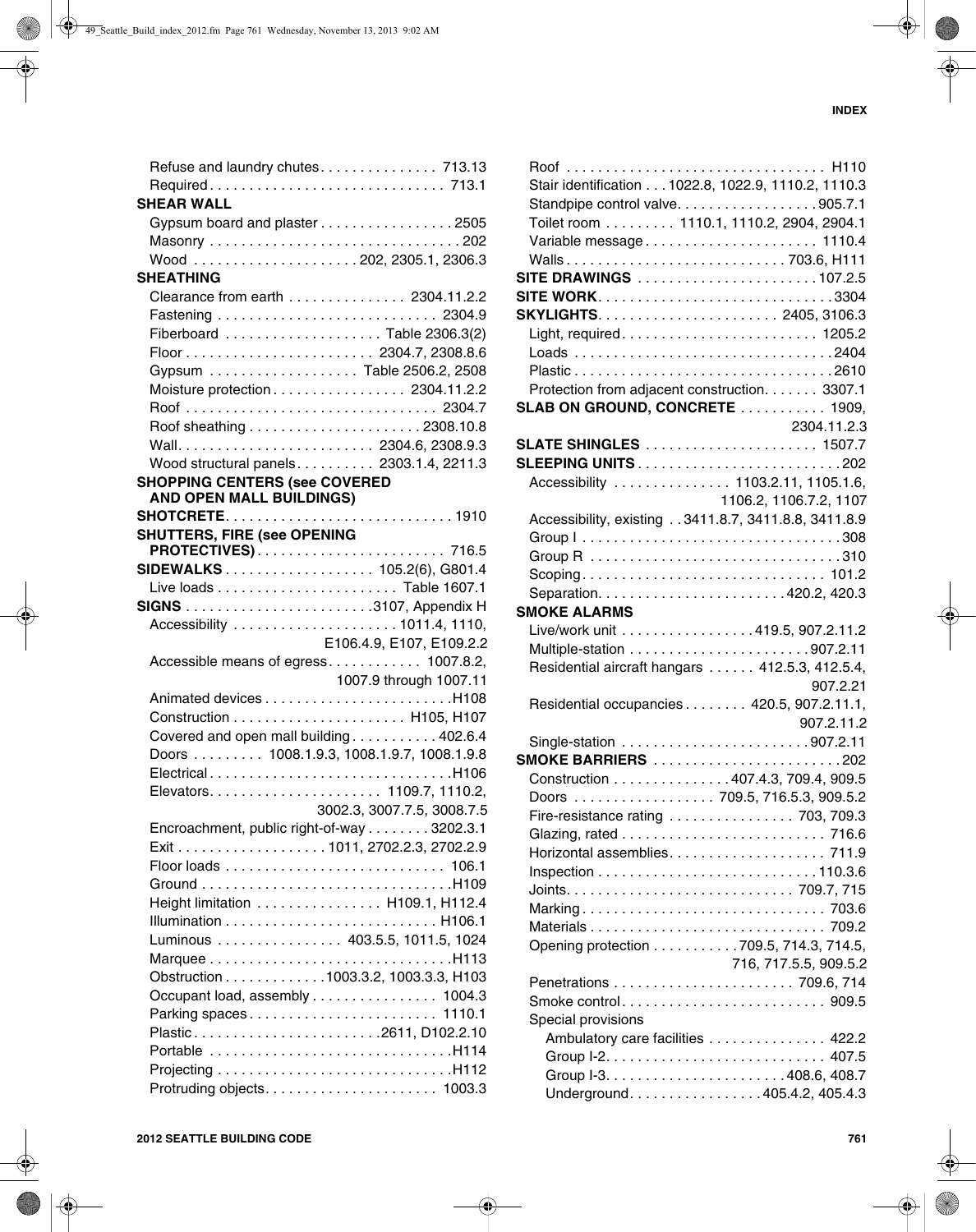| <b>SMOKE COMPARTMENT</b> 407, 408, 422                     |
|------------------------------------------------------------|
| Refuge area (see REFUGE AREA)                              |
| <b>SMOKE CONTROL</b> 909                                   |
| Amusement buildings, special 411.1                         |
| Atrium buildings404.5                                      |
| Covered and open mall building 402.10                      |
|                                                            |
| High-rise (smoke removal). 403.4.6, 403.5.4,               |
| 1022.10                                                    |
| Special inspections 1705.17                                |
|                                                            |
| Standby power systems. 909.11, 909.20.6.2,                 |
| 2702.2.2                                                   |
|                                                            |
|                                                            |
| <b>SMOKE DAMPERS</b> 717.2 through 717.5                   |
| <b>SMOKE DETECTION SYSTEM</b>                              |
| (see FIRE ALARM AND SMOKE<br><b>DETECTION SYSTEMS) 907</b> |
| <b>SMOKE DETECTORS</b>                                     |
| Covered and open mall building . 402.8.6.1, 907.2.20       |
| High-rise buildings 403.4.1, 907.2.13                      |
|                                                            |
|                                                            |
| Smoke-activated doors 716.5.9.3                            |
| Special amusement buildings 411.5                          |
| Underground buildings. 907.2.18, 907.2.19                  |
| <b>SMOKE DEVELOPMENT802, 803.1.1,</b>                      |
| Table 803.9                                                |
| <b>SMOKE EXHAUST SYSTEMS</b>                               |
| Underground buildings. 405.5, 907.2.18, 909.2              |
| <b>SMOKE PARTITIONS</b> 202, 710                           |
|                                                            |
|                                                            |
| Ducts and air transfer openings710.8                       |
| Fire-resistance rating710.3                                |
|                                                            |
|                                                            |
|                                                            |
|                                                            |
| Opening protection 710.5, 717.5.7                          |
|                                                            |
| Special provisions                                         |
|                                                            |
|                                                            |
| <b>SMOKE REMOVAL (High rise) 403.4.6</b>                   |
| <b>SMOKE VENTS</b> 410.3.7.1, 910                          |
| <b>SMOKEPROOF ENCLOSURES</b> 403.5.4, 1022.10              |
|                                                            |
|                                                            |

Glazing. . . . . . . . . . . . . . . . . . . . . . . . . . . . . . . . 2404

**SOILS AND FOUNDATIONS** 

**SOUND-INSULATING MATERIALS**

Awnings and canopies (see

Membrane structures (see

Pedestrian walkways and tunnels (see WALKWAYS and TUNNELED

Swimming pool enclosures and

Telecommunication and broadcast

**SPECIAL INSPECTIONS AND TESTS**

Temporary structures (see TEMPORARY

**(see FOUNDATION)** . . . . . . . . . . . . . . . . Chapter 18 Depth of footings . . . . . . . . . . . . . . . . . . . . . . .1809.4 Excavation, grading and fill . 1804, 3304, J106, J107 Expansive. . . . . . . . . . . . . . . . . . . . .1803.5.3, 1808.6 Flood hazard . . . . . . . . . . . . . . . . . . . . . . . . . .1808.4 Footings and foundations. . . . . . . . . . . . . . . . . . 1808 Footings on or adjacent to slopes . .1808.7, 3304.1.3 Foundation walls . . . . . . . . . . . . . 1807.1.5, 3304.1.4 Geotechnical investigation . . . . . . . . . . . . . . . . . 1803 Grading . . . . . . . . . . . . . . . . . . . . 1804.3, Appendix J Load-bearing values. . . . . . . . . . . . . . . . . . . . . . 1806 Soil boring and sampling . . . . . . . . . . . . . . . . 1803.4 Soil lateral load. . . . . . . . . . . . . . . . . . . . . . . . . . 1610 Special inspection . . . . . . . . . . . . . . . . . . . . . .1705.6 **SORORITIES** . . . . . . . . . . . . . . . . . . . . . . . . . . . .310.4

**(see INSULATION)** . . . . . . . . . . . . . . . . . . . . . . . 720 **SOUND TRANSMISSION**. . . . . . . . . . . . . . . . . . . 1207 **SPECIAL CONSTRUCTION**. . . . . . . . . . . . Chapter 31 Automatic vehicular gates . . . . . . . . . . . . . . . . 3110

AWNINGS and CANOPIES). . . . . . . . . . . . . . 3105 Marquees (see MARQUEE). . . . . . . . . . . . . . . 3106

MEMBRANE STRUCTURES) . . . . . . . . . . . . 3102

WALKWAYS) . . . . . . . . . . . . . . . . . . . . . . . . . 3104 Signs (see SIGNS). . . . . . . . . . . . . . . . . . . . . . . 3107

safety devices (see SWIMMING POOL)..... 3109

towers (see TOWERS) . . . . . . . . . . . . . . . . . . 3108

STRUCTURES) . . . . . . . . . . . . . . . . . . . . . . . 3103

**(see INSPECTIONS)** . . . . . . . . . 110.3.9, Chapter 17 Alternative test procedure . . . . . . . . . . . . . . . . . 1707 Approvals . . . . . . . . . . . . . . . . . . . . . . . . . . . . . . 1703 Contractor responsibilities . . . . . . . . . . . . . . . .1704.4 Design strengths of materials. . . . . . . . . . . . . . 1706 General . . . . . . . . . . . . . . . . . . . . . . . . . . . . . . . 1701 In-situ load tests. . . . . . . . . . . . . . . . . . . . . . . . . 1709 Material and test standards . . . . . . . . . . . . . . . 1711 Preconstruction load tests . . . . . . . . . . . . . . . . 1710 Special inspections . . . . . . . . . . . . . . . . . . . . . . 1705 Statement of special inspections . . . . . . . . . . . 1704.3 Structural observations . . . . . . . . . . . . . . . . . 1704.5 Test safe load. . . . . . . . . . . . . . . . . . . . . . . . . . . 1708 Testing seismic resistance. . . . . . . . . . . . . . .1705.12 **SPECIAL INSPECTOR**. . . . . . . . . . . . . . . . . . . . . . 202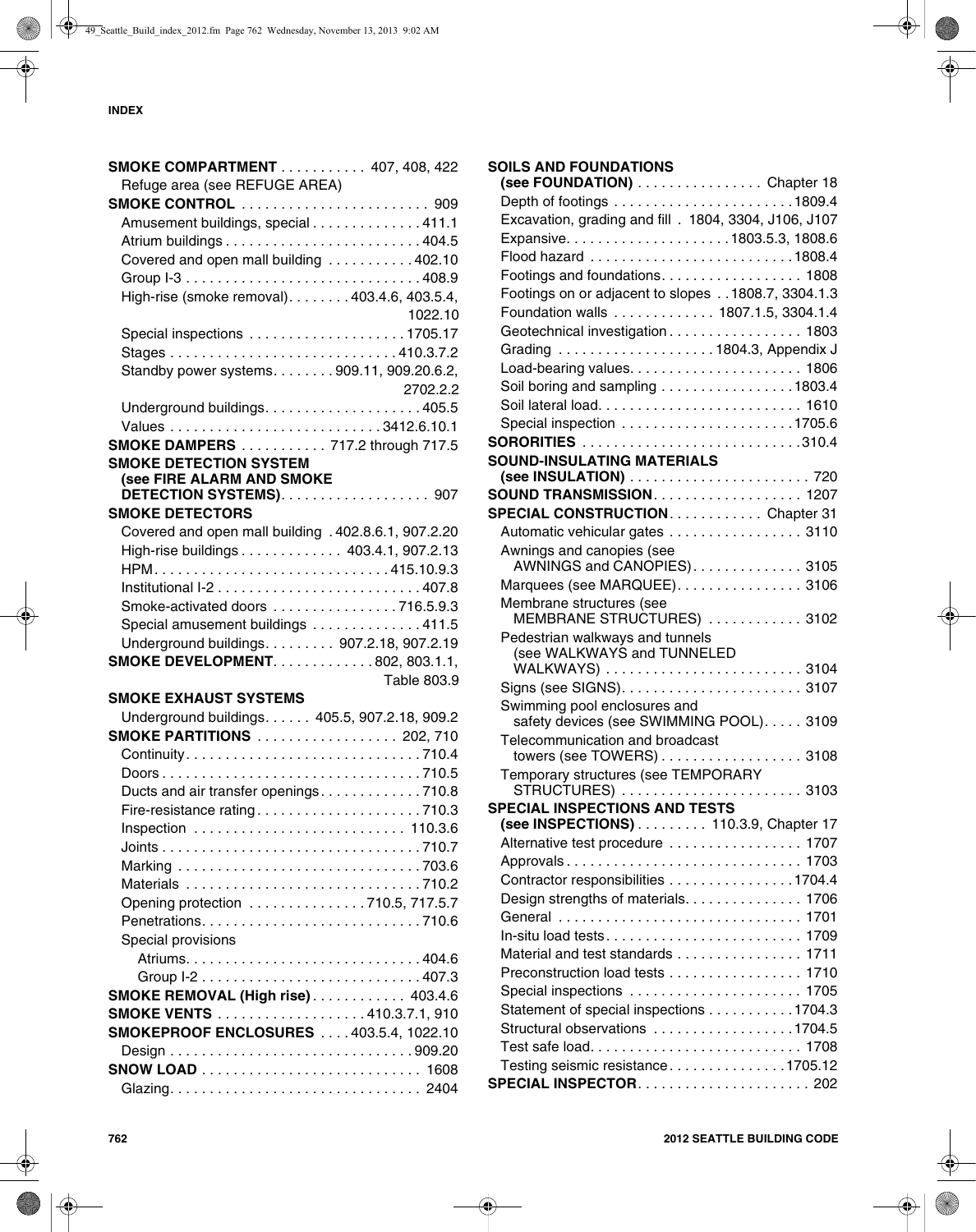|                                | <b>SPIRAL STAIRS</b> 1009.12                      |
|--------------------------------|---------------------------------------------------|
|                                | Construction 1009.4, 1009.5, 1009.12              |
|                                | Exceptions 1009.7.2, 1009.7.3, 1009.7.5, 1009.15  |
|                                |                                                   |
|                                | Live/work 419.3.2                                 |
|                                | Stages  410.6.3.4                                 |
| <b>SPRAYED FIRE-RESISTANT</b>  |                                                   |
|                                |                                                   |
|                                |                                                   |
|                                |                                                   |
|                                | Steel column calculated fire resistance 722.5.2.2 |
|                                | SPRINKLER SYSTEM, AUTOMATIC903, 3312              |
|                                | Exempt locations 903.3.1.1.1                      |
|                                |                                                   |
|                                |                                                   |
|                                | Substitute for fire rating Table 601(4)           |
|                                |                                                   |
|                                | SPRINKLER SYSTEM, REQUIRED 903                    |
|                                | Aircraft related 412.4.6, 412.6.5                 |
|                                | Ambulatory care facilities 422.6, 903.2.2         |
|                                | Amusement buildings, special  411.4               |
|                                |                                                   |
|                                | Assembly 903.2.1, 1028.6.2.3                      |
|                                | Atrium 404.3                                      |
|                                |                                                   |
|                                | Children's play structures 424.3                  |
|                                | Combustible storage413                            |
|                                | Commercial kitchen 903.2.11.5                     |
|                                |                                                   |
|                                | Covered and open mall building 402.5              |
|                                |                                                   |
|                                |                                                   |
|                                | Exempt locations 903.3.1.1.1                      |
|                                |                                                   |
|                                |                                                   |
|                                | Hazardous materials. Table 414.2.5(1),            |
|                                | Table 414.2.5(2), 903.2.11.4                      |
|                                | Hazardous occupancies 415.4, 415.10.6.4,          |
|                                | 415.10.11, 705.8.1, 903.2.5                       |
|                                |                                                   |
|                                | High-rise buildings 403.3, 903.2.11.3             |
|                                |                                                   |
|                                | Institutional 407.6, 408.11, 420.4,               |
|                                | 903.2.6, 903.3.2                                  |
| Laundry chutes, refuse chutes, |                                                   |
| termination rooms and          |                                                   |
|                                | incinerator rooms. 713.13, 903.2.11.2             |
|                                | Live/work units 419.5, 903.2.8                    |
|                                | Mercantile903.2.7                                 |
|                                | Mezzanines 505.2.1, 505.2.3, 505.3.2              |
|                                | Multistory buildings 903.2.11.3                   |

| Parking garages 406.6.3, 903.2.9.1, 903.2.10.1    |                                |
|---------------------------------------------------|--------------------------------|
| Residential  420.4, 903.2.8, 903.3.2              |                                |
| Special amusement buildings 411.4                 |                                |
| Spray finishing booth  416.5                      |                                |
|                                                   |                                |
|                                                   |                                |
| Supervision (see SPRINKLER                        |                                |
| SYSTEM, SUPERVISION)  903.4                       |                                |
| Underground buildings 405.3, 903.2.11.1           |                                |
|                                                   |                                |
| SPRINKLER SYSTEM, SUPERVISION 903.4               |                                |
|                                                   |                                |
| Underground buildings 405.3                       |                                |
| <b>STAGES AND PLATFORMS</b> 303, 410              |                                |
|                                                   |                                |
| Fire barrier wall410.5.1, 410.5.2                 |                                |
| Floor finish and floor covering 410.3, 410.4,     |                                |
|                                                   | 804.4, 805.1                   |
| Horizontal assembly 410.5.1, 410.5.2              |                                |
|                                                   |                                |
| Platform, temporary 410.4.1                       |                                |
| Platform construction 410.4, 603.1(12)            |                                |
|                                                   |                                |
|                                                   |                                |
|                                                   |                                |
|                                                   |                                |
| Smoke control 410.3.7.2                           |                                |
| Sprinkler protection 410.7                        |                                |
| Stage construction 410.3, 603.1(12)               |                                |
|                                                   |                                |
| Technical production areas. 202, 410.3.2, 410.6.3 |                                |
|                                                   |                                |
| STAIRWAY (see ALTERNATING TREAD DEVICES,          |                                |
| SPIRAL STAIRS, STAIRWAY CONSTRUCTION              |                                |
| and STAIRWAY ENCLOSURE)                           |                                |
| <b>STAIRWAY CONSTRUCTION</b>                      |                                |
|                                                   |                                |
| Alterations 3404.1                                |                                |
|                                                   |                                |
| Circular (see Curved)                             |                                |
|                                                   |                                |
|                                                   |                                |
| Discharge barrier  1022.8                         |                                |
|                                                   |                                |
| Elevators 1009.17, 1022.4, 3002.7                 |                                |
|                                                   |                                |
|                                                   |                                |
| Exterior exitway. 1026.1, 1027.1                  |                                |
|                                                   |                                |
|                                                   |                                |
|                                                   | Guards  1013.2, 1013.3, 1607.7 |
| Handrails. 1009.15, 1012, 1607.7                  |                                |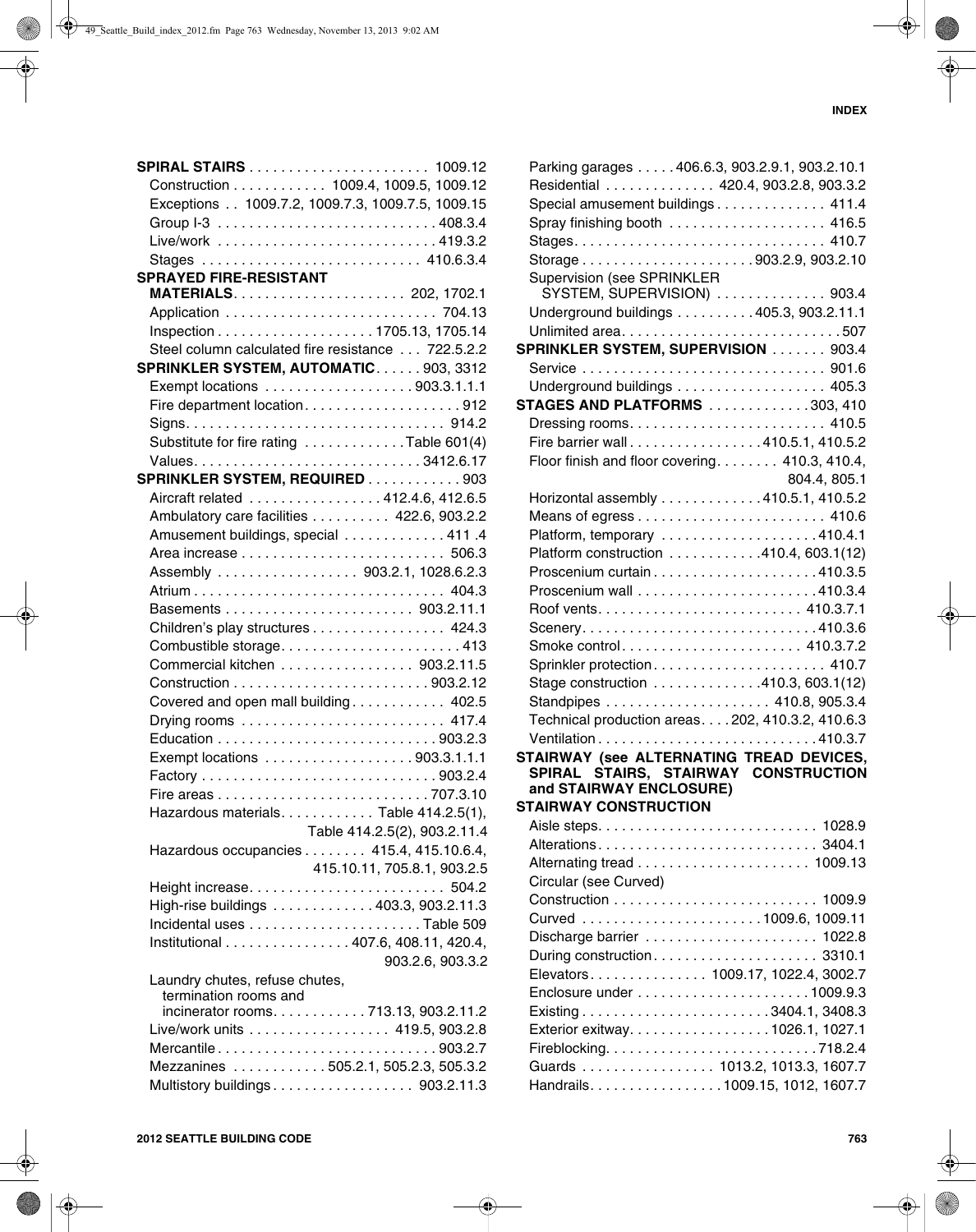| <b>STANDPIPE AND HOSE SYSTEMS</b>                 |                          |
|---------------------------------------------------|--------------------------|
| (see STANDPIPES, REQUIRED) 905, 3106.4,           |                          |
|                                                   | 3308.1.1, 3311           |
|                                                   |                          |
|                                                   |                          |
| Hose connection location 905.1,                   |                          |
|                                                   | 905.4 through 905.6, 912 |
| <b>STANDPIPES, REQUIRED</b>                       |                          |
|                                                   |                          |
| Covered and open mall buildings. 402.7.1, 905.3.3 |                          |
|                                                   |                          |
| Elevators, fire service access. 3007.10           |                          |
|                                                   |                          |
| Marinas  905.3.7                                  |                          |
| Parking garages 406.5.8                           |                          |
| Roof gardens and landscaped roofs 905.3.8         |                          |
|                                                   |                          |
| Underground buildings405.10, 905.3.5              |                          |
|                                                   |                          |
|                                                   |                          |
|                                                   |                          |
| Cable structures2208                              |                          |
| Calculated fire resistance722.5                   |                          |
|                                                   |                          |
| Composite structural steel and concrete 2206      |                          |
| Conditions of restraint  703.2.3                  |                          |
|                                                   |                          |
| Identification and protection 2203                |                          |
|                                                   |                          |
|                                                   |                          |
|                                                   |                          |
| Seismic provisions 2205.2, 2206.2, 2210.2         |                          |
|                                                   |                          |
| Storage racks2209                                 |                          |
| Structural steel2205                              |                          |
|                                                   |                          |
|                                                   |                          |
|                                                   |                          |
| <b>STOP WORK ORDERS</b> 115                       |                          |
| <b>STORAGE OCCUPANCY (GROUP S)</b> 311            |                          |
|                                                   |                          |
| Area 406.3.5, 406.3.6, 406.4.1,                   |                          |
|                                                   | 503, 505, 506, 507, 508  |
| Alarm and detection                               |                          |
|                                                   |                          |
| Group provisions                                  |                          |
| Hazard storage, low, Group S-2 311.3              |                          |
| Hazard storage, moderate, Group S-1. 311.2        |                          |
| Hazardous material display and storage 414.2.5    |                          |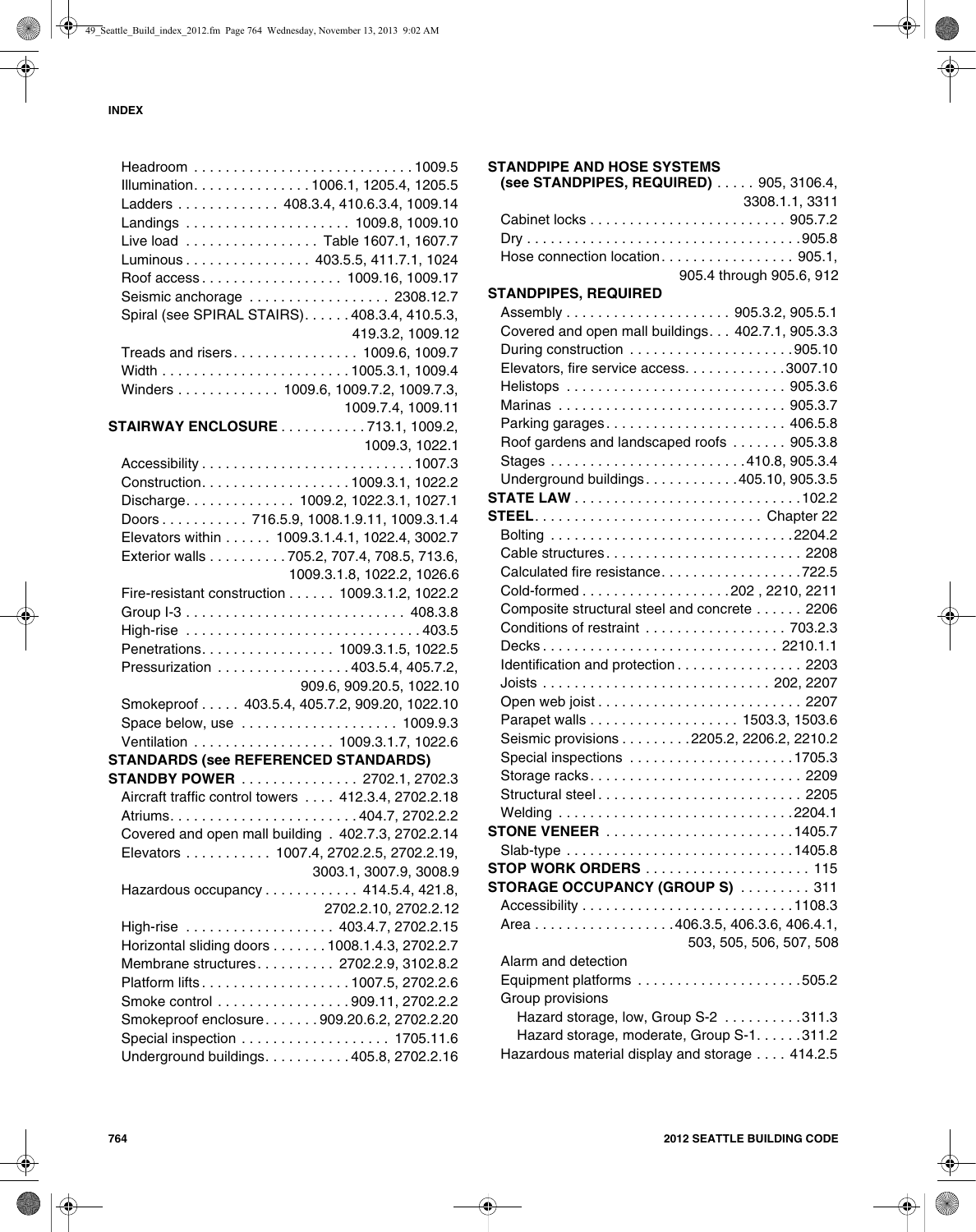| Height 406.3.5, 406.4.1, 503, 504,          |                                          |
|---------------------------------------------|------------------------------------------|
|                                             | 505, 506, 508, 510                       |
|                                             |                                          |
| Interior finishes Table 803.9, 804          |                                          |
|                                             |                                          |
| Means of egress                             |                                          |
|                                             |                                          |
|                                             | Travel distance 1014.3, 1016.2, 1021.2   |
| Mixed occupancies508.3, 508.4               |                                          |
|                                             | Accessory 508.2                          |
|                                             | Parking above/below 510.3, 510.4, 510.7, |
|                                             | 510.8, 510.9                             |
|                                             | Special mixed 510.2                      |
| Plumbing fixtures 2902                      |                                          |
| Special provisions                          |                                          |
|                                             | Aircraft related occupancies 412         |
|                                             | High-piled combustible 413               |
|                                             |                                          |
|                                             |                                          |
| Unlimited area  507.2, 507.3, 507.4         |                                          |
| <b>STORM SHELTER</b> 423                    |                                          |
| Refuge area (see REFUGE AREA)               |                                          |
| <b>STRENGTH</b>                             |                                          |
| Design requirements  1604.2                 |                                          |
|                                             |                                          |
| Nominal  1602.1                             |                                          |
| Required 1602.1                             |                                          |
| <b>STRENGTH DESIGN</b> 1602.1, 1604.1       |                                          |
| STRUCTURAL DESIGN Chapter 16                |                                          |
|                                             |                                          |
| ConcreteChapter 19                          |                                          |
|                                             |                                          |
|                                             |                                          |
|                                             |                                          |
| Wood Chapter 23                             |                                          |
| <b>STRUCTURAL OBSERVATION1702.1, 1704.5</b> |                                          |
|                                             |                                          |
| <b>SUSCEPTIBLE BAY</b>                      |                                          |
|                                             |                                          |
|                                             |                                          |
| <b>SWIMMING POOL3109</b>                    |                                          |
| Accessibility  1109.15                      |                                          |
|                                             |                                          |
| Gates, access 3109.4.1.7                    |                                          |
|                                             |                                          |
|                                             |                                          |
|                                             |                                          |
|                                             |                                          |

# **T**

| <b>TECHNICAL PRODUCTION</b>                     |
|-------------------------------------------------|
| AREAS410.3.2, 410.6.3                           |
| TELEPHONE EXCHANGES 304                         |
| <b>TELESCOPIC SEATING (see FOLDING</b>          |
| <b>AND TELESCOPIC SEATING)</b>                  |
| TEMPORARY STRUCTURES. 3103                      |
| Certificate of occupancy 108.3                  |
| Conformance  108.2                              |
| Construction documents 3103.2                   |
| Encroachment, public rights-of-way 3202.3       |
|                                                 |
|                                                 |
|                                                 |
|                                                 |
| Termination of approval  108.4                  |
| <b>TENANT SEPARATION</b>                        |
| Covered and open mall building 402.4.2.1, 708.1 |
| <b>TENTS (see TEMPORARY STRUCTURES)</b>         |
| Standby and emergency power 2702.2.9            |
| TERMITES, PROTECTION FROM  2304.11              |
|                                                 |
| <b>TESTING</b>                                  |
| Automatic fire-extinguishing systems 904.4      |
| Building official required 104.11.1             |
| Fire-resistant materials 703.2                  |
|                                                 |
|                                                 |
| Seismic 1705.12                                 |
| Smoke control 909.3, 909.18, 1705.17            |
|                                                 |
|                                                 |
| Structural (see SPECIAL INSPECTIONS             |
| AND TESTS)                                      |
| THEATERS [see ASSEMBLY OCCUPANCY                |
| (GROUP A, PROJECTION ROOMS                      |
| and STAGES AND PLATFORMS)] 303.2.4.10           |
| THERMAL BARRIER, FOAM PLASTIC                   |
| INSULATION 2603.4, 2603.5.2                     |
| <b>THERMAL-INSULATING MATERIALS</b>             |
|                                                 |
|                                                 |
| Ceramic (see CERAMIC TILE)                      |
| Fire resistance, clay or shale  721.1           |
| TOILETS and TOILET ROOMS Chapter 29, 3305       |
|                                                 |
| Construction/finish materials1210               |
| Door locking 1008.1.9.5.1, 1109.2.1.7,          |
| 2902.3.5                                        |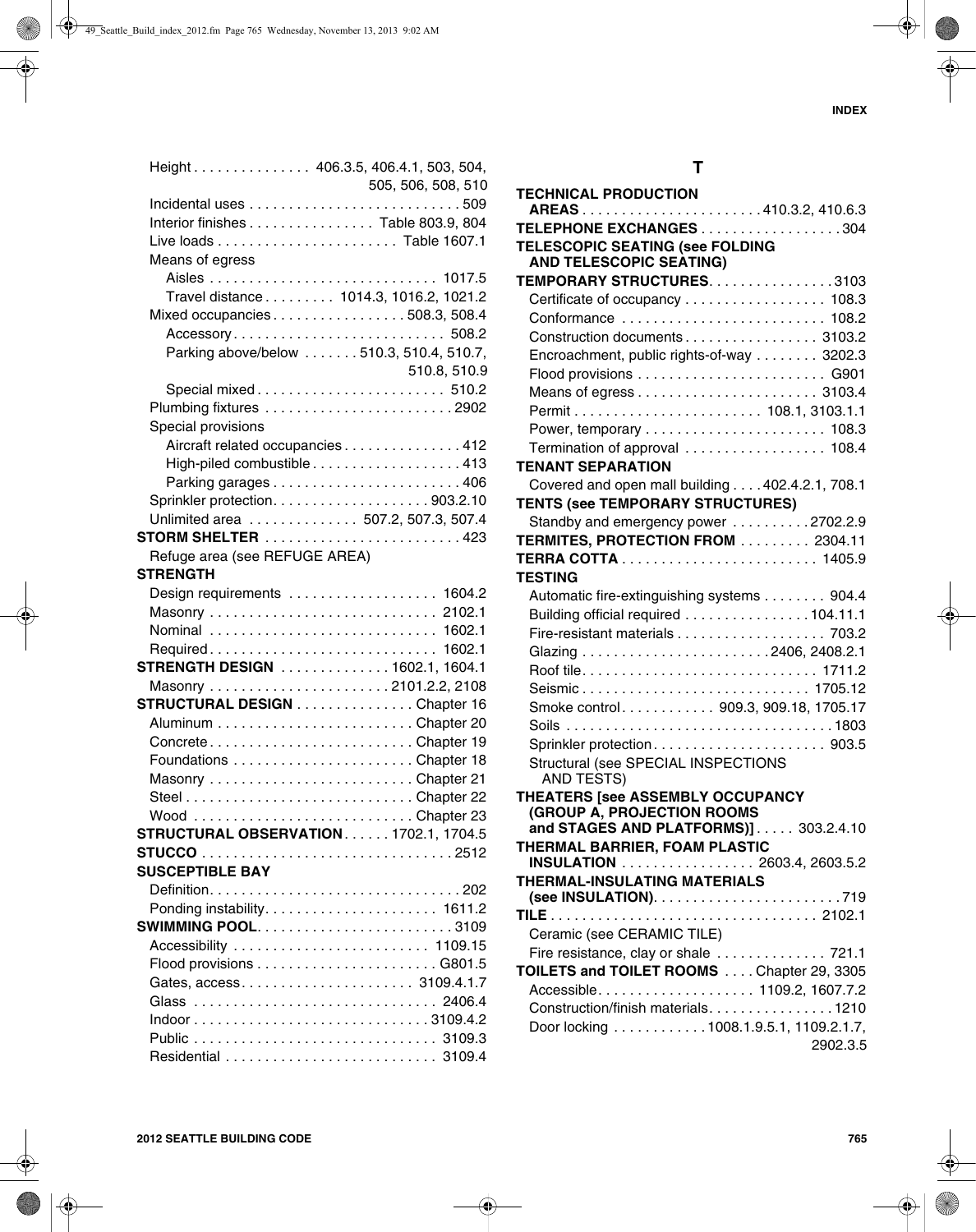| Family or assisted-use1109.2.1, 2902.1.2,     |          |
|-----------------------------------------------|----------|
|                                               | 2902.2.1 |
|                                               |          |
|                                               |          |
| Location 1210.4, 2902.3.1, 2902.3.2, 2902.3.3 |          |
|                                               |          |
| Privacy1210.3                                 |          |
|                                               |          |
| Signs 1110.1, 1110.2, 2902.4, 2902.4.1        |          |
|                                               |          |
| <b>TORNADO SHELTER (see STORM SHELTER)</b>    |          |
| <b>TOWERS</b>                                 |          |
|                                               |          |
|                                               |          |
|                                               |          |
|                                               |          |
|                                               |          |
| <b>TOXIC MATERIALS [see HIGH-</b>             |          |
| <b>HAZARD OCCUPANCY (GROUP H)]</b>            |          |
|                                               |          |
| Gas detection system  415.10.7, 421.6, 908.3  |          |
| <b>TRAVEL DISTANCE</b>                        |          |
|                                               |          |
|                                               |          |
|                                               |          |
|                                               |          |
| Care suites (Group I-2) 407.4.2, 407.4.3      |          |
| Common path of travel 1014.3                  |          |
|                                               |          |
|                                               |          |
|                                               |          |
| Refrigeration machinery/refrigerated          |          |
|                                               |          |
| Smoke compartments (Group I-2                 |          |
| and I-3) 407.5, 408.6., 408.9                 |          |
| Special amusement building 411.4              |          |
|                                               |          |
| Toilet facilities 2902.3.2, 2902.3.3          |          |
| TREADS, STAIR (see STAIRWAY CONSTRUCTION)     |          |
| Concentrated live loadTable 1607.1            |          |
| <b>TREATED WOOD2302.1</b>                     |          |
| Fire-retardant-treated wood2303.2             |          |
| Pressure-treated wood  2303.1.8               |          |
| Stress adjustments 2306.1.3                   |          |
| <b>TRUSSES</b>                                |          |
| Cold-formed steel 2210.3                      |          |
|                                               |          |
| Materials  Chapter 6                          |          |
| Metal-plate-connected wood 2303.4.6           |          |
|                                               |          |
| <b>TSUNAMI-GENERATED FLOOD</b>                |          |
|                                               |          |

| <b>TUNNELED WALKWAY3104, 3202.1</b> |  |
|-------------------------------------|--|
|                                     |  |

# **U**

| UNDERGROUND BUILDINGS. 405                                  |                               |
|-------------------------------------------------------------|-------------------------------|
|                                                             |                               |
|                                                             |                               |
| Construction type405.2                                      |                               |
|                                                             |                               |
| Emergency power loads. 405.9, 2702.2.16                     |                               |
|                                                             |                               |
| Smoke barrier. 405.4.2, 405.4.3                             |                               |
|                                                             |                               |
| Smokeproof enclosure 405.7.2, 1022.10                       |                               |
|                                                             |                               |
| Standby power405.8, 2702.2.16                               |                               |
| Standpipe system. 40510.1, 905.3.5                          |                               |
| UNLIMITED AREA BUILDINGS. 507                               |                               |
| UNSAFE STRUCTURES AND EQUIPMENT                             |                               |
| (see STRUCTURES, UNSAFE)  115                               |                               |
|                                                             |                               |
|                                                             |                               |
|                                                             |                               |
|                                                             |                               |
|                                                             |                               |
| <b>UNSTABLE MATERIALS 307.3, Table 414.2.5(1),</b>          |                               |
|                                                             | Table 414.5.1, Table 415.3.2, |
|                                                             | 415.5.1, 415.8                |
|                                                             |                               |
| USE AND OCCUPANCY Chapter 3                                 |                               |
|                                                             |                               |
| Incidental uses 509, Table 509                              |                               |
|                                                             |                               |
|                                                             |                               |
|                                                             |                               |
|                                                             |                               |
| Service disconnection 112.3                                 |                               |
|                                                             |                               |
| UTILITY AND MISCELLANEOUS                                   |                               |
| OCCUPANCY (GROUP U) 312<br>Accessibility 1103.2.5, 1104.3.1 |                               |
|                                                             |                               |
| Agricultural buildings Appendix C                           |                               |
| Area 503, 505, 506, 507, 508                                |                               |
|                                                             |                               |
|                                                             |                               |
|                                                             |                               |
| Live loadsTable 1607.1                                      |                               |
| Means of egress                                             |                               |
|                                                             |                               |
| Mixed occupancies. 508.3, 508.4<br>Special provisions       |                               |
|                                                             |                               |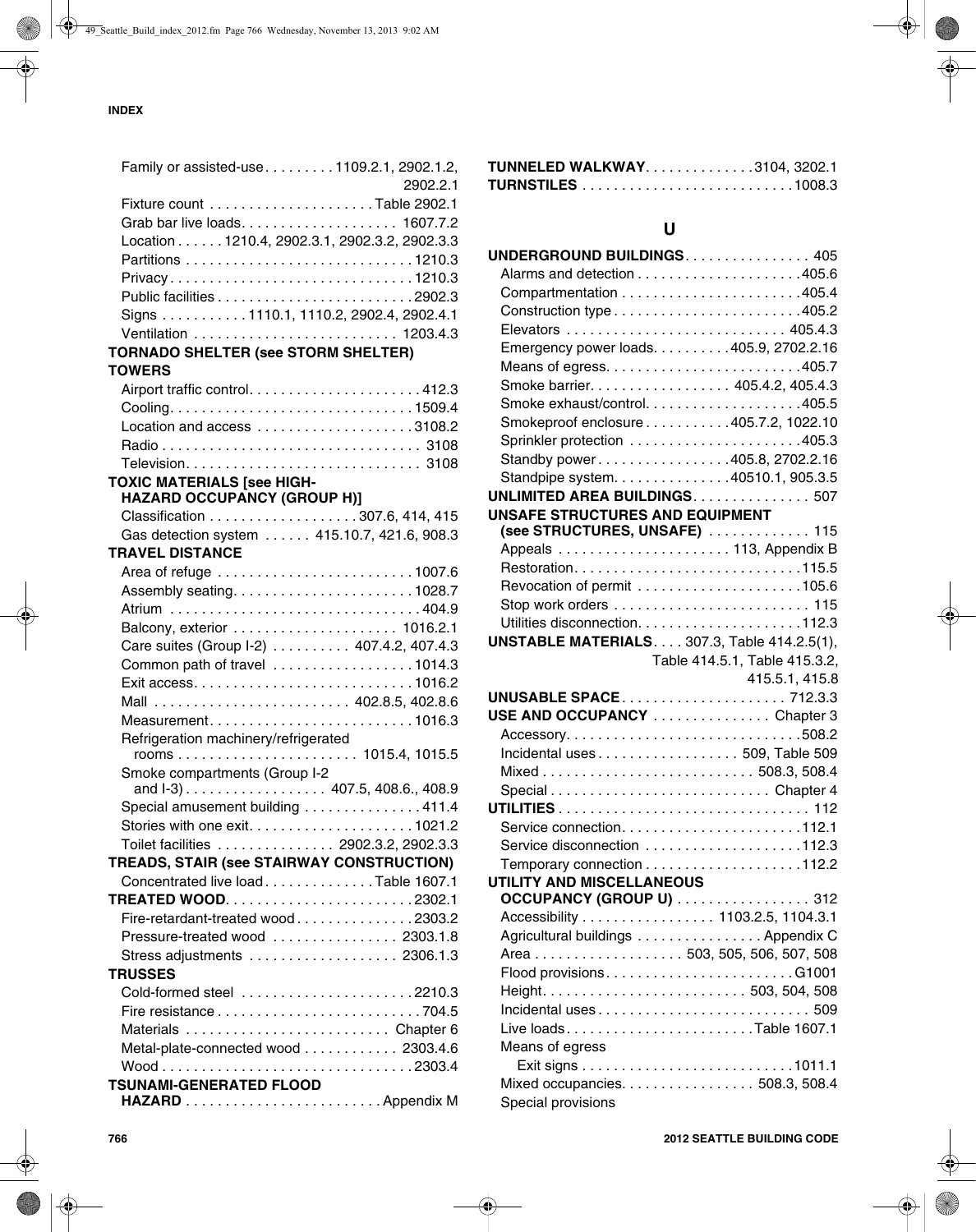| Private garages and carports 406.1     |  |
|----------------------------------------|--|
| Residential aircraft hangers  412.5    |  |
| Sprinkler protection903.2.11           |  |
| Travel distance 1014.3, 1016.1, 1021.2 |  |

# **V**

| <b>VALUATION OR VALUE</b>                        |
|--------------------------------------------------|
|                                                  |
| <b>VEHICLE BARRIER SYSTEMS  406.4.3, 1602.1,</b> |
| 1607.8.3                                         |
|                                                  |
|                                                  |
|                                                  |
|                                                  |
| <b>VENEER</b>                                    |
|                                                  |
|                                                  |
| Fiber-cement siding  1405.16                     |
|                                                  |
|                                                  |
| Masonry, anchored 1405.6                         |
| Metal 1405.11                                    |
| Plastic2605                                      |
| Slab-type  1405.8                                |
|                                                  |
|                                                  |
|                                                  |
|                                                  |
| VENTILATION (see MECHANICAL) 101.4.2             |
|                                                  |
| Aircraft hangars, residential 412.5.4            |
| Aircraft paint hangars 412.6.6                   |
| Bathrooms  1203.4.2.1                            |
|                                                  |
|                                                  |
|                                                  |
|                                                  |
| Exit enclosure 1022.6                            |
| Fabrication areas, HPM 415.10.2.7                |
| Hazardous  414.3, 414.5.3, 415.8.1.4,            |
| 415.8.2.7, 415.10.2.8.1, 415.10.5.8,             |
| 415.10.6.4, 415.10.7, 415.10.9.3                 |
|                                                  |
| HPM service corridors  415.10.3.2                |
|                                                  |
|                                                  |
|                                                  |
| Parking 406.5.2, 406.5.5, 406.5.10, 406.6.2      |
|                                                  |
| Repair garages406.8.2                            |

| Smoke exhaust 910.4<br>Smoke removal, high-rise buildings 403.4.7<br>Smokeproof enclosures 909.20.3, 909.20.4,<br>909.20.6, 1022.10 |
|-------------------------------------------------------------------------------------------------------------------------------------|
| Spray rooms and spaces 416.2.2, 416.3                                                                                               |
|                                                                                                                                     |
| Under-floor ventilation. 1203.3                                                                                                     |
| <b>VENTS, PENETRATION PROTECTION714</b>                                                                                             |
| VERMICULITE, FIRE RESISTANT721                                                                                                      |
| <b>VERTICAL OPENING PROTECTION</b>                                                                                                  |
|                                                                                                                                     |
|                                                                                                                                     |
| Elevators 713.14, 3007.6.1, 3008.6.1                                                                                                |
| Exceptions  1022.1                                                                                                                  |
|                                                                                                                                     |
| High-rise 403.2.1.2, 403.2.3, 403.5.1                                                                                               |
|                                                                                                                                     |
| Open parking garages 406.5.9                                                                                                        |
| Permitted vertical openings. 712                                                                                                    |
| Shaft enclosure 713, 1009.2, 1009.3, 1022.2                                                                                         |
| Value3412.6.6                                                                                                                       |
| VESTIBULES, EXIT DISCHARGE  1027.1                                                                                                  |
| <b>VINYL</b>                                                                                                                        |
|                                                                                                                                     |
|                                                                                                                                     |
| <b>VIOLATIONS</b> 114                                                                                                               |
| <b>VOICE ALARM (see ALARMS, VOICE)</b>                                                                                              |

## **W**

| During construction3306                        |
|------------------------------------------------|
| Encroachment, public right-of-way 3202.3.4     |
| Fire resistance Table 601                      |
|                                                |
| Materials per construction typeChapter 6       |
|                                                |
|                                                |
|                                                |
|                                                |
|                                                |
| Exterior structural members 704.10             |
|                                                |
| Fire-resistance ratings Table 602, 703, 705.5, |
| 706.5.1, 707.4, 1403.4                         |
| Flashing, veneered walls  1405.4               |
| Foam plastic insulation 2603.4.1.4, 2603.5     |
|                                                |
|                                                |
|                                                |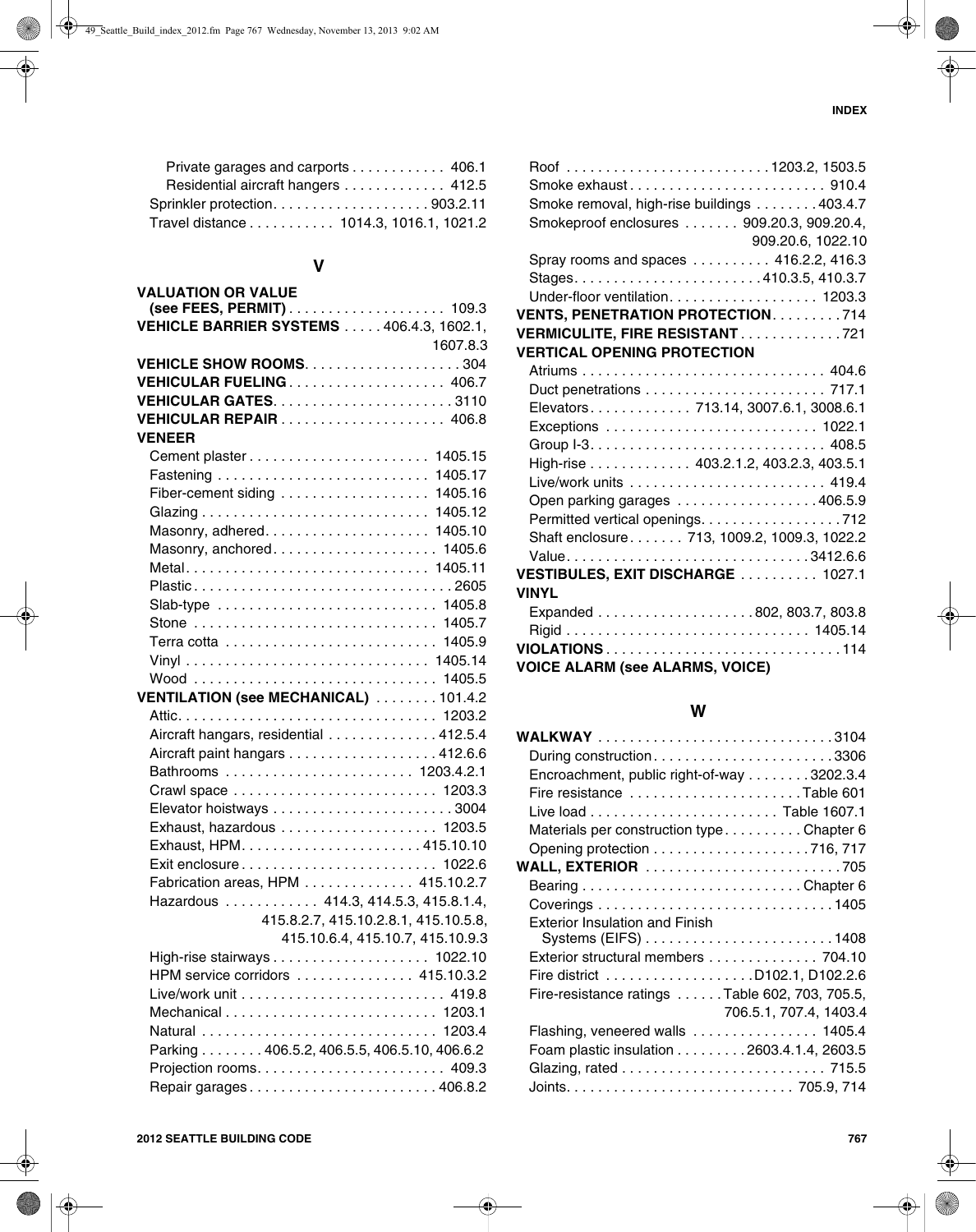| Light-transmitting plastic panels  2607           |
|---------------------------------------------------|
| Materials 705.4, 1406                             |
| Metal Composite Materials (MCM)  1407             |
| Nonbearing Chapter 6                              |
| Opening protection  705.8, 705.10, 716.5.6        |
|                                                   |
| Projections705.2                                  |
| Structural stability 705.6                        |
| Veneer (see VENEER)                               |
| Weather resistance 1403.2, 1405.2,                |
| 1407.6, 1408.4                                    |
| Weather-resistant barriers 1405.2                 |
| <b>WALL, FIRE (see FIRE WALLS)</b>                |
| <b>WALL, FOUNDATION (see FOUNDATION)</b>          |
| <b>WALL, INTERIOR</b>                             |
|                                                   |
| Opening protection  716, 717                      |
| <b>WALL, INTERIOR NONBEARING (see PARTITIONS)</b> |
|                                                   |
| Wood contact 2304.11.2.3, 2304.11.2.5             |
| WALL, PARAPET. 705.11, 1503.3, 1503.6, 2109.3.4.3 |
| <b>WALL, PARTY (see FIRE WALLS)</b>               |
| <b>WALL, PENETRATIONS</b> 714.3                   |
| <b>WALL, RETAINING (see RETAINING WALL)</b>       |
| WALL, VENEERED (see VENEER). Chapter 14           |
|                                                   |
|                                                   |
| <b>WALL, WOOD CONSTRUCTION</b>                    |
|                                                   |
| Cutting, notching, boring 2308.9.10               |
|                                                   |
| Fastening schedule Table 2304.9.1                 |
|                                                   |
| Interior bearing partition. 2308.9.1              |
| Interior nonbearing partition2308.9.2.3           |
| Openings 2308.9.5, 2308.9.6, 2308.9.7             |
|                                                   |
| Sheathing (see SHEATHING)                         |
|                                                   |
|                                                   |
| WATER-REACTIVE MATERIALS Table 307.1(1),          |
| 307.4, 307.5. 415.7.4                             |
| <b>WEATHER, COLD</b>                              |
|                                                   |
| <b>WEATHER, HOT</b>                               |
|                                                   |
| <b>WEATHER PROTECTION</b>                         |
|                                                   |
|                                                   |
|                                                   |
| Materials, verification of steel                  |
| Special inspections 1705.2.2.1, 1705.11.3         |

| Splices of reinforcement in masonry 2107.4      |          |
|-------------------------------------------------|----------|
|                                                 |          |
|                                                 |          |
| Alternate all-heights method 1609.6             |          |
| Basic wind speed1609.3                          |          |
| Construction documents  107, 1603.1.4           |          |
| Exposure category1609.4                         |          |
|                                                 |          |
|                                                 |          |
| Hurricane-prone regions 1609.2                  |          |
| Roofs 1504.1, 1609.5, 2308.10.1                 |          |
| Seismic detailing required 1604.10              |          |
|                                                 |          |
| Statement of special inspections 1704.3         |          |
| Structural observation 1704.5.2                 |          |
| Wind-borne debris region. 1609.2                |          |
| Wind tunnel testing. 1609.1.1.2, 1711.2.2       |          |
| <b>WINDERS, STAIR (see STAIRWAY</b>             |          |
| <b>CONSTRUCTION)</b>                            |          |
| <b>WINDOW</b>                                   |          |
|                                                 |          |
|                                                 |          |
| Emergency egress 1029                           |          |
| Exterior, structural testing 1710.5             |          |
| Fire (see OPENING PROTECTIVES) 716.5.10,        |          |
|                                                 | 716.5.11 |
| Glass (see GLAZING) 1405.13                     |          |
| Guards1013.8                                    |          |
|                                                 |          |
|                                                 |          |
| <b>WIRES, PENETRATION PROTECTION  714</b>       |          |
|                                                 |          |
| Allowable stress design 2306                    |          |
|                                                 |          |
| Calculated fire resistance722.6                 |          |
| Ceiling framing2308.10                          |          |
| Connectors and fasteners 2304.9                 |          |
| Contacting concrete, masonry or earth 2304.11.4 |          |
| Decay, protection against. 2304.11              |          |
| Diaphragms 2305.1, 2305.2, 2306.2               |          |
|                                                 |          |
| End-jointed lumber2303.1.1.2                    |          |
| Fiberboard 2303.1.5, Table 2306.3(2)            |          |
| Fire-retardant treated2303.2                    |          |
|                                                 |          |
| Floor and roof framing (see FLOOR               |          |
| CONSTRUCTION, WOOD) 2304.4                      |          |
| Floor sheathing 2304.7                          |          |
| Foundation1807.1.4, 2308.3.3.1                  |          |
|                                                 |          |
|                                                 |          |
| Heavy timber construction 2304.10               |          |